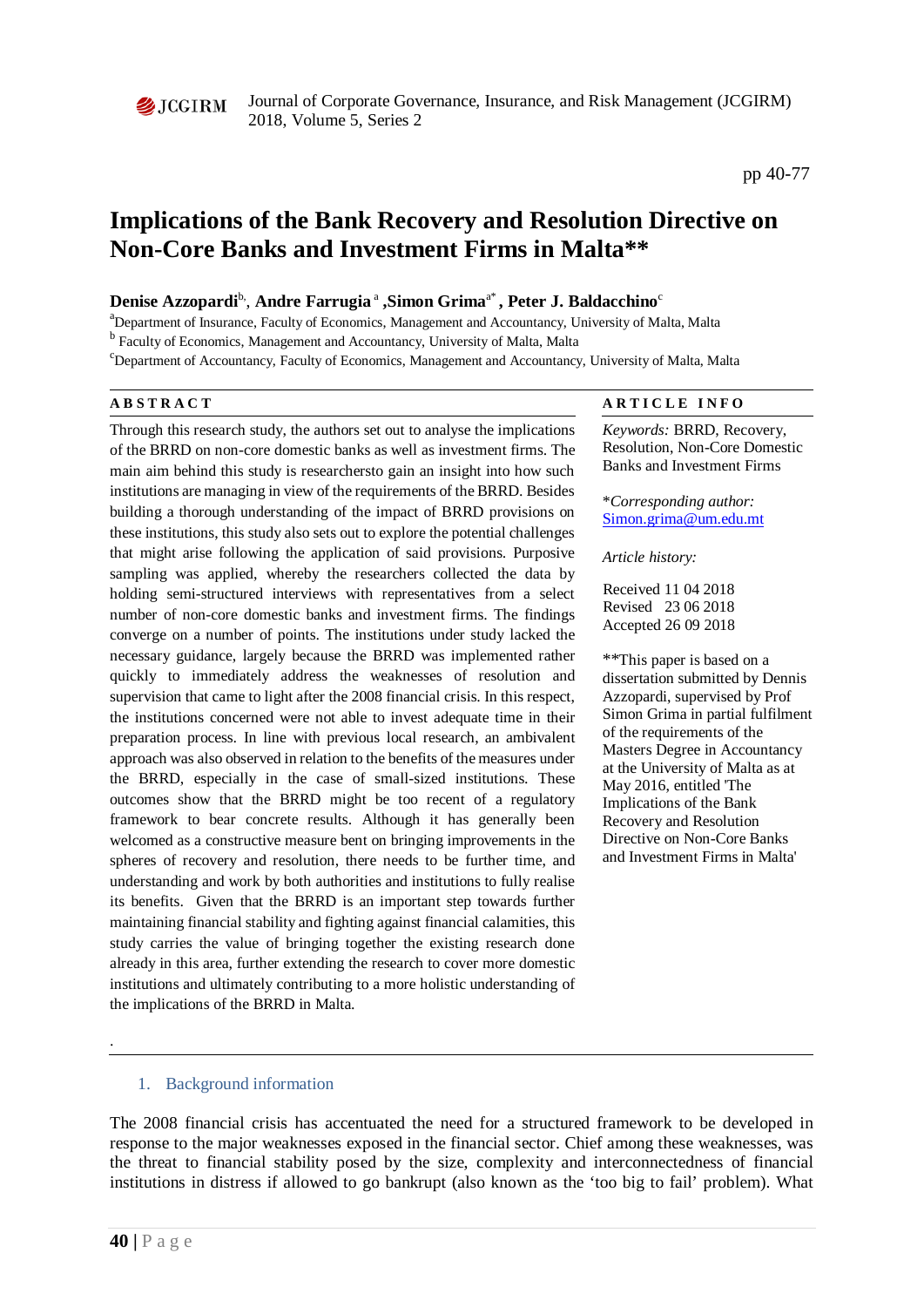typically followed was the bailout of failing firms, which inappropriately shifted most of the losses to taxpayers.

The regulatory response taken on an international level was aimed to reduce both the likelihood and the impact of failure, with the main focus being on enhancing resolution regimes (Freudenthaler, et al., 2016). In fact, the 'Key Attributes of Effective Resolution Regimes for Financial Institutions' adopted by the Financial Stability Board (FSB) and endorsed by the G20 in 2011, set out the powers and tools that allow for an orderly resolution of financial institutions while in turn ensure the continuity of operations.

In line with the FSB recommendations, considerable efforts have been made by legislators and supervisors within the European Union (EU) aimed at ensuring that EU institutions are well supervised and better capitalised, as well as establishing orderly resolution processes which secure market discipline (European Banking Authority [EBA], n.d.). This resulted in a new EU legal framework, the Bank Recovery and Resolution Directive (BRRD), Directive 2014/59/EU, which primarily stipulates that in those scenarios where financial instability prevails, the shareholders and creditors of the failing institution, rather than the taxpayer, should bear the losses incurred. The BRRD provides for a harmonised framework whereby it lays out a set of rules that should be consistently applied in those instances when credit institutions and investment firms from all EU Member States face potential or actual resolution (EBA, n.d.). Further complementing the introduction of the BRRD is additional EU legislation, including the capital adequacy requirement for banks (CRR/CRD), the European Market Infrastructure Regulation (EMIR), the Deposit Guarantee Scheme Directive (DGSD), and EU state aid rules (Freudenthaler, et al., 2016).

The BRRD outlines a number of measures carrying the following objectives. Firstly, national authorities are supplied with the necessary tools that would enable them to take pre-emptive action to fend off the resolution of troubled institutions. Secondly, firms and authorities are obliged to prepare in advance against crises scenarios. Thirdly, national authorities are empowered with harmonised resolution tools to enable swift action from their part in the advent of bank collapse. Lastly, authorities are enabled to draft out plans for effective coordination when faced with a failed cross-border bank.

The BRRD framework accounts for the global nature of several institutions. This explains why it supplies the tools which enable and encourage strong collaboration between the national authorities concerned. This way, resolution tools are applied coherently across different borders and across different jurisdictions.

# **1.2 Financial institutions covered by the BRRD**

The main financial institutions falling under the scope of the BRRD include credit institutions and certain investment firms. As will be further explained in the following sections, this study principally focuses on non-core domestic banks and investment firms, hereinafter collectively referred to as 'institutions'. These are respectively defined as outlined below.

# **1.2.1 Credit institutions**

Point (1) of Article 4(1) of Regulation (EU) No 575/2013 defines a 'credit institution' as "an undertaking the business of which is to take deposits or other repayable funds from the public and to grant credits for its own account".

According to the *Banking in Malta 2016/2017* report issued by KPMG (2016), there are 26 licensed credit institutions operating in and/or from Malta (as at September 2016), seven of which are core domestic banks, six are non-core domestic banks and the rest are international banks.

For the purpose of this study, a distinction between the two main types of banks needs to be drawn. 'Core domestic banks' have a "wide spread branch network, provide a full spectrum of banking services and are core providers of credit and deposit services in the local market" (KPMG, 2016, p.23), whereas 'non-core domestic banks' are defined as "banks which play a more restricted role in the economy as they cater mainly for non-residents, with some activity in the local market" (KPMG, 2016, p.23).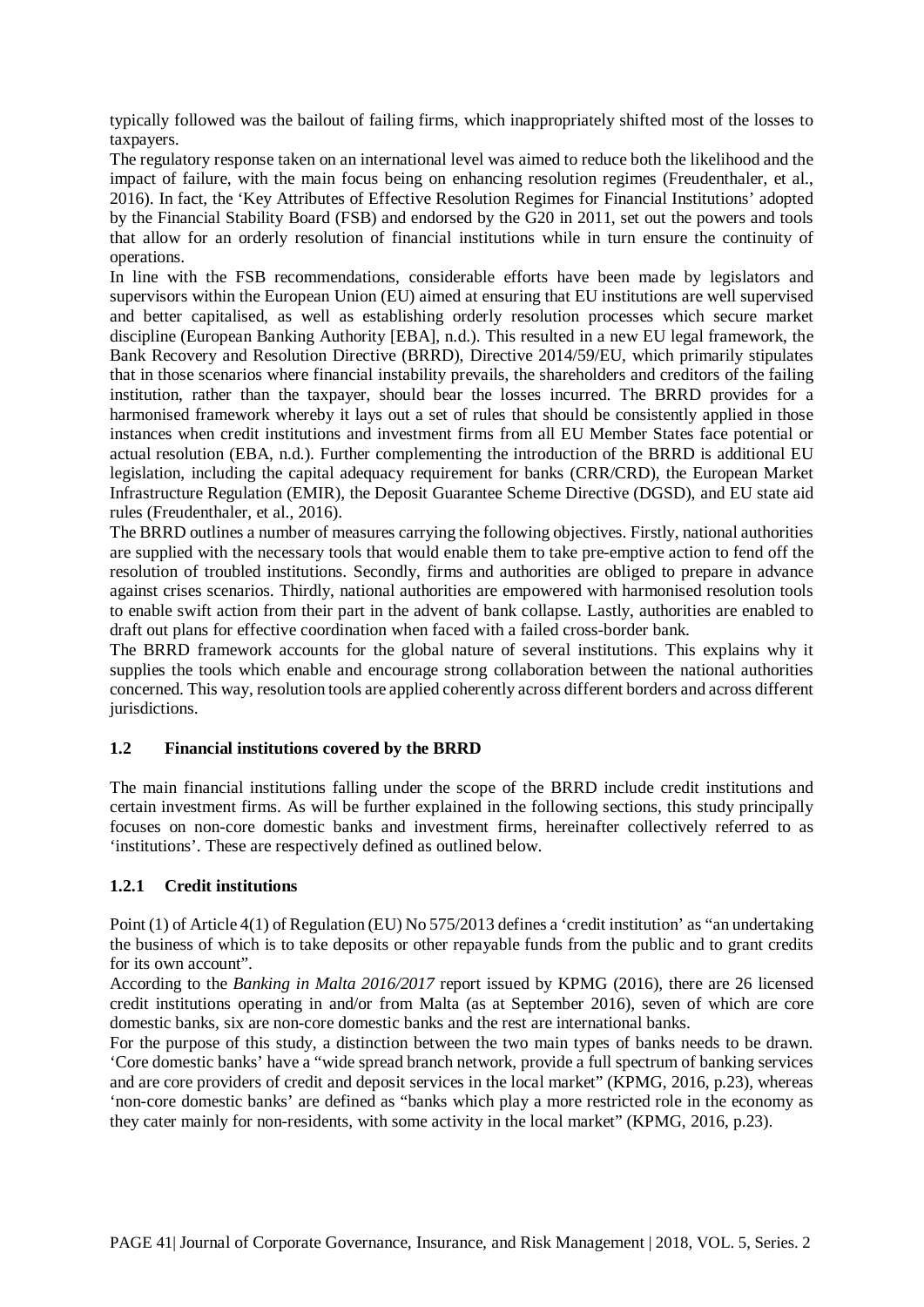The following is a list of Maltese licensed non-core domestic banks<sup>[1](#page-2-0)</sup>:

- 1. FCM Bank Limited
- 2. FIMBank plc
- 3. IIG Bank (Malta) Ltd
- 4. Izola Bank plc
- 5. MFC Merchant Bank Ltd
- 6. Sparkasse Bank Malta plc

# **1.2.2 Investment firms**

Article 2(1) of the Recovery and Resolution Regulations, 2015, under the Malta Financial Services Authority (MFSA) Act, Cap. 330 of the Laws of Malta, provides that an 'investment firm':

has the same meaning as that assigned to it in point (2) of Article 4(1) of the CRR that is subject to the initial capital requirement of  $\epsilon$ 730,000, excluding firms which are not authorised to provide the investment service falling within points (3) [dealing on own account], (7) [underwriting of instruments and/or placing of instruments on a firm commitment basis] and (9) [operation of a multilateral trading facility] of the First Schedule to the Investment Services Act.

In this respect, the investment firms falling under the scope of the BRRD are those in possession of a Category 3 Investment Services Licence (MFSA, 2015).

The following is a list of Category 3 investment services licence holders<sup>[2](#page-2-1)</sup>:

- 1. Binary Investments (Europe) Ltd
- 2. Calamatta Cuschieri Investment Services Ltd (incorporating Crystal Finance Investments Limited)
- 3. Charts Investment Management Service Limited
- 4. Domino Europe Limited
- 5. Finco Treasury Management Limited
- 6. FXDD Malta Limited
- 7. NSFX Limited
- 8. Rizzo, Farrugia & Co (Stockbrokers) Ltd
- 9. RTFX Limited *(licence surrendered voluntarily)*
- 10. TMS Brokers Europe Ltd

# **1.3 Rationale for research**

The BRRD is regarded as a potential game changer, empowering national authorities with the necessary tools to intervene early enough in order to ensure stability in the financial system.

Given that previous local research about the BRRD was primarily centred on core domestic banks and a few investment firms, the researchers will be further contributing to what has been hitherto studied by analysing the implications of the BRRD on non-core domestic banks as well as investment firms. This will allow the researchers to gain an insight into how such institutions are faring in view of the requirements of the BRRD.

# **1.4 Objectives of the study**

The aim of this study is to inquire into and obtain an understanding of the impact of BRRD provisions on non-core domestic banks and investment firms in Malta. In order to fulfil the aim of this study, the objectives are:

<span id="page-2-0"></span> <sup>1</sup> As per *Banking in Malta 2016/2017* (KPMG, 2016, p.25); confirmed via the Financial Services Register on the MFSA website <http://www.mfsa.com.mt/pages/licenceholders.aspx>

<span id="page-2-1"></span><sup>&</sup>lt;sup>2</sup> As per the Financial Services Register on the MFSA website

<sup>&</sup>lt;http://www.mfsa.com.mt/pages/licenceholders.aspx>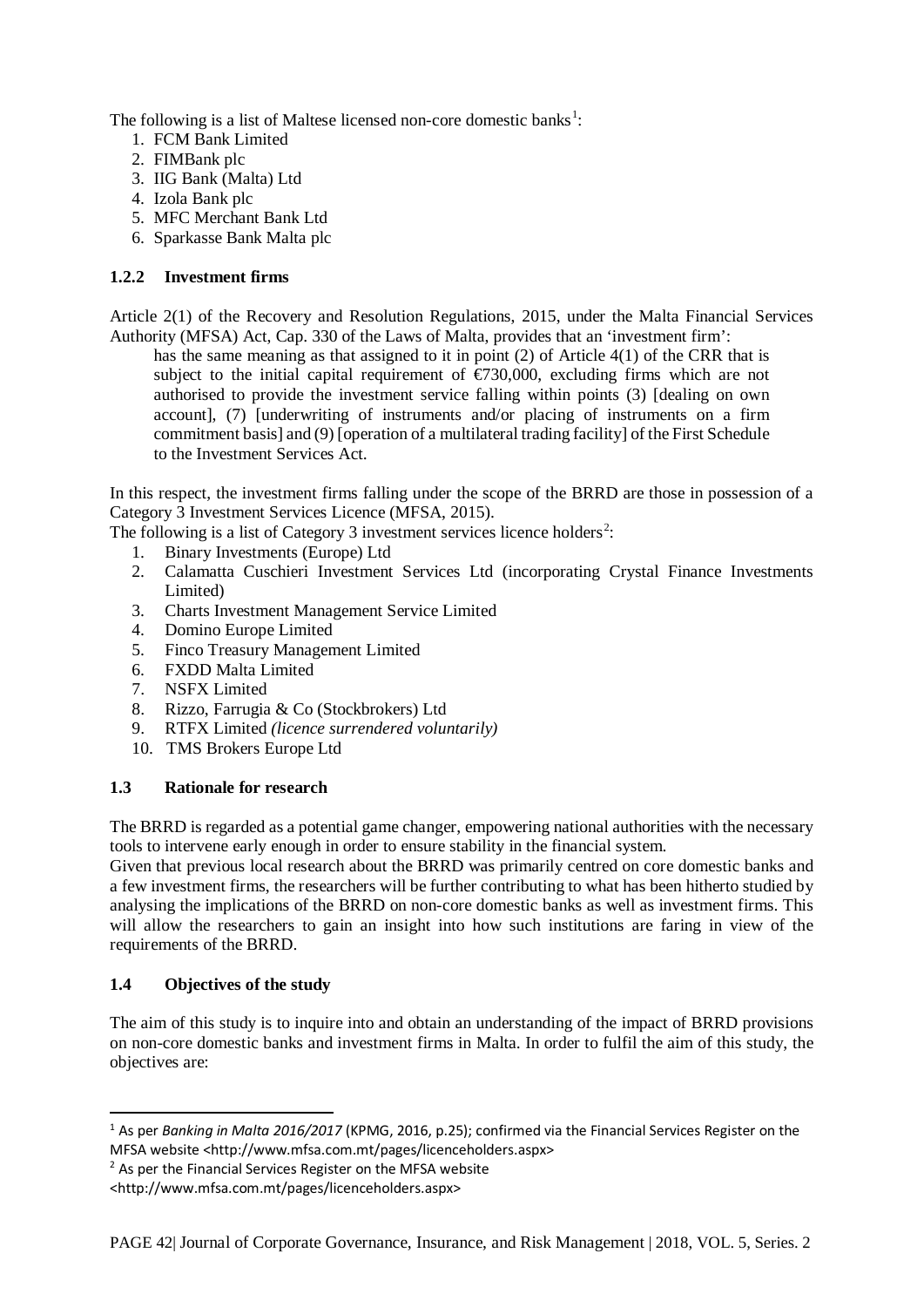- a. to gain an in-depth understanding of the impact of BRRD provisions on non-core domestic banks and investment firms in Malta in both the performance of ordinary business and/or in the event of financial distress; and
- b. to explore the potential challenges that might arise following the application of BRRD provisions.

#### **1.5 Scope and limitations**

The scope of this research study was to examine how non-core domestic banks and investment firms were impacted by the BRRD.

A potential limitation can be attributed to the limited number of qualitative studies researched through the literature that explore the implications of the BRRD on financial institutions. Since the BRRD is quite a recent directive, it might be expected that the literature is somewhat limited, especially in larger countries where more financial institutions need to be taken into consideration in order to be able to analyse the impact of the BRRD on such institutions.

Due to the nature of the study, purposive sampling was used. This resulted in a small sample size, hence limiting the study's findings to a certain extent.

#### **2. Literature**

#### **2.1 Introduction**

The aim of this literature review is to understand what led to the establishment of the BRRD, Directive 2014/59/EU, its provisions, and its implications on banks and investment firms. The introduction of the BRRD put an end to the disorderly bailouts and set new principles by revamping the way of how crisis situations are to be dealt with. This has been primarily achieved by shifting the burden of losses from taxpayers to shareholders and creditors, thereby making shareholders responsible for their investment decisions (Gatti, 2016).

This chapter presents a review together with a critique of the literature available on the impact of the Directive in EU Member States. Literature searches carried out using EBSCO Research Database, HeinOnline Law Journal Library, SSRN, Google Scholar and the EBA search feature, identified various research studies in this area. The available literature was then thoroughly analysed and the most relevant material in relation to this study's aims and objectives is presented in this chapter.

#### **2.2 Background – What led to the establishment of the BRRD**

Deemed the worst financial shock since the Great Depression of the 1930s, the 2008 global financial crisis acted as a catalyst for major reforms in banking regulation. Indeed, the crisis brought to light several deficiencies in financial regulation, consequently emphasising the need for urgent and extensive repair (Hadjiemmanuil, 2015).

The widespread failure of notable banks during the crisis heightened the awareness of systemic risk across the financial services industry. The degree of power and influence that banks have on the industry at large does not only correspond to the size of the institution but also to the connections between banks (European Commission [EC], 2012). Such interlinkages demeaned the overall financial stability as the failure of one bank led to cross-border spillovers.

Corresponding to what Mervyn King, the former Governor of the Bank of England, rightly pointed out earlier on during the crisis that "global banks are global in life but national in death" (Turner, 2009 cited in Hadjiemmanuil, 2015, p.10), the affected banks had no choice other than to turn to their national governments for support (Hadjiemmanuil, 2015). Despite it being the easiest solution at that time, the process of bailing out troubled firms not only had its negative repercussions on taxpayers' money but it also put at further risk the stability of the financial system (Attinger, 2011).

In its impact assessment (IA) document addressing the 2008 crisis, the EC (2012) sets forth a number of problems related to the bailout of banks. One main problem is the distortion of competition between banks, which brings with it the creation of moral hazard. Systemic institutions have an advantage over their non-systemic competitors since they are perceived to benefit from an implicit state guarantee and are thus able to raise funds in the market at a low cost. Subsequently, systemic firms are bound to take on more risk if there is the prospect that the state will make up for the losses when things go wrong.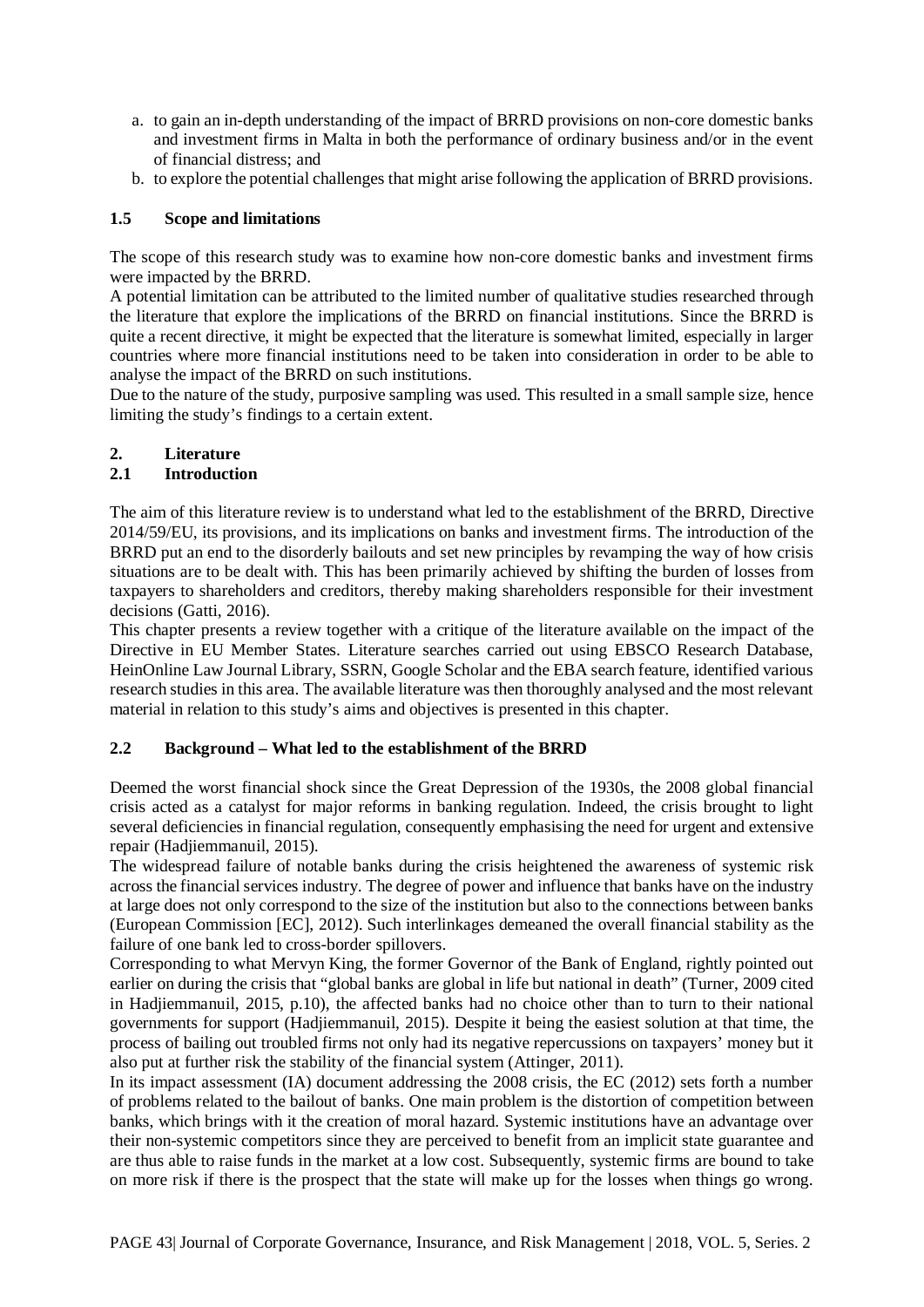Therefore, rescuing banks with public funds can potentially manifest itself to be in support of the wrong incentives (Attinger, 2011).

The real problem hence lay in the lack of adequate measures in resolving distressed financial institutions. The fact that the majority of European authorities did not possess the tools to intervene early enough in a banking crisis was already troubling. Still, the diverging approaches adopted by those few authorities which had some kind of procedures in place hardly improved the overall situation. This lack of crossborder harmonisation was likely to complicate and hinder the efficient handling of a crisis between the different states, thereby weakening the functioning of the Internal Market (EC, 2012).

As a result, it was essential to come up with a better way to effectively deal with the recovery and resolution of financial institutions. Eventually, the EC (2012) issued a proposal for the establishment of a framework for the recovery and resolution of credit institutions and investment firms – this being included within the previously mentioned IA report published in June 2012. Such a proposal led to the introduction of the BRRD, which came into force on 2 July 2014, with its provisions becoming applicable from 1 January 2015.

#### **2.3 What is the BRRD?**

Attinger (2011) observes that the establishment of a feasible resolution framework must ultimately be based upon definite objectives which address the shortcomings discussed above. These include the protection of financial stability, depositor protection, and protection of public confidence, public funds and human rights. Therefore, in order to achieve these objectives, who should bear the losses in the event of bank resolution?

The BRRD and the Single Resolution Mechanism (SRM) within the Banking Union ensure that the burden of resolving unsound or failing institutions does not unfairly fall on taxpayers. Rather, shareholders should be the first to bear the losses, duly followed by creditors. However, it should be noted that, in accordance with the 'no creditor worse off' principle, creditors cannot suffer greater losses than they would have incurred under normal insolvency proceedings.

Essentially, the BRRD lays out a comprehensive set of measures which revolve around four key elements (EC, 2014): (i) preparation and prevention of resolution via recovery and resolution plans; (ii) early intervention by the supervisor; (iii) the application of resolution tools in cases of actual bank failures; and (iv) cooperation and coordination between national authorities.

Each bank and investment firm that falls under the scope of the BRRD is required to draw up a detailed and credible recovery plan. This plan sets out the actions to deal with situations that could threaten the financial viability of the institution. The resolution authority within each Member State is in turn responsible for ensuring the appropriateness and effectiveness of the plan. If it is deemed that a plan does not satisfy the requirements under the BRRD, the respective institutions are required to take the necessary measures for them to be in line with the objectives of the Directive. Resolution authorities are also responsible for preparing a resolution plan for each firm.

Meanwhile, in the case that a bank shows any warning signs of financial distress, the BRRD empowers resolution authorities to be able to intervene sufficiently early and quickly enough in order to ensure the protection of the firm. This typically involves dismissing current management and putting the bank into administration, as well as requiring the bank to carry out a debt-restructuring plan supported by its creditors.

Should the bank's situation continue to deteriorate, the resolution authority will be obliged to step in once again to resolve the issue through the application of resolution tools. These include the power to either sell a part of or the whole bank, or else merge the business with another bank; to establish a bridge bank to take on and thus ensure the continuity of the failing bank's critical functions; to separate bad assets from good ones by transferring them to a 'bad bank'; and to convert the bank's debt into equity or write it down.

The BRRD also allows for harmonisation of powers across national authorities within EU Member States. This promotes cooperation especially in cases of failing institutions that have a cross-border presence. Resolution authorities will therefore be able to collaborate closely in resolving the institution in an orderly manner without leaving a drastic impact on the financial sector.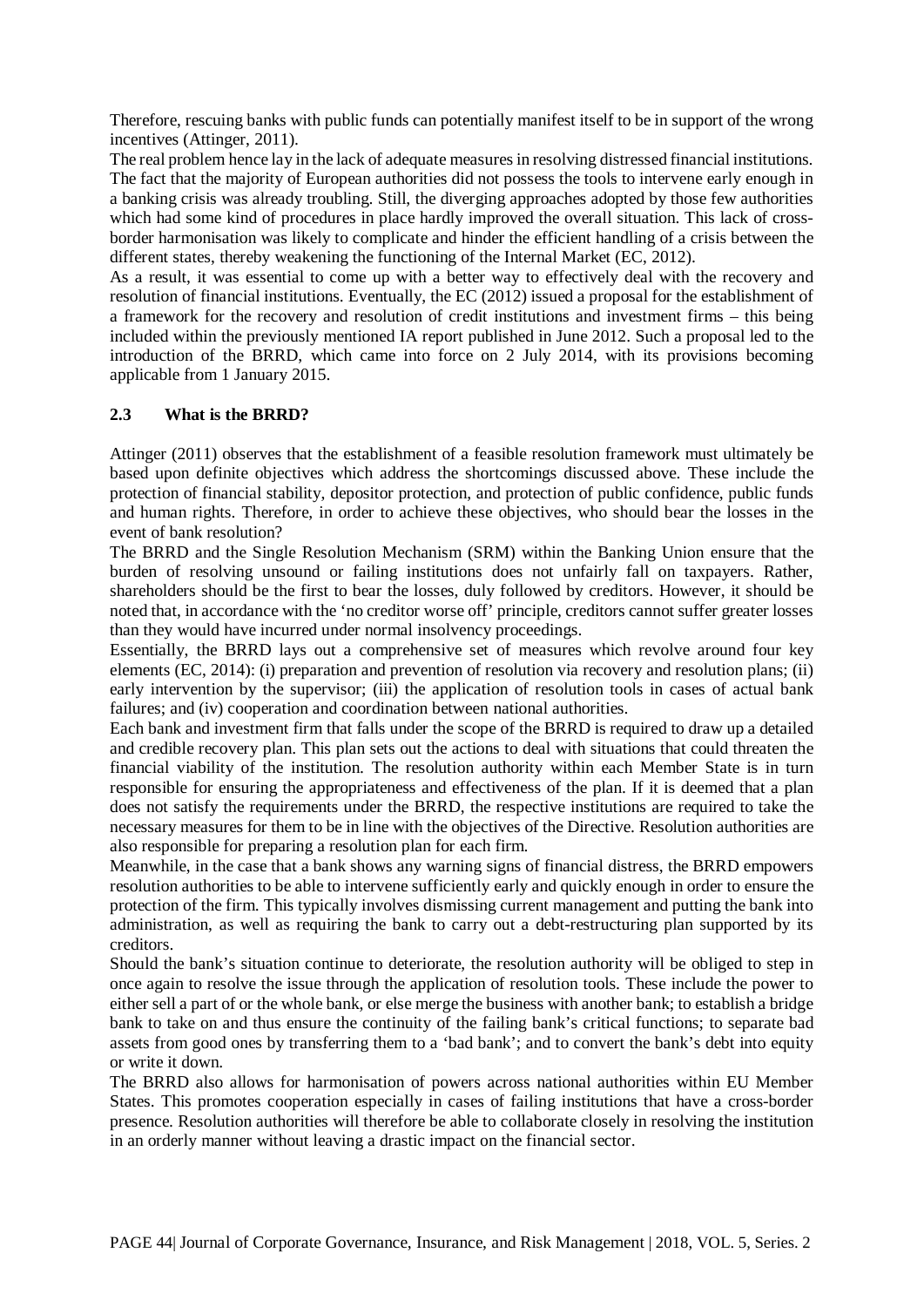#### **2.4 Implementation of the BRRD**

The BRRD brought about a number of changes in existing legislation, as well as the implementation of new requirements among EU Member States. According to Article 130 of the Directive, Member States were required to adopt the necessary regulations by 31 December 2014 in order for these to come into effect from 1 January 2015. The provisions on the bail-in tool were, however, held back until 1 January 2016. As per IP/15/5057 and IP/15/5827 issued by the EC (2015a; 2015b), eleven EU countries, including Malta, failed to meet this deadline, with six of these countries eventually referred to the EU Court of Justice after failing to comply with the renewed deadline.

BRRD provisions were subsequently transposed into Maltese law around mid-September of 2015 through the enactment of the Recovery and Resolution Regulations, 2015, under the MFSA Act, Cap. 330 of the Laws of Malta. The MFSA, which is primarily responsible for regulating the financial services industry, was designated as the national resolution authority in Malta. More specifically, the Board of Governors of the MFSA has been entrusted with resolution powers. This is in line with Article 3 of the BRRD which calls for the appointment of a public administrative authority or an authority entrusted with public administrative powers as a resolution authority.

Stanghellini (2016) notes that such a concentration of powers has its advantages and disadvantages. Whereas it allows for the effective exchange of information between supervisory and resolution functions, thus enhancing coordination, it is likely to give rise to conflicts of interest between these two functions. In order "to ensure operational independence and avoid conflicts of interest" between the different functions of the appointed authority, Article 3(3) of the Directive provides for structural arrangements to be put in place.

Accordingly, the MFSA has gone a step further and set up the Resolution Committee and Resolution Unit to maintain independence from the supervisory function, while also allowing for better delegation of roles. As laid down in the First Schedule to the Malta Financial Services Authority Act, the Resolution Committee is composed of three persons appointed by the Central Bank of Malta, the MFSA, and the Ministry for Finance. These positions are currently held by Mr Emanuel Ellul, Mr Paul Spiteri and Mr Alfred Sladden.

Conforming to the provisions under the BRRD, paragraph 3(2) of the First Schedule to the Malta Financial Services Authority Act sets out the objectives of the Resolution Committee. The resolution of an institution aims to safeguard the continuity of essential banking operations; to protect depositors, client assets and public funds; to minimise risks of financial instability; and to avoid the unnecessary destruction of value. Therefore, the Resolution Committee is entrusted with the task of applying any of the resolution tools in cases of financial distress.

Meanwhile, the main duties of the Resolution Unit are identified in paragraph 8(4) of the First Schedule to the Act. These include:

- a. Assessing whether an institution is failing or is likely to fail after consultation with the Resolution Authority;
- b. Drawing up resolution plans on how to handle financial stress of an institution;
- c. Carrying out resolvability assessments of institutions; and
- d. Cooperating as well as exchanging information with other units within the MFSA, particularly the Supervisory Council which is primarily responsible for the supervision of banks and investment firms.

It is also the responsibility of the Resolution Unit to stop banks and investment firms from engaging in any form of practice that might hasten their collapse. This can either take the form of adopting highly complex business structures, exposing the business to excessive risks, or of holding insufficient convertible capital instruments.

The following section will discuss in more detail the process that institutions go through to prepare, and eventually submit, their recovery plans to the Resolution Authority.

#### **2.5 Recovery planning**

Article 5 of the Directive provides a general introduction to recovery planning. As mentioned earlier, the BRRD requires every institution that falls under its scope to prepare and maintain a recovery plan to restore its financial position in the event of significant deterioration.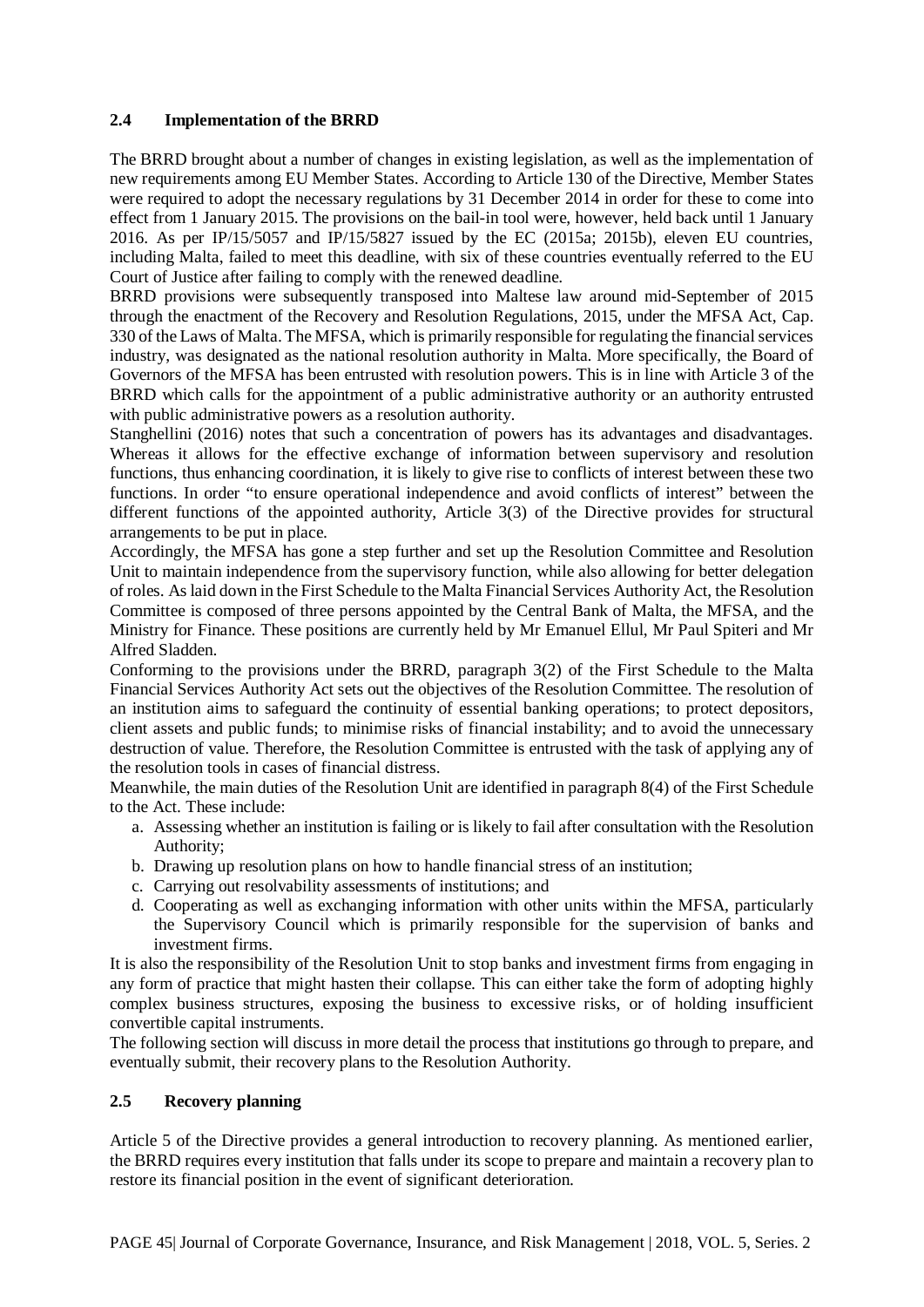The purpose of a recovery plan is therefore to identify the appropriate actions to be taken to counter those factors which put at risk the stability of the institution. This also involves assessing whether such recovery actions are robust enough to deal with a wide range of shocks of different nature. In other words, recovery plans must be detailed and credible, and include plausible actions that, if applied in a timely manner, would prevent a firm's unstable situation from further deterioration.

In Malta, the respective institutions were informed of this emerging obligation to draw up a recovery plan by way of a circular issued by the MFSA in September 2015. Provisional recovery plans were to be submitted by the end of the same year for reviewing. This entails close cooperation between the Resolution Authority and the Resolution Unit, which are responsible for analysing the adequacy of the submitted plans. If it is concluded that a particular recovery plan does not satisfy the requirements under the Directive, the respective institution will be notified to submit a revised plan.

# **2.5.1 Content**

In preparing their recovery plans, banks and investment firms are to abide by a set of guidelines and technical standards issued by the EBA (2014a; 2014b; 2015a). It is important to understand that recovery planning is not a one-time process. Rather, it involves ongoing assessment and analysis, which reflects the changing profile of the institution.

Pursuant to Article 5(10) and Section A of the Annex to the BRRD, the draft regulatory technical standards (RTS) specify the information to be contained in the recovery plan. Technically, the plan is divided into five main headings: (i) a summary of the recovery plan; (ii) information on governance; (iii) a strategic analysis; (iv) a communication plan; and (v) a description of preparatory measures.

The recovery plan starts off with a summary of each key component which is subsequently described in further detail as the plan progresses. Moreover, should there be any material changes to the recovery plan once an updated version is submitted to the resolution authority, such changes are to be documented within the summary.

#### **2.5.1.1 Governance**

The governance arrangements within the recovery plan principally identify the relevant people within the firm who are responsible for developing, implementing and updating the plan. In this regard, this section also describes the process of approval and the procedures taken to integrate the plan within the corporate governance of the firm.

Most importantly, it focuses on the indicator framework – a crucial element of the recovery plan. Each institution is required to establish recovery indicators which provide early warning to the top management of any arising issues that threaten the stability of the firm. It must be noted here that recovery indicators do not prompt the automatic application of recovery options in response to particular scenarios. Rather, they trigger an escalation and decision-making process that aims to resolve situations of distress. These recovery indicators should eventually be assessed for their effectiveness by the competent authorities. The authorities should also ensure that appropriate arrangements are in place to regularly monitor these indicators.

In accordance with Article 9(2) of the Directive, the responsibility fell upon the EBA to issue specific guidelines that assist banks and investment firms in establishing indicators. The EBA (2015a) Guidelines do not specify a fixed set of indicators which each and every institution must apply. Instead, it is acknowledged that the risks faced by each institution vary in nature and in size relative to the business, its operations, and its interconnectedness to other businesses and the financial system as a whole. Therefore, a well-structured indicator framework is built upon the business model of an institution, making it in line with its strategy and risk profile.

Moreover, institutions should have an adequate number of indicators covering a wide range of vulnerable areas, as per the institutions' size and complexity. This makes it possible for firms to be in control of deteriorating conditions. Even so, institutions should be cautious not to put in place too many indicators that might in the end prove difficult to manage and monitor. Institutions typically monitor some performance indicators that are in place as part of regular risk management. Such a framework will help in embedding recovery planning into the ongoing business of an institution by aligning the recovery indicators with the existing indicators.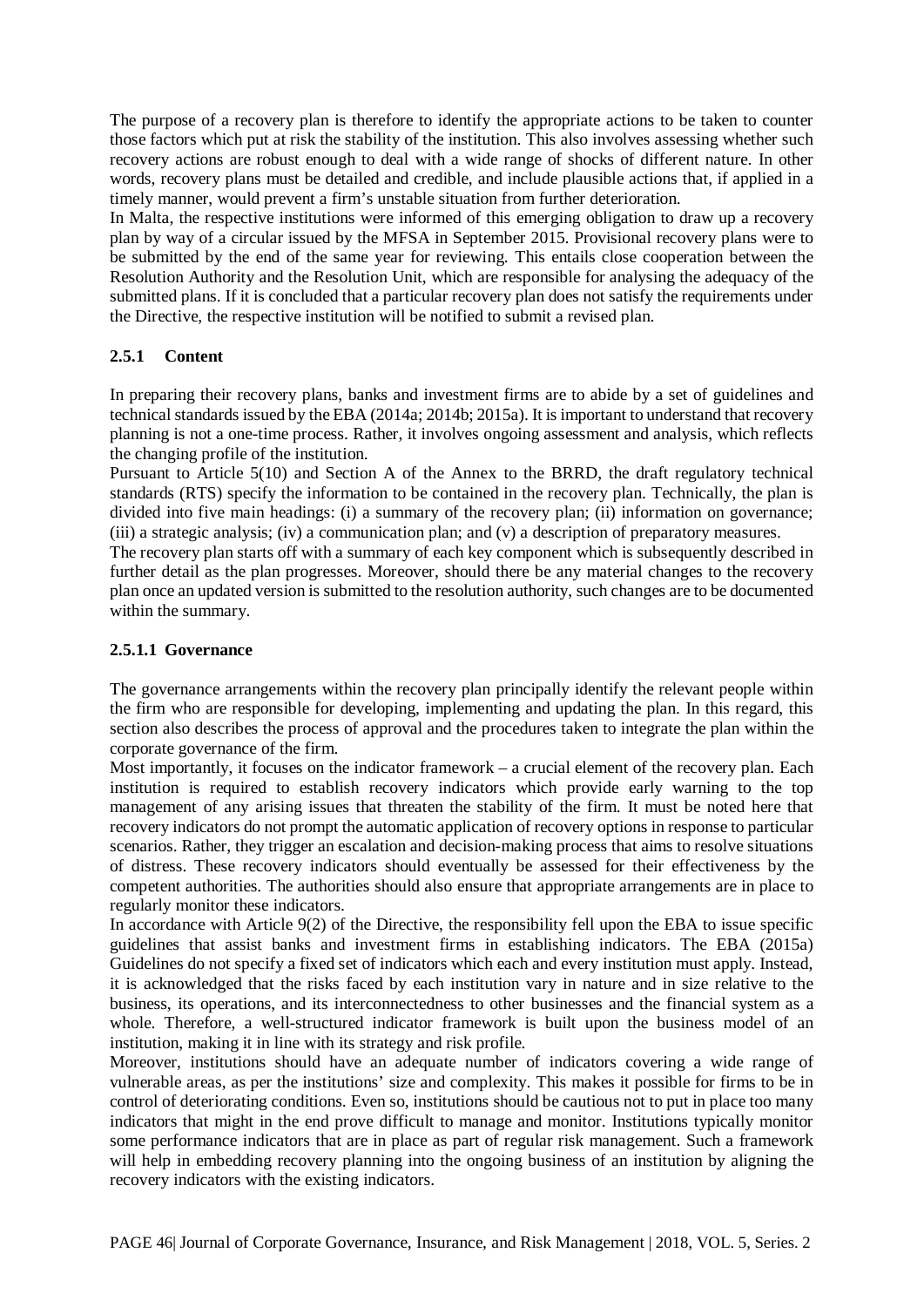The EBA (2015a) Guidelines recognise that institutions should include a mix of qualitative and quantitative indicators that they deem the most relevant for their own business. In this respect, the guidelines set down the minimum list of categories that should be considered in the preparation of the recovery plan. These include capital, liquidity, profitability and asset quality indicators.

- Capital indicators should be able to alert the institution of any actual or anticipated significant negative effects to the quality and quantity of capital in a going concern.
- Liquidity indicators should be able to warn the institution in cases of a current or a predictable poor liquidity position. These indicators should see to the liquidity and funding needs, both in the short and long terms. Additionally, they should gauge the extent to which the institution depends on wholesale markets and retail deposits.
- Profitability indicators should attend to income-related aspects which are likely to result in lower profits or even losses, thus impeding the financial position of the firm and affecting its own funds. These indicators should point at operational risk-related losses which might potentially affect the profit and loss statement. Such losses could include conduct-related issues and external/internal fraud.
- Asset quality indicators should assess and control the institution's asset quality development. Particularly, these should detect those occurrences where asset quality deterioration necessitates the institution to resort to the actions outlined in the recovery plan.

Two other categories include market-based and macroeconomic indicators. What makes these indicators different from the above-mentioned is that it is possible for the institution to omit these indicators within its plan, on the condition that it justifies to the resolution authority why and how these indicators are not relevant to its legal structure, risk profile, size and complexity – thus making these two categories subject to rebuttable presumption.

- Market-based indicators draw on the expectations from market participants in order to detect declining financial conditions that could possibly disturb access to funding and capital markets.
- Macroeconomic indicators cover a larger scale, aimed at capturing signs of deterioration across the economy in which the institution operates. They are hence based on prevailing conditions which are related to the geographical area where the business is located and/or the sectors it is exposed to.

# **2.5.1.2 Strategic analysis**

The strategic analysis maps out the key operations of the institution along with its critical functions, while also describing the internal and external relations of the firm. This essential component of the plan also sets out the actions to be taken by the institutions concerned if and when stress scenarios arise. Such recovery options would typically include capital and liquidity actions. They also ensure quick access to contingency funding in cases of emergency.

Recovery options fulfil their intended purpose if suitably linked to governance and stress scenarios. For one, the institution needs to assess the feasibility of the options with respect to their implementation, and seek to overcome possible obstacles. Meanwhile, it is crucial for the institution to design scenarios against which to test the effectiveness of the established options, and in turn, prevent a crisis from happening.

Article 5(7) of the BRRD conveys to both the EBA and the European Systemic Risk Board (ESRB) the authority to issue guidelines which specify the range of scenarios to be included in the recovery plan.

Institutions need to ensure that the designed stress scenarios are severe enough to threaten the firm's financial stability, if they do indeed materialise and no timely measures are taken to prevent complete failure. Nevertheless, these scenarios should be limited to portray only 'near-default' situations and go no further to consider the downfall of the firm, this being in line with the plan's purpose of proving the effectiveness of the actions taken to restore the viability of the firm.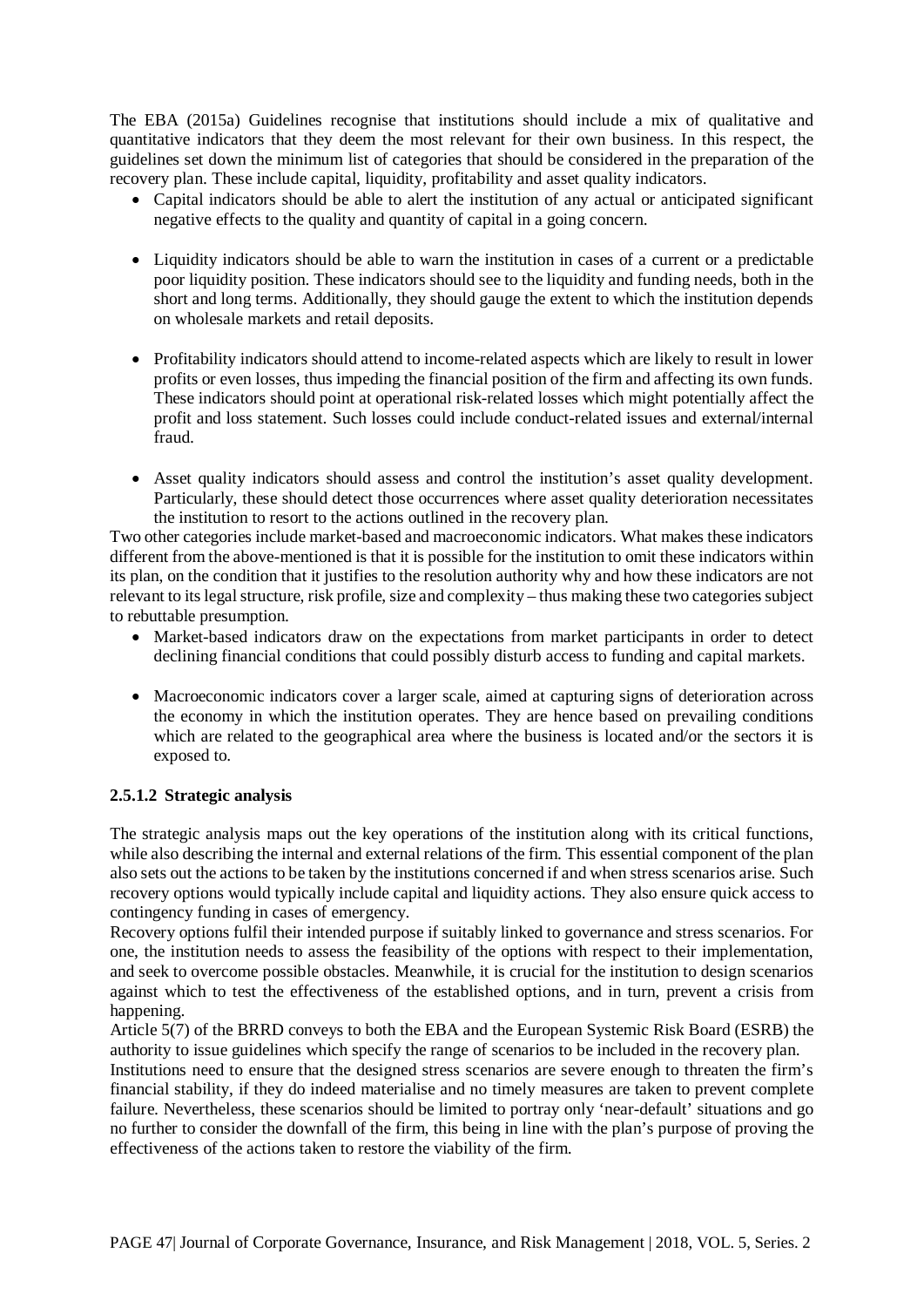According to the EBA (2014b) Guidelines on recovery plan scenarios, the plan should include at least three macroeconomic scenarios which respectively cover a system-wide event, an idiosyncratic event, and a combination of system-wide and idiosyncratic events. Systemically important institutions are then required to design at least four scenarios rather than just three.

A system-wide event is defined as one which leaves a significant adverse impact on the financial system or the economy. Meanwhile, an idiosyncratic event is not as far-reaching as a system-wide event, implying that negative consequences are limited in impact to an institution, a group or an institution within a group.

The EBA (2014b) Guidelines go on to specify a number of factors and events which are typically conducive of financial instability. This is in order to make sure that institutions consider the main types of stress events. The guidelines highlight the following system-wide events: the failure of significant counterparties, which affects financial stability; a decrease in liquidity available in the interbank lending market; an increase in country risk; adverse movements in the price of assets in the market; and a macroeconomic downturn. With regard to idiosyncratic events, these include: the failure of significant counterparties; reputational damage; severe outflow of liquidity; adverse movements in the prices of assets to which the institution is exposed; severe credit losses; and severe operational risk losses.

It is important to note that such events should be nonetheless chosen on the basis of the firm's risk profile, while also having regard to any identified vulnerabilities or weaknesses. This hence allows for different events to be taken into account which might prove to be more relevant than the ones specified in the guidelines.

Additionally, the establishment of stress scenarios would involve assessing the impact of such events on a number of factors of the institution. These include, but are not limited to the following: available capital, available liquidity, risk profile, profitability, operations and reputation.

In this respect, a number of respondents participating in the EBA's (2014a) open public consultation with regards to the content of recovery plans, argued that it would be less demanding to include generic stress scenarios instead of specific scenarios since "the relevant economic environment in a recovery situation is difficult or virtually impossible to predict" (EBA, 2014a, p.24). However, the EBA (2014a) explained that the scenarios should serve to closely test the effectiveness of the recovery options and indicators. Therefore, generic scenarios would be inadequate.

# **2.5.1.3 Communication plan**

Communication is key to ensuring that both internal and external stakeholders acknowledge the implementation of the recovery plan and any related issues. Therefore, the recovery plan should also contain a communication and disclosure plan which describes how significant matters are to be effectively communicated to internal staff as well as to shareholders, investors, and the financial market in general.

#### **2.5.1.4 Preparatory measures**

The recovery plan should also include an analysis of any preparatory measures which might be undertaken to facilitate the implementation of the plan itself, and a timeline for the application of such measures. This may include structural changes in the institution to: enable the process of updating the plan and its implementation, to oversee recovery indicators, and to avert against problems which might complicate said implementation. Such an analysis of the preparatory and follow-up actions should be detailed in the recovery plan to better assess the feasibility of the plan, and to successfully monitor its implementation.

#### **2.5.2 Impact – Benefits and costs**

The main benefit of the RTS is that these standards ensure consistency among institutions by setting down the information that the recovery plan should contain, thereby establishing common minimum standards for banks and investment firms (EBA, 2014a).

It could be the case that the requirements to draw up a recovery plan within certain Member States would have been less demanding than those stipulated by the RTS (EBA, 2014a). Consequently, the RTS are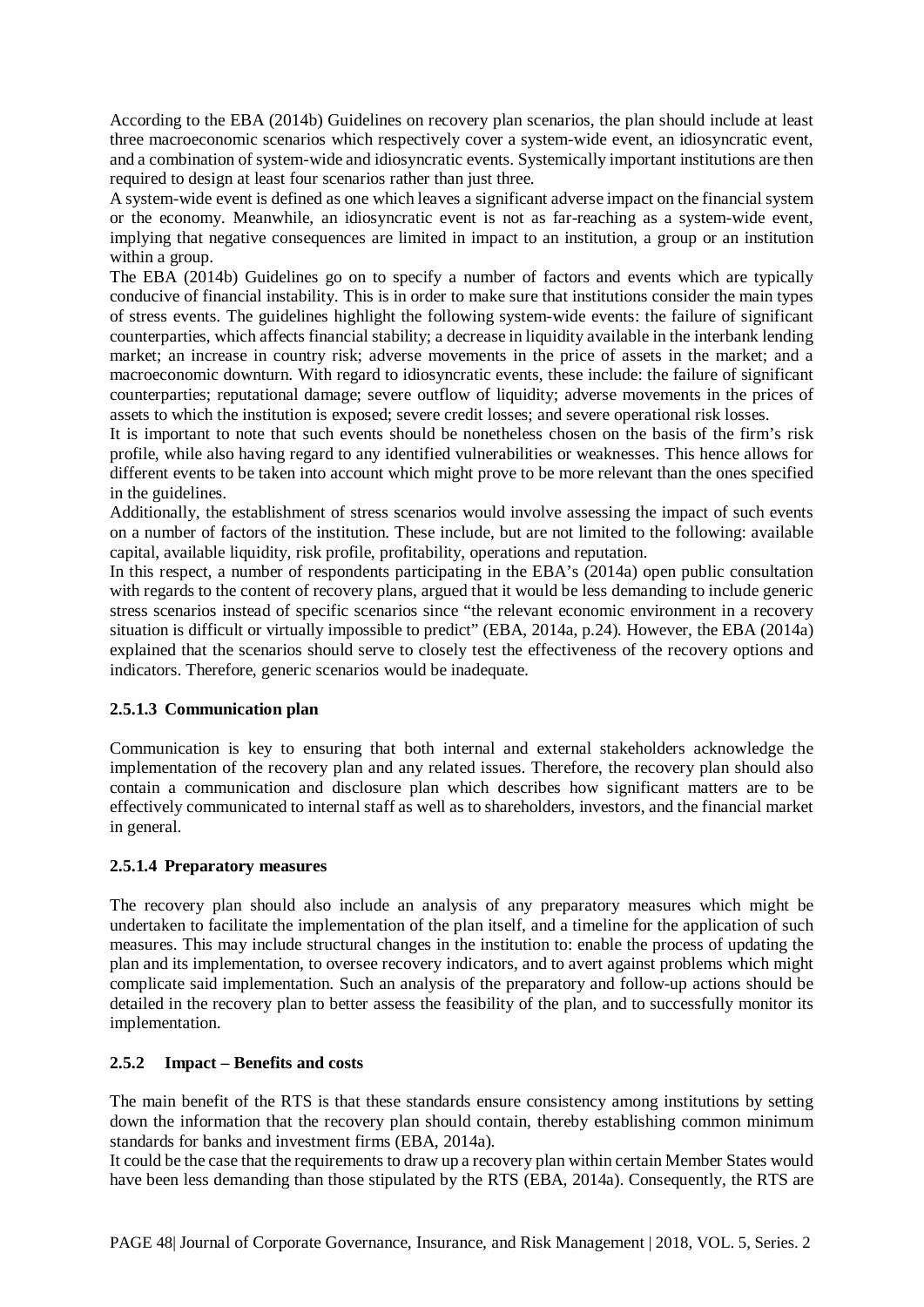bound to induce additional compliance costs in these Member States. Such costs may arise as a result of changes in the information technology (IT) or system frameworks, increased staff training or recruitment of new employees, and will probably be incurred by both competent authorities and institutions. However, and as will be further explained later on, Article 4 of the Directive alleviates the effects of RTS requirements, in that it allows simplified obligations for less significant institutions.

Meanwhile, in the case of those institutions which already have a plan in place, the RTS are likely to generate only minimal extra costs. This is because many institutions would have met most of the RTS requirements through their risk management framework. In other words, the establishment of such a framework is likely to have already implemented certain processes and IT systems necessary for the preparation and execution of the recovery plan.

#### **2.6 Resolution**

#### **2.6.1 Resolution plan**

In Malta, the Resolution Unit, in consultation with the Resolution Authority, is tasked with the responsibility of preparing and executing resolution plans for the relevant institutions. Using the recovery plans submitted by each firm as a basis, the resolution plans are prepared *ex ante*. Article 11 of the BRRD requests institutions to cooperate with and provide the authorities with all relevant information in order to draw up and implement resolution plans. These plans should also consider a range of scenarios to illustrate the different actions that would be taken to resolve a failing firm. An effective resolution plan thus ensures the protection of the firm's critical functions and prevents severe disruption to the whole financial system.

#### **2.6.2 Resolution tools**

Pursuant to Article 37 of the Directive, the resolution tools available to the competent authorities include the sale of business tool, the bridge institution tool, the asset separation tool and the bail-in tool. These tools are not entirely new (Thole, 2014), in that they effectively replace or build upon existing law provisions in Member States.

# **2.6.2.1 Sale of business tool**

The sale of business tool allows resolution authorities to effect a sale of part of or the whole institution under resolution, with or without obtaining consent from shareholders, to a private buyer which is not a bridge institution. This involves transferring to the purchaser shares or similar instruments of ownership held by the institution, as well as its assets, rights and liabilities. The value of the entity is determined by using an asset-based approach, and any sale proceeds are either distributed to the owners of the entity being sold, or else used to cover resolution costs. When only assets, rights and liabilities are sold to a buyer, the residual entity will be liquidated under normal insolvency proceedings. This should take place within a reasonable timeframe to ensure that resolution objectives are met, that the assets or liabilities transferred do not potentially lead to an adverse spillover effect, and that depositors, client funds and assets are protected (Freudenthaler, et al., 2016).

# **2.6.2.2 Bridge institution tool**

The bridge institution tool aims to ascertain the continuity of all or part of the critical functions of a failing institution. It enables authorities to transfer the 'good' parts of an institution. This transfer may take the form of either a share transfer or a property transfer, to a bridge institution with or without shareholders' consent, and without complying with any requirements that would otherwise apply under company or securities law. In terms of the BRRD, a bridge institution is a legal person which would normally be an institution established by the resolution authority, whose main scope is to take over and hold the transferred instruments for up to two years until a sale is effected. Meanwhile, any remaining parts of the institution which would not have been sold are to be wound down in an orderly manner. A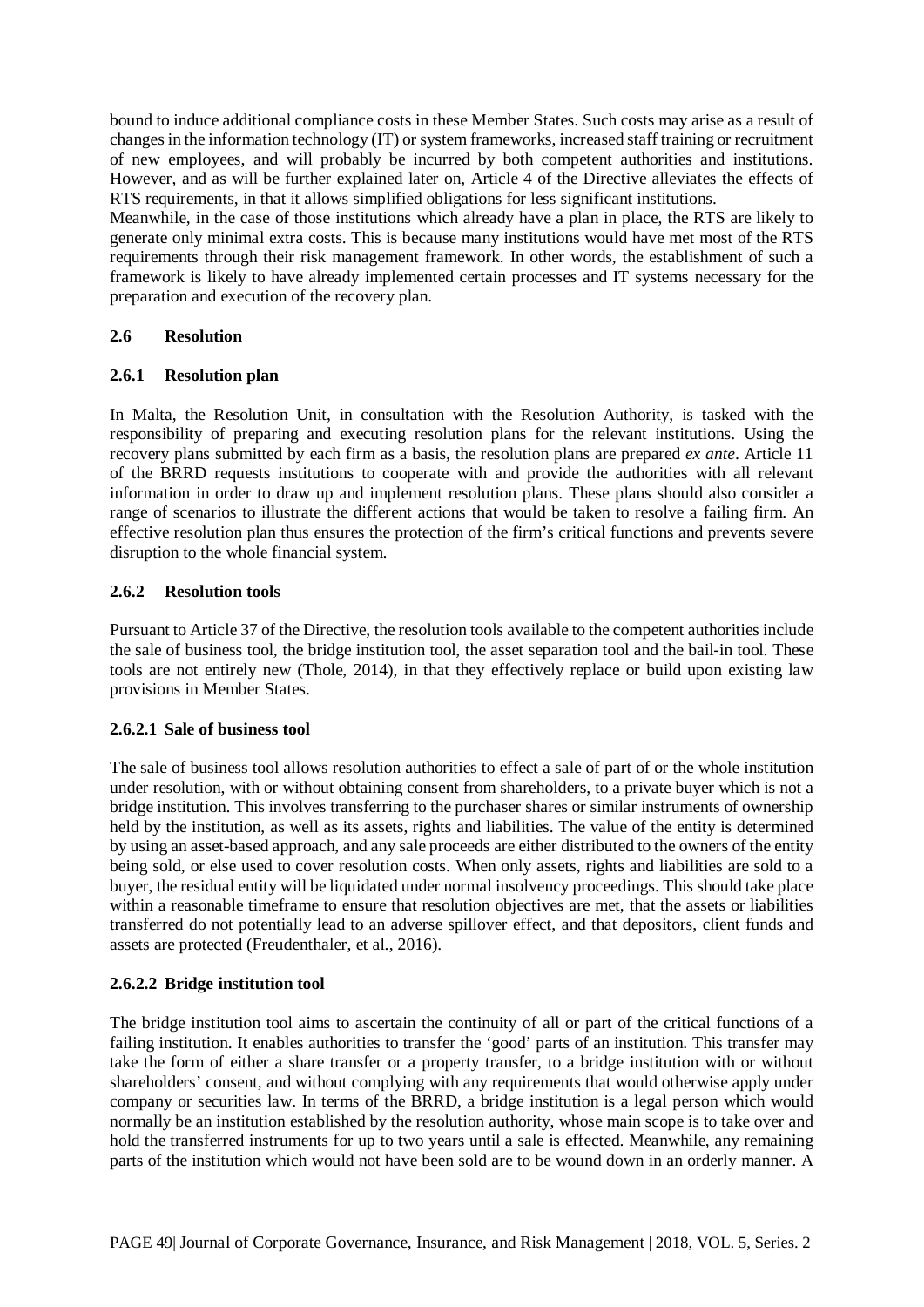bridge institution can also be established in advance in order to allow for a quicker response in critical situations (Freudenthaler, et al., 2016).

#### **2.6.2.3 Asset separation tool**

The asset separation tool is similar to the bridge institution tool, in that it enables the transfer of underperforming or impaired assets and liabilities to a separate asset management vehicle (AMV) or 'bad bank'. The AMV is also controlled by the resolution authority and is temporarily created to manage the instruments transferred from the failing institution or bridge institution. This hence allows the institution under resolution to continue with its critical functions rather than being wholly dissolved. This tool can only be used in cases where the bad assets would negatively impact the financial market if liquidated under normal insolvency procedures, or where the transfer is necessary to ensure the proper functioning of the distressed firm, or even to maximise liquidation proceeds through the maximisation of the assets' value through eventual sale. Unlike the three other resolution tools, the asset separation tool can only be applied together with another tool (Freudenthaler, et al., 2016).

# **2.6.2.4 Bail-in tool**

The bail-in tool is considered the most innovative of the tools the Directive has empowered resolution authorities with. This tool ensures that the losses of a failing bank are borne by the firm's owners and unsecured creditors, rather than imposing such a burden on taxpayers as happens under a bailout. Losses are hence absorbed by either converting the debt into common equity, such as shares, or writing down the principal amount of the debt (Freudenthaler, et al., 2016). Consequently, the bail-in tool was also introduced in an attempt to break the bank-sovereign 'doom loop', which was particularly damaging during the 2008 financial crisis.

In this regard, institutions might decide to restructure their liabilities by avoiding issuing eligible liabilities in order to minimise the impact of bail-in in the event of resolution (Hadjiemmanuil, 2015). This led to the introduction of the minimum requirement for own funds and eligible liabilities (MREL), which requires banks and investment firms to hold a percentage of total liabilities and own funds eligible for bail-in. The MREL is determined on a case-by-case basis by resolution authorities upon individual assessment of each relevant institution.

In July 2016, the Florence School of Banking and Finance organised an executive seminar on banking resolution (Gatti, 2016). This enabled participants, including academics, EU policy-makers, investors and industry practitioners, to put forward their views on the introduction of the new banking resolution regime. With respect to the bail-in tool, although the general consensus was that the introduction of such a tool is a step in the right direction, criticisms still remained.

One of the issues noted was that bail-in rules might pose a risk of contagion throughout the whole financial system in cases where significant bail-inable debt is held by pension funds, insurance companies or other undercapitalised banks which might end up insolvent in the event of resolution of the bank. Therefore, there should be clear rules on who can hold bail-inable debt, thereby limiting crossexposures (Gatti, 2016).

# **2.7 Proportionality**

The EBA recognises the importance of the principle of proportionality. This principle ensures that "existing and new legislation and regulations are applied to banks and financial institutions in a proportionate way" (EBA, 2015b, p.7). Disproportionate regulation might hinder the activity of small institutions by offsetting the benefits of regulation due to the large costs incurred.

Article 4 of the BRRD states that national authorities may determine simplified obligations for small institutions, implying that the recovery and resolution plans of such firms would not necessarily include all elements discussed in the technical standards issued by the EBA. The now director of the Resolution Unit, Aldo Giordano, remarked that in the early days of the BRRD, the relevant authorities were considering exemptions for smaller institutions (Brincat, 2015). However, this proposal was scrapped since it was difficult to distinguish between small and medium institutions. Moreover, what is considered to be a small-sized firm in one country might be regarded as a larger firm in another country.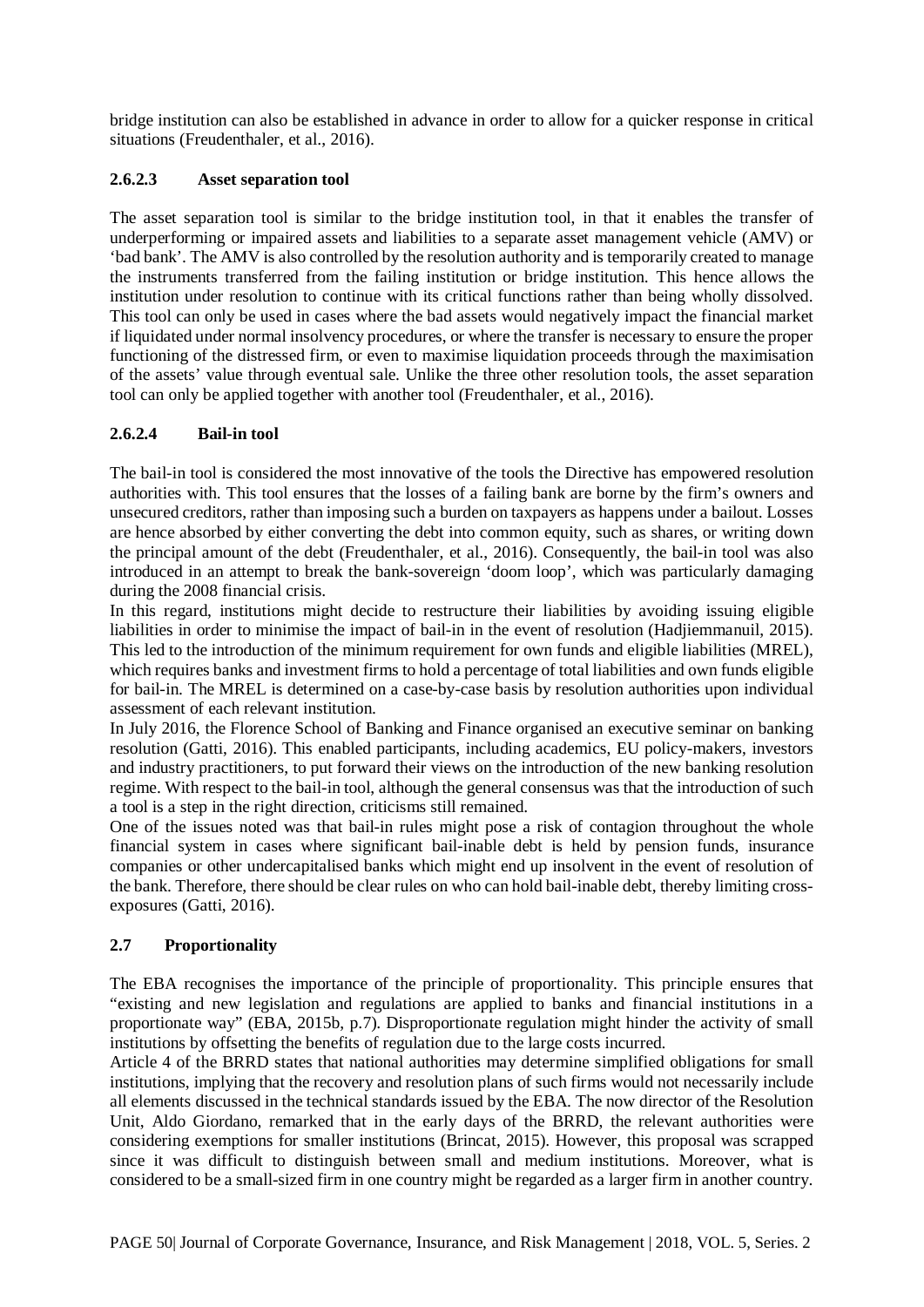As a result, such an issue of proportionality was clarified by way of Article 4 of the Directive (Brincat, 2015).

This issue of small firms in respect of the BRRD was further examined by the Deutsche Bundesbank in the monthly report of June 2014. It may at first seem unsuitable to require small institutions to comply with the requirements of the Directive since it is highly likely that they do not pose a danger to financial stability. However, overall financial stability sustained by an effective resolution regime is beneficial to all institutions, including small firms. Additionally, cases of financial crisis abroad have illustrated that a large number of small interconnected institutions can indeed become a systemically important institution through forced mergers (Deutsche Bundesbank, 2014).

The impact of an institution's failure depends on a number of factors inherent to the business. Thus, recovery and resolution plans are bound to differ from one business to another since they are ultimately proportionate to the size, business model and interconnectedness of the institution to other firms.

#### **2.8 Criticism**

In his paper, Thole (2014) argues whether the introduction of recovery and resolution planning, otherwise referred to as living wills, was indeed the right step in meeting the objectives of the Directive. The author firstly points out that drawing up such plans requires an iterative process that is likely to place an increased burden on management in terms of both time and effort. Recovery and resolution plans are often criticised for the large amount of paperwork they involve, and may eventually be regarded as routine reports that do not fulfil their purpose until it is too late (Thole, 2014). Similarly, Lauha, Jaatinen and Tenhunen (2015) state that living wills tend to be quite extensive documents which might prove to be an additional burden on investment firms in particular. As a result, these plans might have the contrary effect from their objective of reducing complexity (Thole, 2014).

Thole (2014) further adds that there are no clear incentives which prompt management to consider early intervention and resolution proceedings, or assist resolution authorities by providing the necessary information. Senior management is generally replaced if the firm goes into resolution – Thole (2014), however suggests that managers naturally tend to disregard such a scenario. Therefore, managers may be hesitant about being involved in the process of constantly updating these plans. Clearly, authorities would not allow this kind of behaviour and can always impose sanctions for failing to comply. In this respect, the author still claims that national authorities might nevertheless find it difficult to regulate the system. It may be hard to determine the accuracy of the submitted plans considering that the authorities are only able to assess these plans on the basis of the information they are provided with.

The author further challenges the feasibility of this Directive by posing the major question as to the credibility of these plans. Whether the Directive "produces only a paper tiger largely depends on whether the plans are actionable" (Thole, 2014, p.9). He further states that moral hazard would not be adequately addressed if ad hoc solutions, including bailouts, persist regardless of the envisaged recovery and resolution actions.

However, despite the fact that the content of the plans might be too detailed or even inaccurate, and irrespective of the outlined limitations, these plans still prove useful to resolution authorities (Thole, 2014). As has been explained earlier on, planning partly involves preparing for scenarios that threaten the stability of the institution. Hence, this helps the authorities to take quick action when required (Thole, 2014). At the same time, unlike ordinary insolvency proceedings, recovery and resolution plans enable institutions to effectively handle crisis situations once these arise. This offers a degree of certainty, particularly to creditors, since it is expected that both resolution authorities and institutions will act upon the measures described in the plans, hence ensuring orderly management of the failing institution. Above all, planning needs to be given sufficient attention to obtain the desired outcome (Thole, 2014).

Thole (2014) concludes that, despite the issues of credibility and enforcement of the plans, the introduction of the recovery and resolution tools was a step forward in moving away from bailout procedures. They indeed reflect "a shift from the ex post perspective to the ex ante perspective" (Thole, 2014, p.21).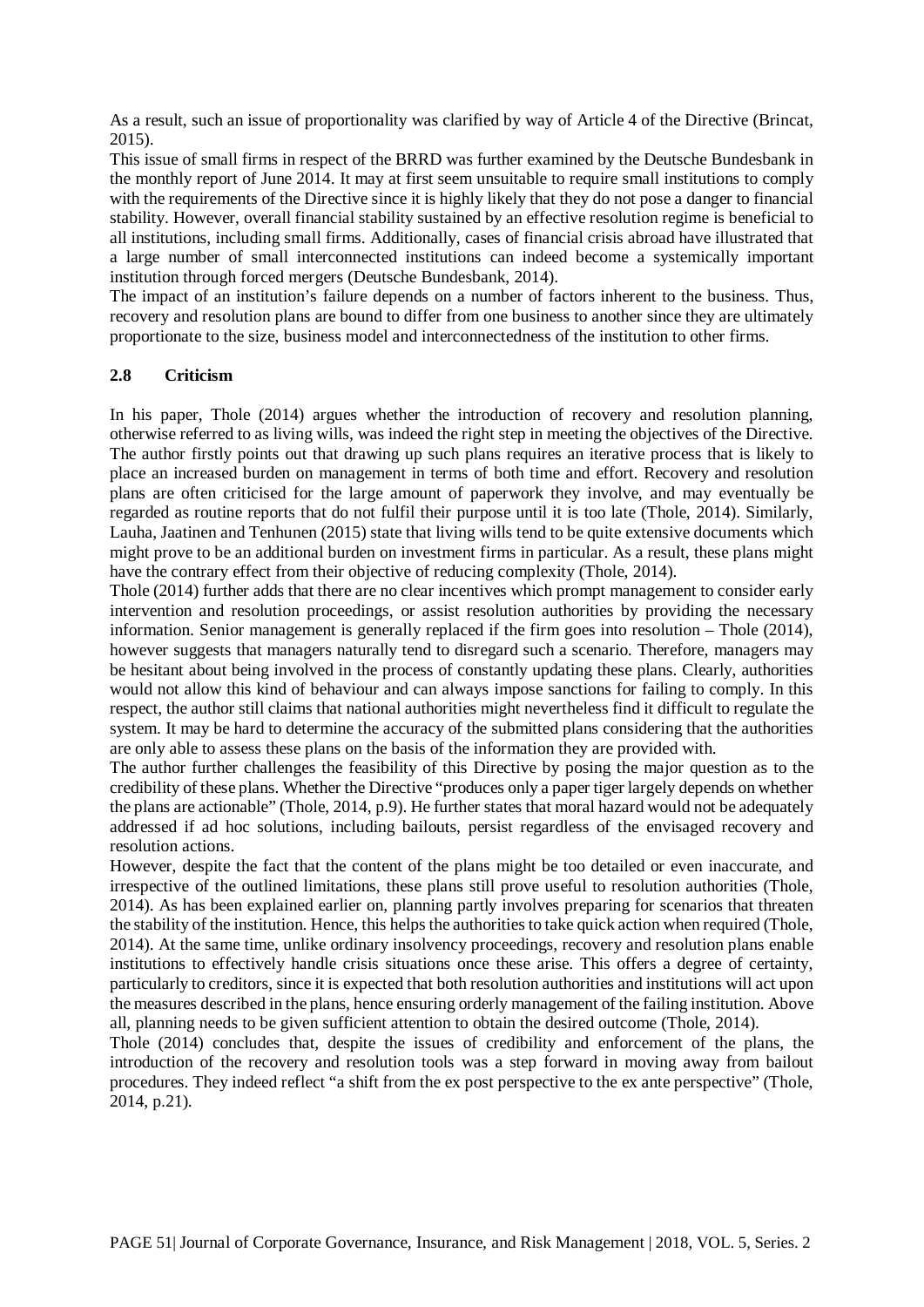#### **2.9 Situation in Malta**

From the local scenario, Sammut Buontempo (2015) focused on the impact of the BRRD on the capital and liabilities of Maltese-registered core banks. She concluded that overall, there seems to be a lack of knowledge among banks with respect to how their liabilities will be affected by the introduction of the Directive. Moreover, the interviewed banks were all of the opinion that BRRD provisions do not bring about an increase in share capital. However, banks may still need to increase other types of capital, such as subordinated debt, to ensure that sufficient capital will be available in the case of resolution (Sammut Buontempo, 2015). The author also pointed out that the Maltese banking sector's preparedness with respect to implementing the requirements under the Directive leaves a lot to be desired, especially in terms of lack of awareness and dissemination of information, and uncertainty on regulatory procedures and resolution plans (Sammut Buontempo, 2015).

In his study, Xuereb (2015) looked at the impact of the Directive from the Maltese banking sector's perspective. One key conclusion observed was that despite the compliance costs incurred by the institutions within scope, the BRRD proves to be beneficial from both a local and European perspective. Analysing the same subject but this time focusing on investment firms, Brincat's (2015) study illustrated that, as opposed to banks, investment firms displayed an apathetic attitude towards implementing the provisions under the BRRD. The main reason behind this is that such firms consider themselves to be small in size compared to larger investment firms within the EU. Consequently, the investment firms participating in the author's study believed that if they were to fail, their failure could not possibly leave any significant impact on the financial industry. The compliance manager at FXDD Malta Ltd., an investment firm in Malta, was also of the opinion that the costs incurred to comply with the Directive impose additional and unnecessary pressures, and are not relative to the firm's size (Brincat, 2015). Brincat (2015), however, argues that despite the fact that Maltese investment firms are small when compared to those in other Member States, they are still considered to be quite large in our country. Therefore, if Maltese investment firms were to fail, this can still harm the Maltese financial industry, which in turn could indirectly affect the corresponding EU sectors (Brincat, 2015).

As has been presented here, this fairly new regulation is an important component of the Banking Union (Freudenthaler, et al., 2016). It is a step forward in safeguarding financial stability by ensuring the orderly resolution of failing institutions. The studies conducted in Malta, however, show that both credit institutions and investment firms had mixed views with respect to the introduction of the BRRD (Brincat, 2015; Sammut Buontempo, 2015; Xuereb, 2015).

This study intends to contribute further to what has been locally studied by analysing the implications of the Directive on non-core domestic banks and investment firms two years onwards in view of the requirements these institutions need to abide by.

#### **3. Methodology**

#### **3.1 Preliminary research**

The first stage involved a basic literature search to broaden the researchers' knowledge on the chosen topic. The topic was discussed with peers knowledgeable about the area, in order to assess the validity of the study. A comprehensive literature search across key databases was subsequently carried out to identify the relevant literature. The respective people working within the non-core domestic banks and investment firms located in Malta were also contacted beforehand to obtain sufficient support from the interested participants.

#### **3.2 Research design**

According to Saunders, Lewis and Thornhill (2012), the choice of the research design, which is the researchers' general plan for answering the research question, is an important step of the research process for it influences the subsequent stages of research. For the purpose of this study, a qualitative approach using semi-structured interviews was used to analyse the research question and achieve the identified objectives.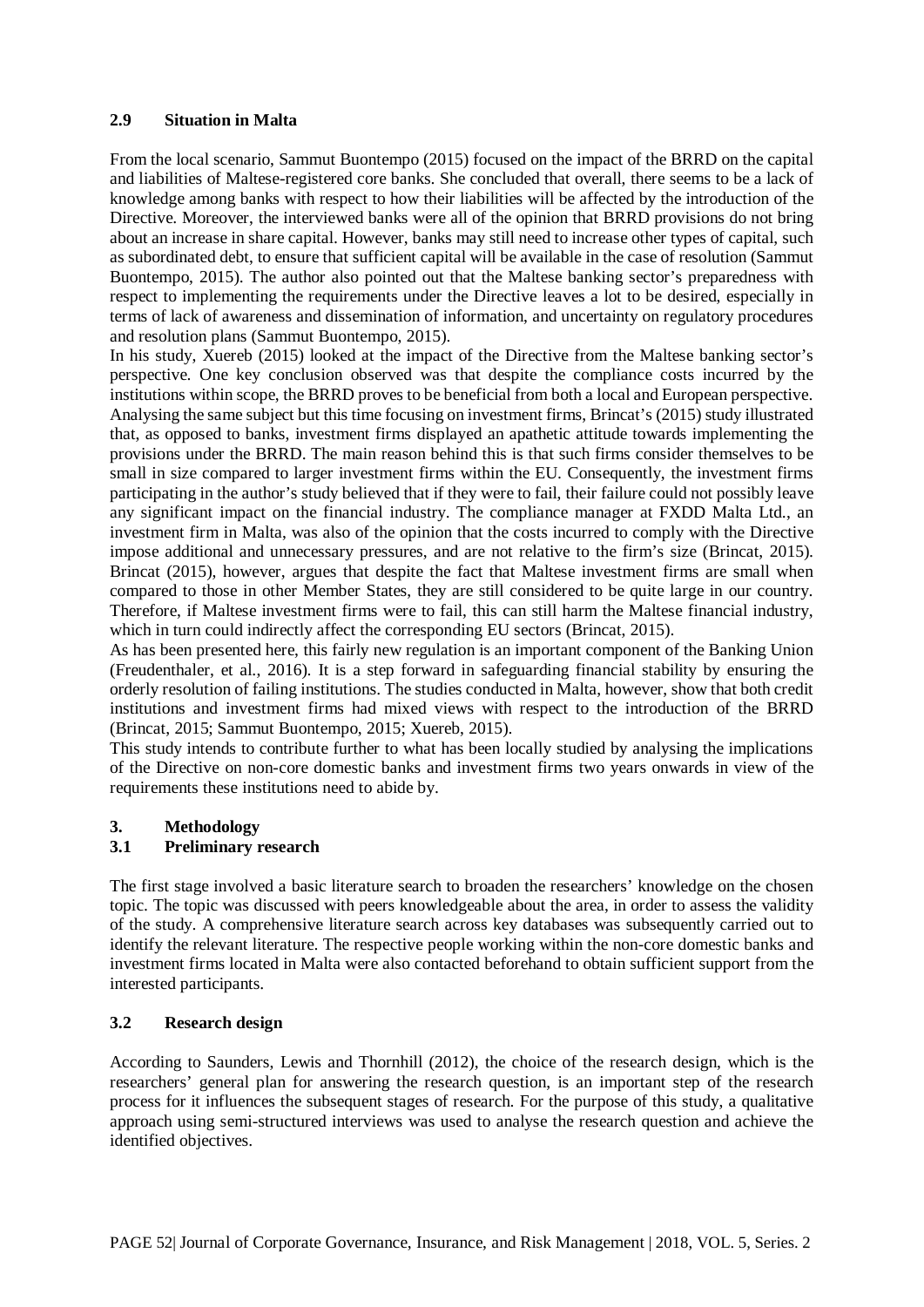#### **3.3 Data collection method and tools**

Semi-structured interviews were used as the study's research tool for the following reasons. The main advantage of interviews is that they provide in-depth answers (Saunders, Lewis and Thornhill, 2012). This makes them an appropriate method of data collection where detailed insights about a particular topic are required (Saunders, Lewis and Thornhill, 2012). Semi-structured interviews consist of a number of predetermined questions which help to explore the main themes of the study (Saunders, Lewis and Thornhill, 2012). Moreover, unlike structured interviews, semi-structured interviews enhance flexibility of data collection since both the researchers and the participant are able to divert their attention to other ideas that further contribute to the topic under question (Gill, et al., 2008).

Two separate interview schedules were self-designed by the researchers following a review of the literature, one was used for representatives of non-core domestic banks and investment firms, and the other one for MFSA representatives. The interview schedule for the participants representing the institutions under study<sup>[3](#page-13-0)</sup> is divided in three main sections. It starts with a number of general questions related to the research topic and then hones in specifically on recovery and resolution. The questions listed in this interview schedule mainly include open-ended questions, although not to the exclusion of a few closed-ended ones. Meanwhile, the interview schedule for MFSA representatives<sup>[4](#page-13-1)</sup> only contains open-ended questions. These were mainly based on the questions listed in the other interview schedule. The reason for conducting an interview with MFSA representatives (holding the respective roles of director of the Resolution Unit, legal advisor within the Resolution Unit, and analyst within the Securities and Markets Supervision Unit [SMSU]) was to enable the researchers to collect the relevant data from the perspective of the Resolution Authority appointed for the purposes of the BRRD, responsible for the resolution of local banks and investment firms, and compare it with the data collected from the institutions under study.

Open-ended questions enable respondents to discuss the topic under question in detail, possibly giving rise to other topics on which the researchers might probe the interviewee to elaborate further (Mathers, Fox and Hunn, 2002). In this study, the closed-ended questions were in the form of rating questions. A Likert-style rating scale was used in which respondents were asked to specify the level of preparedness or unpreparedness with respect to a number of aspects. This was a five-point rating scale, ranging from 'very unprepared' to 'very well-prepared'. The Likert scale is able to measure a wide array of perceptions (Polit and Beck, 2006) by allowing respondents to decide on a specific degree of preparedness rather than giving neutral answers.

#### **3.4 Sample selection**

An appropriate sample size in a qualitative study is mostly dependent on the study objectives, credibility of data and resources available (Patton, 2002 cited in Saunders, Lewis and Thornhill, 2012, p.283). There are indeed no specific rules with regards to the size of the sample in qualitative research. Rather, the validity, understanding and insights of the data are attributed to the data collection and analytical skills of the researchers (Patton, 2002 cited in Saunders, Lewis and Thornhill, 2012, p.283). In this respect, Saunders, Lewis and Thornhill (2012) recommend proceeding with data collection until data saturation is reached. This occurs when additional participants provide few, if any, new perspectives or information (Saunders, Lewis and Thornhill, 2012).

The study's sample was selected by non-probability purposive sampling, whereby those who are most knowledgeable about the area being researched were selected as the study participants (Cresswell and Plano Clark, 2011 cited in Palinkas, et al., 2015, p.2). Despite its inherent bias, this sampling method is in this case the most practical, considering that only a limited number of people could be identified as primary data sources due to the nature of the study.

A list of licensed credit institutions and another list of Category 3 investment services licence holders in Malta were respectively drawn up from the Financial Services Register on the MFSA website as at

<span id="page-13-0"></span> <sup>3</sup> Vide *Appendix 1.1*, p.80

<span id="page-13-1"></span><sup>4</sup> Vide *Appendix 1.2*, p.84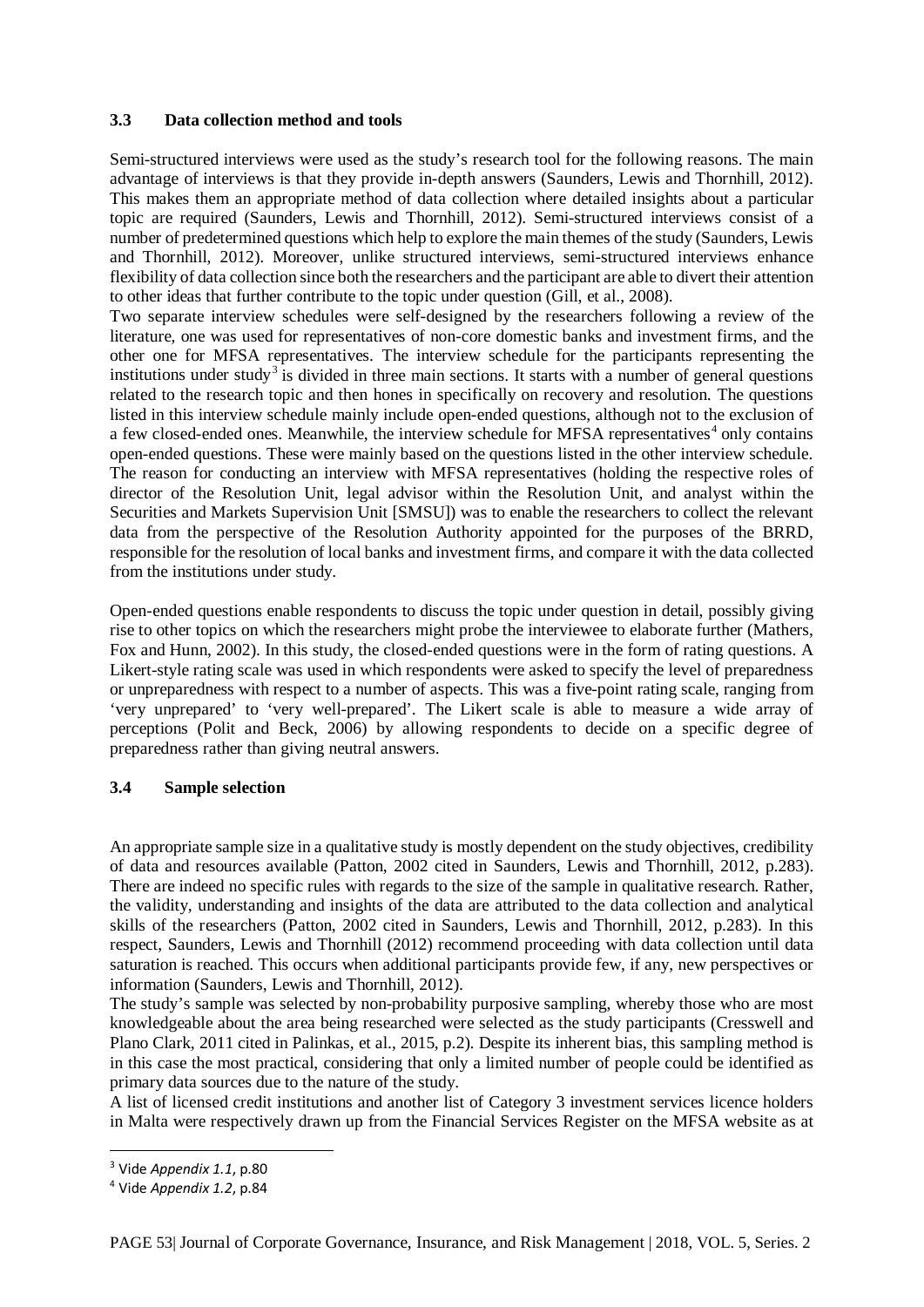September 2016<sup>[5](#page-14-0)</sup>. Reference was also made to the *Banking in Malta 2016/2017* report issued by KPMG (2016) to identify the non-core domestic banks from the core domestic and international banks operating in Malta.

In the current study, the participants had sufficient and relevant work experience within the banking and/or investment services industry. Within this context, the respondents held varying positions, these mainly being the role of a chief financial officer (CFO), risk manager and director of the respective firms. These different roles account for the fact that a high-level employee within a small-sized institution is typically responsible for a number of areas, including that of compliance, due to the nature and limited resources of the firm.

#### **3.5 Research process**

The respective people employed with the non-core domestic banks and investment firms operating in Malta were contacted and invited to participate in the research study through an e-mail, and where necessary, by phone. Despite several reminders, certain institutions did not respond to the invitation to participate. Only seven institutions accepted to participate in the study, obtaining a response rate of 50%  $(7/14)$ . It is important to note here that although sixteen institutions (six non-core domestic banks and ten investment firms) were eligible to participate in this study<sup>[6](#page-14-1)</sup>, the study sample is equal to  $14$ institutions because of the following reasons: RTFX Limited had its licence surrendered voluntarily, whereas Binary Investments (Europe) Ltd, upon being contacted, confirmed that the firm does not require to follow the BRRD.

The seven respondents include four non-core domestic banks: MFC Merchant Bank Ltd, FCM Bank Limited, FIMBank plc, and IIG Bank (Malta) Ltd; and three investment firms: Rizzo, Farrugia & Co (Stockbrokers) Ltd, Calamatta Cuschieri Investment Services Ltd (incorporating Crystal Finance Investments Limited), and FXDD Malta Ltd.

All respondents were provided with the interview schedule by e-mail, sent in advance of the interview to allow ample time for preliminary analysis. The interviews were conducted throughout February 2017, in the form of six one-to-one interviews and one electronic interview through email.

One-to-one interviews were conducted on a face-to-face basis at the offices of the respondents and each interview lasted around thirty minutes to one hour. According to Saunders, Lewis and Thornhill (2012), it is beneficial for the researchers to establish personal contact with the interviewee since the latter is more likely to provide sensitive and confidential information in a personal interview than if s/he had to complete a questionnaire. With this being said, obtaining the right data is ultimately a question of whether the researchers possesses the appropriate interview skills (Saunders, Lewis and Thornhill, 2012). The location of the interviews was chosen by the participants themselves, considering that interviewees would feel more comfortable in a familiar environment, thereby enhancing data collection. Besides, permission was initially sought from the participants to audio-record the interview. Despite the main risk of technical default, audio-recording allows the interviewer to focus more on listening while taking note of the non-verbal behaviour of the interviewee (Saunders, Lewis and Thornhill, 2012). Brief notes were also kept during each interview to facilitate the analysis of the gathered data.

Meanwhile, electronic interviews prove to be more time-efficient for the researchers since there is no transcription involved if the respondents send back their answers through e-mail. The use of email during data collection may, however, raise ethical concerns due to confidentiality and anonymity (Saunders, Lewis and Thornhill, 2012).

<span id="page-14-1"></span><span id="page-14-0"></span> <sup>5</sup> Vide *Section 1.2* for the respective lists of Maltese licensed non-core domestic banks and investment firms falling under the scope of the BRRD, pp.4-5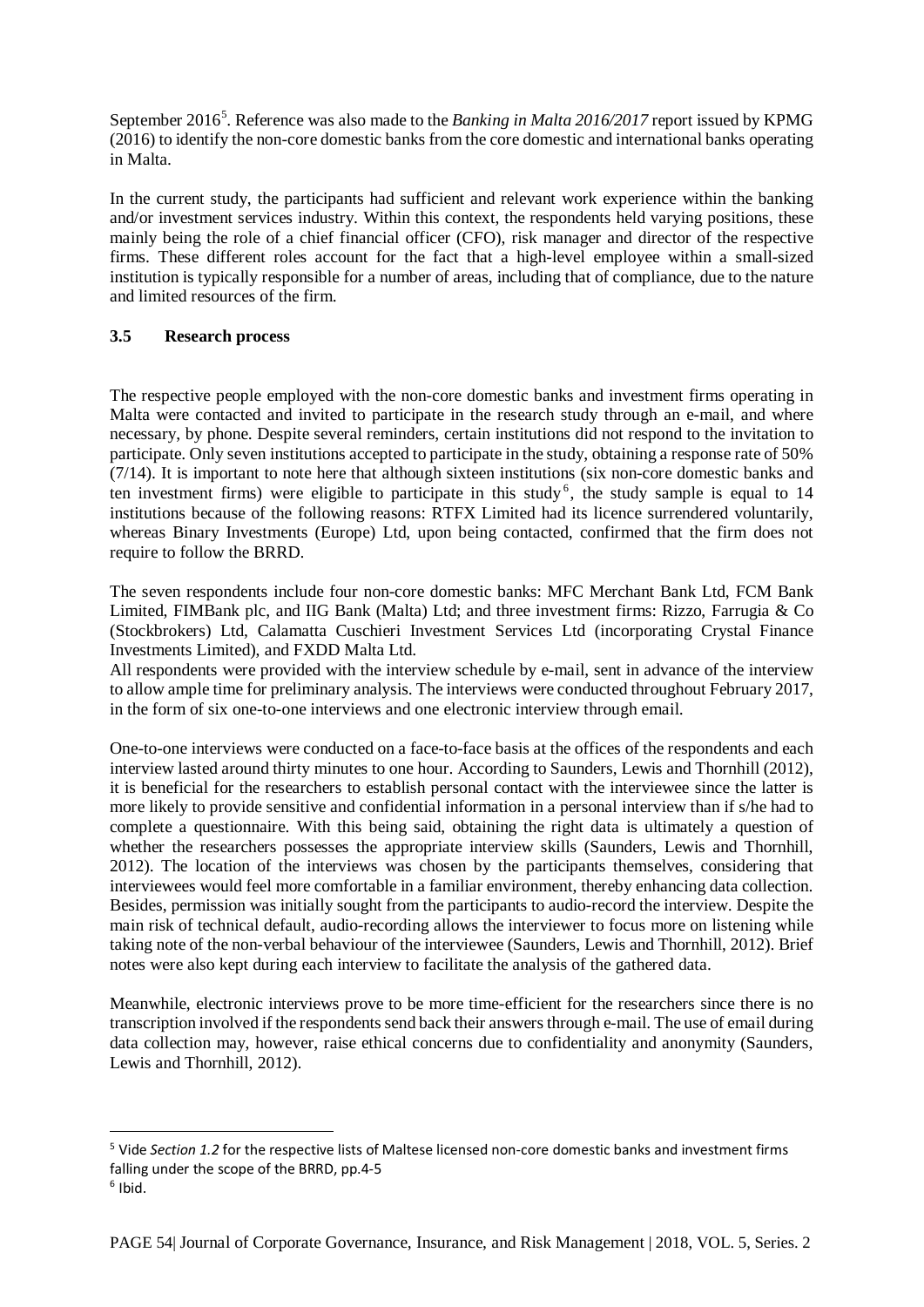#### **3.6 Pilot study**

The pilot study is a preliminary study carried out before the actual study to identify problems, if any, with the research tool (Gerrish and Lacey, 2010). This might subsequently require alterations to be made to the data collection instrument.

For the purpose of this study, a draft interview schedule was discussed with two banking specialists who possessed sufficient knowledge with respect to the regulation of banks, including the BRRD. The pilot study revealed that most of the questions were clear to understand and appropriately worded. Minor changes were done to some of the questions for a better understanding, while new questions were also added to help the researchers inquire further on key topics.

#### **3.7 Data analysis**

The data collected in this study was analysed through content analysis, that is the "process of organizing and integrating narrative according to themes and concepts" (Polit and Beck, 2006, p.497). This initially involved manually transcribing the audio-recordings in detail to enable the researchers to focus on the key constructs presented in the data and determine the trends of the respondents' perspectives (Vaismoradi, et al., 2016). In doing so, it is important that the researchers remains objective since otherwise, there is the risk of missing out on important data. Moreover, content analysis involves comparing and linking the recognised themes to each other and to existing literature in order to develop a coherent account of data (Vaismoradi, et al., 2016).

#### **3.8 Analysis procedure**

A description of the steps taken in the process of deriving the themes and sub-themes from the data is provided hereunder to ensure transparency.

Initially, the researchers read the interview transcripts several times in order to obtain a comprehensive understanding of data and become familiar with the main emerging issues. The purpose of this repeated reading is for the researchers to become aware of and focus more on the important constructs presented in the data (Vaismoradi, et al., 2016). A colour coding scheme was used to highlight recurring and meaningful items of interest, such as words and phrases, according to their relevance to the research question. This coding process served as a process of data reduction (Vaismoradi, et al., 2016) in that it helped the researchers break down the large amount of raw data into more manageable sections (Polit and Beck, 2006). In order to describe all aspects of the content presented in the transcripts, as many codes as necessary were assigned accordingly.

During this stage, research notes were also taken alongside the highlighted content. This enabled the researchers to make meaning of and in turn question the data (Vaismoradi, et al., 2016), while nevertheless ensuring that the participants' perspectives are fully captured and preserved (Mills, Bonner and Francis, 2006; Birks, Chapman and Francis, 2008 cited in Vaismoradi, et al., 2016, p.105). This process was carried out manually.

Following the process of organising the primary data into codes, the researchers analysed these categories of data and subsequently grouped them under higher-level headings as part of developing themes in relation to the research question. Vaismoradi, et al. (2016) claim that this aims at decreasing the number of categories by connecting them together and grouping similar codes into broader categories. These categories were subsequently labelled to capture the main ideas.

When the labelling process was finalised, the designated labels were reassessed in order to confirm the relevance of the developed themes to the research question.

#### **3.9 Research limitations**

Due to the nature of the study, a potential limitation can be attributed to the limited number of people that were available to participate, thus the size of the sample was relatively small. Additionally, given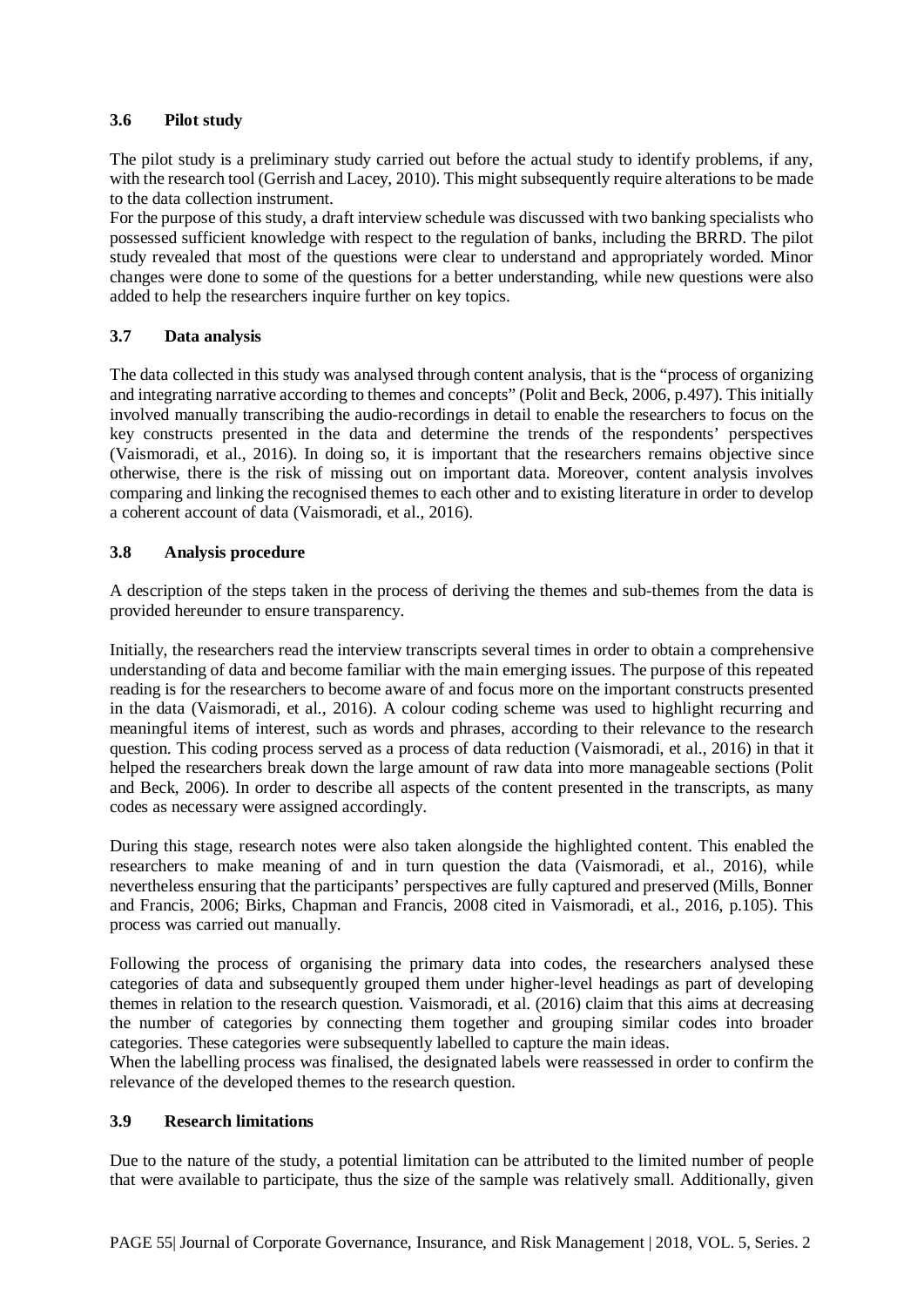that a 100% response rate was not obtained, the study findings could be potentially biased. However, the qualitative approach taken in this study enabled the researchers to collect sufficient information to form the research study, since, once data saturation was reached, the data collection could be stopped because further sampling would have yielded no new results.

# **.4.0 Findings**

The main themes and sub-themes developed from data analysis are the following: 1) the general perspective about the BRRD; 2) the feasibility and necessity of the BRRD in the non-core banking and investment firms sectors; 3) the degree of preparation by the MFSA and by the respective institutions under study; 4) the recovery action undertaken in case of distress with respect to governance, 5) stress scenarios, communication and preparedness; 6) the nature of resolution planning, and resolution tools; 7) the main challenges faced in the implementation process of both recovery and resolution plans; 8) the bail-in of unsecured debt instruments and contagion risk; 9) the impact on the institutions' structures; and 10) the impact of the BRRD on investors.

The participants representing the non-core domestic banks have been coded by the researchers as B-A, B-B, etc., while those representing the investment firms are coded as IF-A, IF-B, etc. Meanwhile, where not specified, the participants who hold positions within the MFSA are collectively referred to as the MFSA. This was done to preserve anonymity and to promote better analysis. It is also important to note that the views expressed by the MFSA professionals are solely their opinion and do not represent the stand of the Authority. Additionally, verbatim quotes were included to substantiate the key arguments presented in the findings. As Fossey, et al. (2002) note, this enables the reader to assess the authenticity of the researchers' claim about the findings.

# **4.1 General perspectives of the BRRD**

Asked about the general opinion they hold of the BRRD, almost all of the participating investment firms and banks agreed that the introduction of the BRRD was a positive development in further regulating investment firms and banks.

Indeed, IF-C believed that the establishment of this Directive in response to the 2008 financial crisis was a step in the right direction. It was paramount for the regulators to take immediate action and shift the burden of the failure of an institution from taxpayers to the firm's shareholders and creditors. The latter parties are ultimately expected to be responsible for the risk they are taking on and hence they should bear the greatest losses in the event of failure. Meanwhile, IF-A held that the BRRD is very important with respect to developing further the Internal Capital Adequacy Assessment Process (ICAAP). Being introduced as a result of Pillar 2 of the Basel II framework, the ICAAP requires institutions to ensure that they hold adequate capital in the long term to cover their respective material risks by implementing the necessary internal procedures and processes. Therefore, considering that the measures of capital adequacy and gearing have recently become more integral to institutions, the BRRD is believed to be a positive development in this respect.

Conversely, a different view was held by IF-B, having claimed that, since the modern market economy is mainly based on capitalism, there should not be as much regulatory intervention from supranational authorities. The participant believed that the introduction of the BRRD only adds to the list of existing regulations that institutions are required to comply with, and thus this amounts to unnecessary intervention. It was pointed out that the industry does require the rules pertaining to the prevention of business failure. The respondent, however, was unsure as to whether there really is the need for regulation in this case. Rather, he believed that it is the firms' responsibility to ensure that their risk officers are competent enough to prepare for and ultimately deal with distressing scenarios. The participant attributed this to the fact that, over his relatively long experience in the financial services industry, he had handled a number of instances involving the resolution of distressed institutions.

IF-B hence viewed the introduction of the BRRD as another regulation which the firm has to follow only because it is required to do so. In this respect, IF-A also maintained that regulations are clearly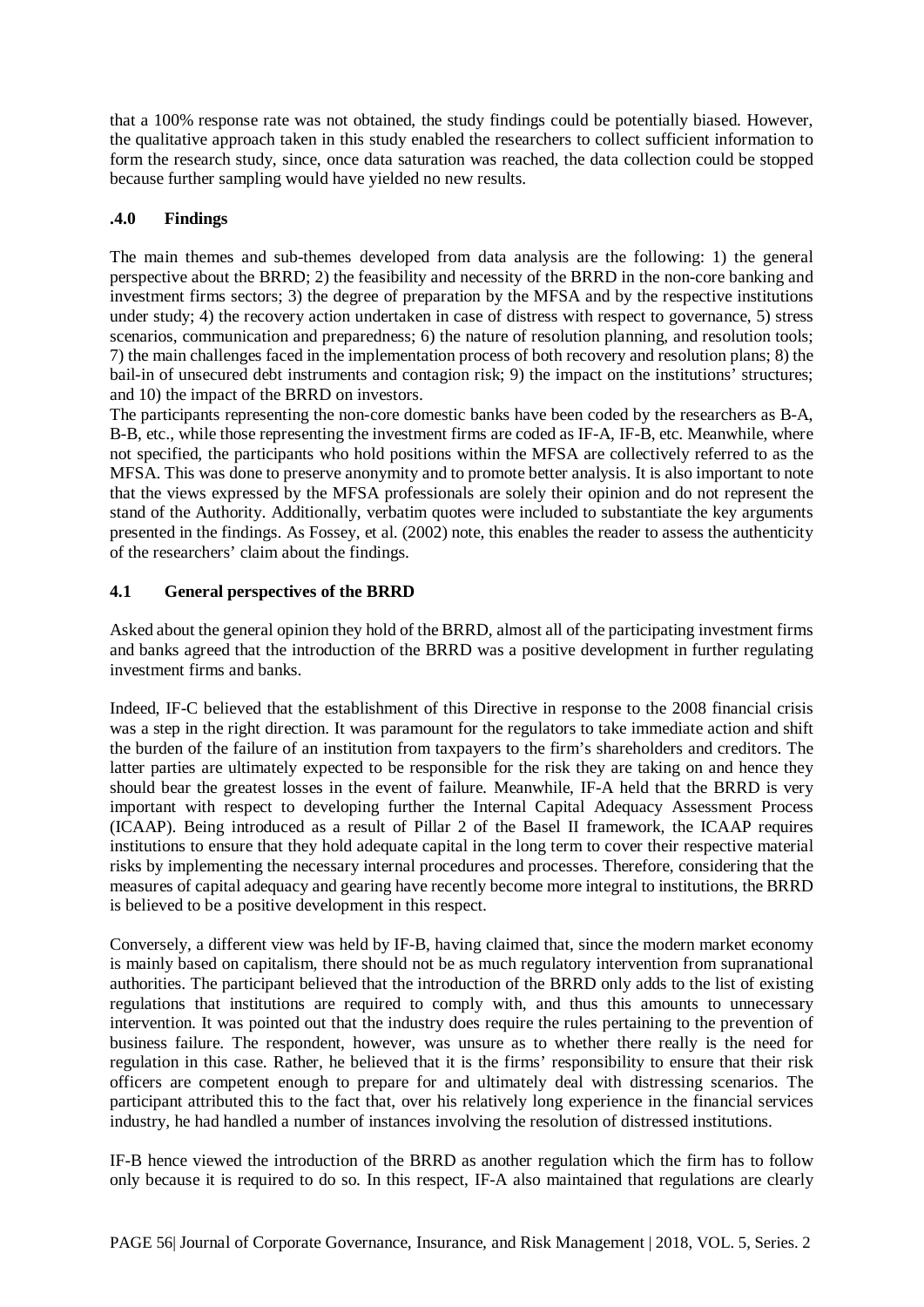imposed on institutions. However, institutions should perceive the BRRD as a positive approach to recovery and resolution.

Notably, a comparison can here be made with regards to the perception of the BRRD between investment firms and non-core domestic banks. All of the banks interviewed deemed that the BRRD is, in most respects, quite demanding of small-sized banks (such as themselves) to comply with. The participants agreed that despite the fact that the BRRD seems to be beneficial from a banking industry perspective, the Directive puts unwarranted pressure on them. B-A was concerned that the BRRD is creating additional costs and administrative burden in terms of the drawing up of the recovery plan, without being of much benefit to the bank. According to B-B, the guidelines issued concerning the obligations placed on the institutions falling under the scope of the BRRD, are vast, and there is no hard and fast rule to the implementation of the respective provisions.

B-C further adds to this by stating that the Directive is basically "one size fits all across all the different banks" and it is thus quite unfair to small-sized banks as opposed to larger systemically important banks. Meanwhile, although B-D believed that the BRRD is overall an effective directive if given the due importance, the respondent was wary of whether it would actually identify the real issue in practice, thus dismissing the Directive as more of an academic exercise with little relevance to the financial services industry.

From an MFSA standpoint, it was noted that although the BRRD is a very complex directive, its introduction was an imperative step forward in obtaining a harmonised approach of recovery and resolution at an EU level. It was explained that prior to the establishment of the BRRD, certain provisions within the respective acts regulating credit institutions and investment firms (namely the Banking Act, Cap. 371; Investment Services Act, Cap. 370; and MFSA Act, Cap. 330) empowered the competent authority to take control of cases where institutions are facing financial difficulties. However, these provisions were not as extensive as those under the BRRD. In fact, as was pointed out, the Authority has now obtained better access to more information about local institutions as a result of the submission of recovery plans. Moreover, national provisions only dealt with the recovery aspect and not resolution. In this respect, it was noted that the introduction of the resolution tools under the BRRD was a crucial improvement for the industry.

#### **4.2. The feasibility and necessity of the BRRD: Was the BRRD the best step forward?**

The respondents were asked whether they considered the establishment of the BRRD as an effective action aimed at dealing with the prevention of failure of credit institutions and investment firms. The majority of the interviewees were ambivalent about whether the introduction of the BRRD was the right step taken in response to the negative repercussions of the 2008 financial crisis.

Corresponding to the above statements, B-D held that acting upon the lessons of the crisis by establishing the BRRD was a positive approach. However, he believed that it is definitely not enough. According to B-D, "it's not what you say you would do but what you do that makes a difference."

Similar views were put forward by the rest of the participating banks, which mainly distinguished between the theoretical and practical aspects of the Directive. B-C expressed his concern as to whether the regulators as well as the individual people working in the industry possess the experience and the right knowledge of what the process of recovery and resolution exactly entails, stating that "whilst the plans look good on paper, whether those plans can actually be executed correctly remains to be seen." This corresponds with the view held by B-A. The interviewee observed that the introduction of the BRRD had undoubtedly been an important step forward at the European level, though to what degree is yet to be gauged. B-A suggested that the effectiveness of the key provisions of the BRRD will remain unclear if such provisions are not tested out in practice.

Moreover, both participants IF-A and IF-B said that the basis of the Directive was already acknowledged and implemented within the institutions operating in Malta. Therefore, according to IF-A, the BRRD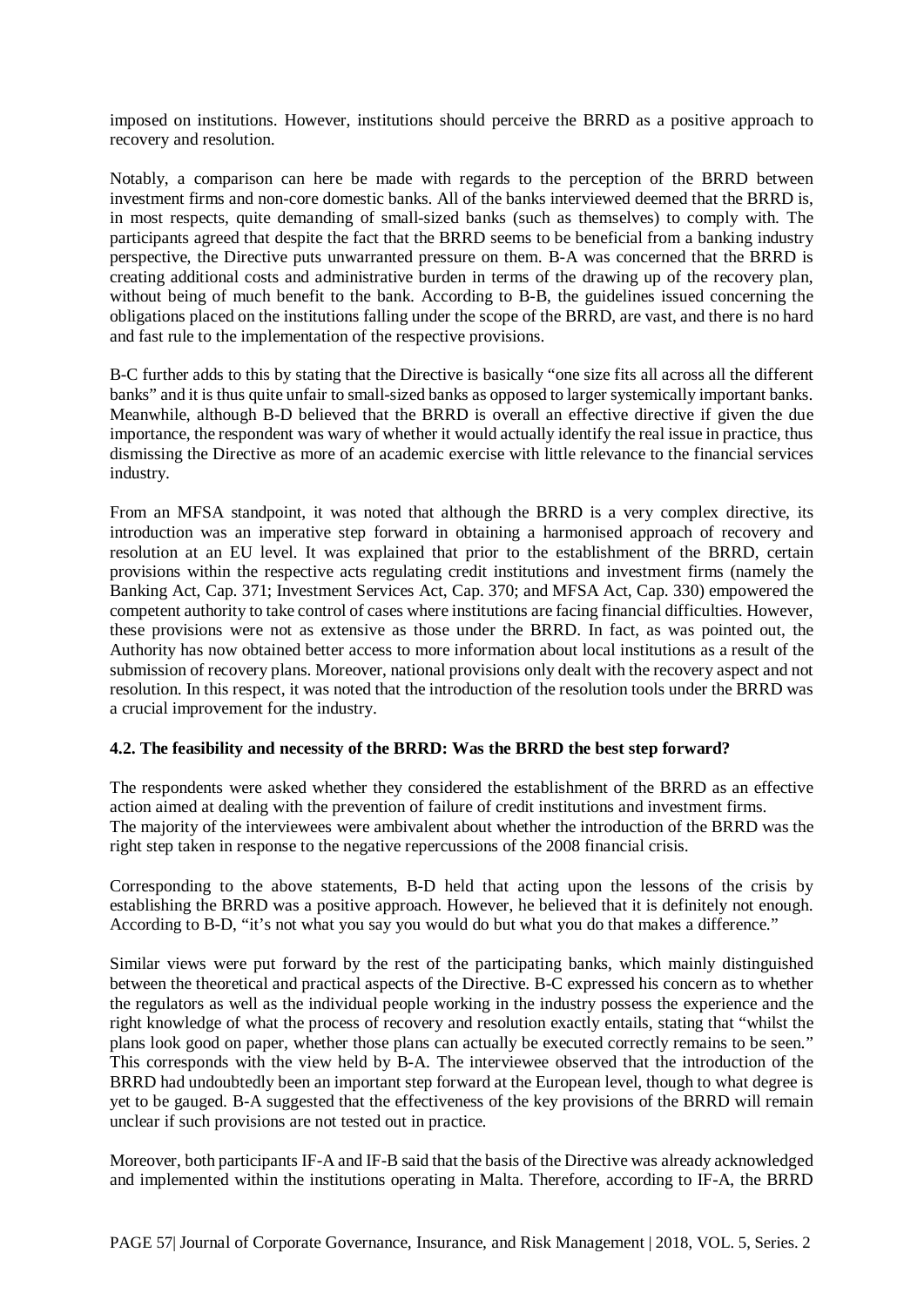only served to set the tone at the European level and further strengthen the existing policies and procedures. In this respect, B-B also noted that "the [BRRD] framework only complements and does not substitute market discipline and supervisory vigilance."

Meanwhile, IF-B stated that the establishment of the BRRD only helped in structuring better the existing framework that the firm had in place. He explained that the firm had over the years adopted more or less the same internal policies and procedures which have emanated from the BRRD with respect to the recovery and resolution of institutions. Therefore, upon the introduction of the Directive, IF-B was merely required to rearrange the existing manuals and internal rules. This is in line with was previously mentioned, namely that IF-B regarded the BRRD as a directive which the firm could do without.

Looking at the introduction of the BRRD from a wider perspective, and from a more positive standpoint with regards to the Maltese sector, IF-C believed that the BRRD will have less of an impact at the Maltese level when compared to the European level. This is due to the fact that the banks operating in Malta are sound institutions, each with a healthy liquidity and capital position. Moreover, according to IF-C, the risk of failure of Maltese-licensed banks is much less than that of foreign banks, primarily because the systemic banks in Malta are mainly funded by local retail deposits. Hence, it is fairly unlikely that core domestic banks will go down at some point.

# **4.3 Preparedness**

#### **4.3.1 Was the MFSA prepared?**

Being designated as the national resolution authority in Malta, the respective units within the MFSA had the responsibility to communicate the provisions of the BRRD to Maltese licensed credit institutions and investment firms.

When asked how they would assess the preparedness of the respective units within the MFSA, all four banks stated that there was minimal guidance from the MFSA. B-D said that the only communication between the bank and the MFSA consisted of a circular which briefly informed the institution of the requirements that have emanated from the BRRD, emphasising the obligation to prepare a recovery plan by a set date. The circular also included a number of links which directed the bank to the relevant guidelines issued by the EBA in terms of the BRRD. Therefore, although the bank was given direction, the participant felt that there was little hand-holding.

As to the other three bank respondents, they were given a briefing on the BRRD during one meeting and a couple of information sessions conducted by the MFSA. B-B observed that the sessions held did not explore the Directive in as much detail as was considered ideal, stating that "the impression was [that] there are areas that would require in depth assistance and further consultation of the local regulator with the EU council." The participant added that further assistance and clearer guidelines are thus essential for institutions to familiarise themselves with and prepare for what is really required of them.

Additionally, B-C noted a big change in the outlook of the supervisory authority and the way it operates. The participant believed that in previous years when Malta was not yet part of the EU and the Central Bank of Malta (CBM) was the regulator at the time, there was more forewarning and guidance with respect to any arising issues, when compared to the present day. Therefore, the interviewee believed that banks were previously guided better by the regulator. By contrast, nowadays, the MFSA follows the steps of foreign regulators and thereby leaves banks on their own to research and interpret regulatory legislation.

Contrary to the above claims, IF-A strongly held that the MFSA does a good job in updating itself and in providing sufficient guidance. Yet, the respondent further claimed that it is typical of the firm to also turn to assistance from its auditors in such similar cases. IF-B also stated that the guidelines provided by the MFSA were sufficient for effectively implementing BRRD provisions within the firm's policies and processes. However, it must be noted here that, according to IF-B, the firm already had a rigorous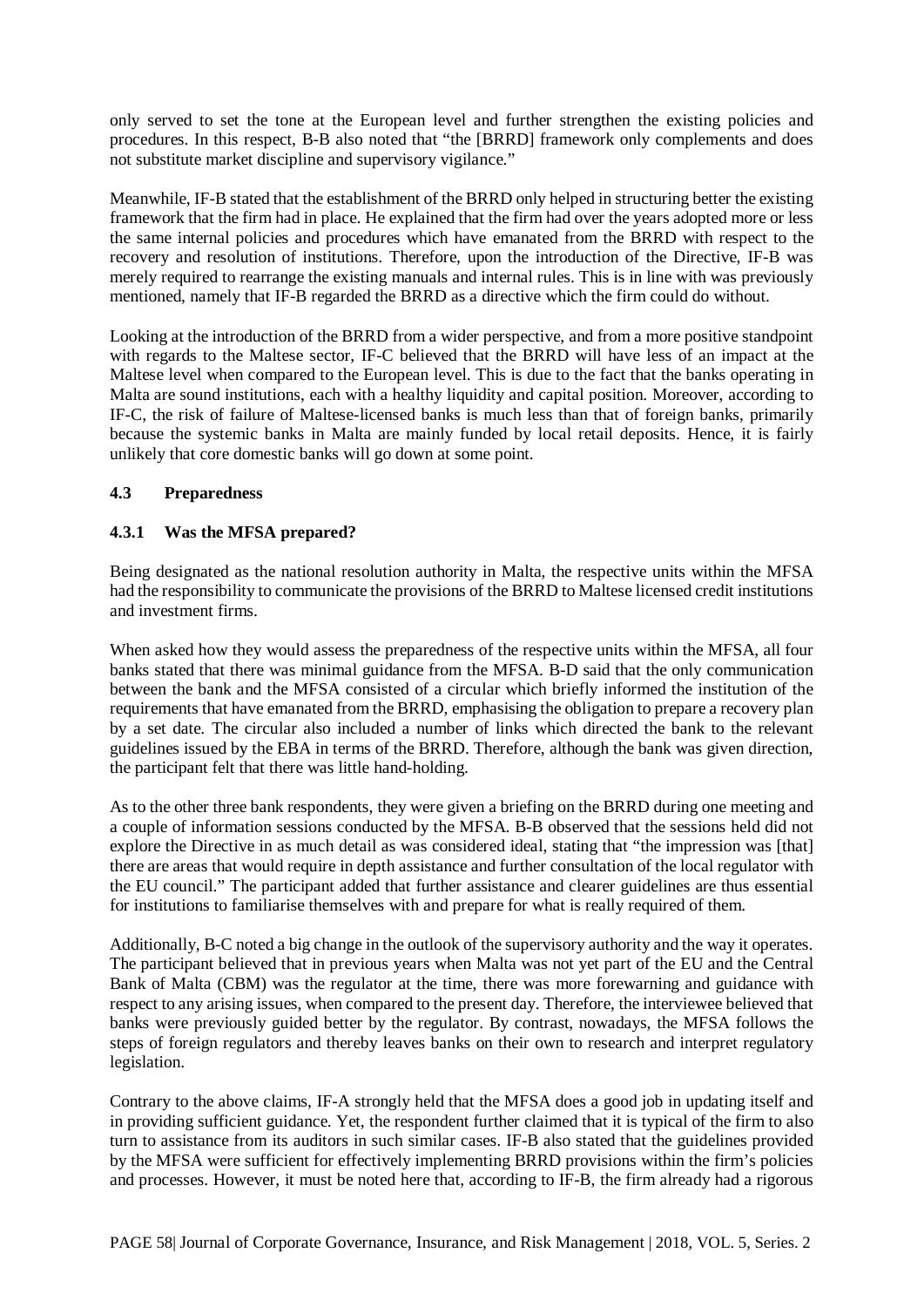framework in place. He stated that "in respect to our company and with our experience, everything was clear enough." Thus, the participant was only required to re-adapt the existing framework so as to bring it in line with the terms of the Directive. This might indicate that the provided guidance was deemed to be adequate only because the firm was already in line with most recovery and resolution processes before the BRRD came into force.

Meanwhile, IF-C explained that the guidance that the firm received was sufficient within the context of what it was obliged to do with the introduction of the BRRD. Unlike the other respondents, IF-C explained that the firm was not required to draw up a recovery plan. In fact, the MFSA only required the institution to inform those clients who hold securities subject to the BRRD about the increased risks attached to such instruments, and this did not require any particular assistance.

In order to be able to better determine the extent of guidance provided in this respect, the interviewees were also asked to compare the guidance provided by the MFSA with respect to the BRRD and that provided with respect to the ICAAP. Similar to the BRRD, the ICAAP also required firms to make the necessary changes to their existing frameworks in order to ensure capital adequacy.

The majority of the participants agreed that there was more and clearer guidance on the ICAAP in terms of how well-documented it is in the MFSA Banking Rules. In addition, B-C stated that when the ICAAP concept was introduced, there existed greater knowledge and awareness of the requirements that institutions had to follow. In contrast, the respondent stated that:

With respect to the BRRD, it was a hurried process, in the sense that we were expected to obtain an understanding of what was expected from us, look at the drafts and submit the necessary documents over a period of around a year.

B-C said that the establishment of the BRRD at European level was a rushed process to address the several shortcomings stemming from the financial crisis, and he believed that this justifies the seemingly lack of preparation on the part of the MFSA.

Similarly, according to B-D, the difference in the nature of guidance provided with respect to the BRRD and the ICAAP is attributable to the fact that the Directive is fairly new not only to the relevant institutions but also to the MFSA itself. The respondent claimed that even the Authority needs sufficient time to carefully go through the provisions of the BRRD in order to be subsequently able to communicate the relevant information to the respective institutions. This explains the Authority's poor guidance at the initial stage.

In fact, the MFSA indicated that the respective authorities had limited time for preparation considering that the Directive was completely new. The professionals therefore agreed that it is a learning curve for them in order to become familiar with and gain appropriate knowledge about the BRRD. With respect to the guidance provided to banks, it was explained that a team was formed within the Banking Supervision Unit to help the various institutions in the drawing up of the recovery plan and in acknowledging any questions that these firms might have, through the resolution authority's close cooperation with the Single Resolution Board (SRB) at EU level. Meanwhile, two circulars<sup>[7](#page-19-0)</sup> were sent to investment firms to communicate the obligation to submit a recovery plan as laid down in the BRRD and further explain the application of simplified obligations. It was also mentioned that several meetings were held with the respective firms, individually at times, to essentially discuss the recovery plans.

# **4.3.2. Were the banks and investment firms prepared?**

In line with what has just been mentioned above, four out of seven participants (all banks) argued that the lack of time available was the main hindrance to initially prepare for the BRRD.

<span id="page-19-0"></span> <sup>7</sup> Vide <http://www.mfsa.com.mt/pages/announcements.aspx?id=30> for circulars dated 17/09/2015 and 08/10/2015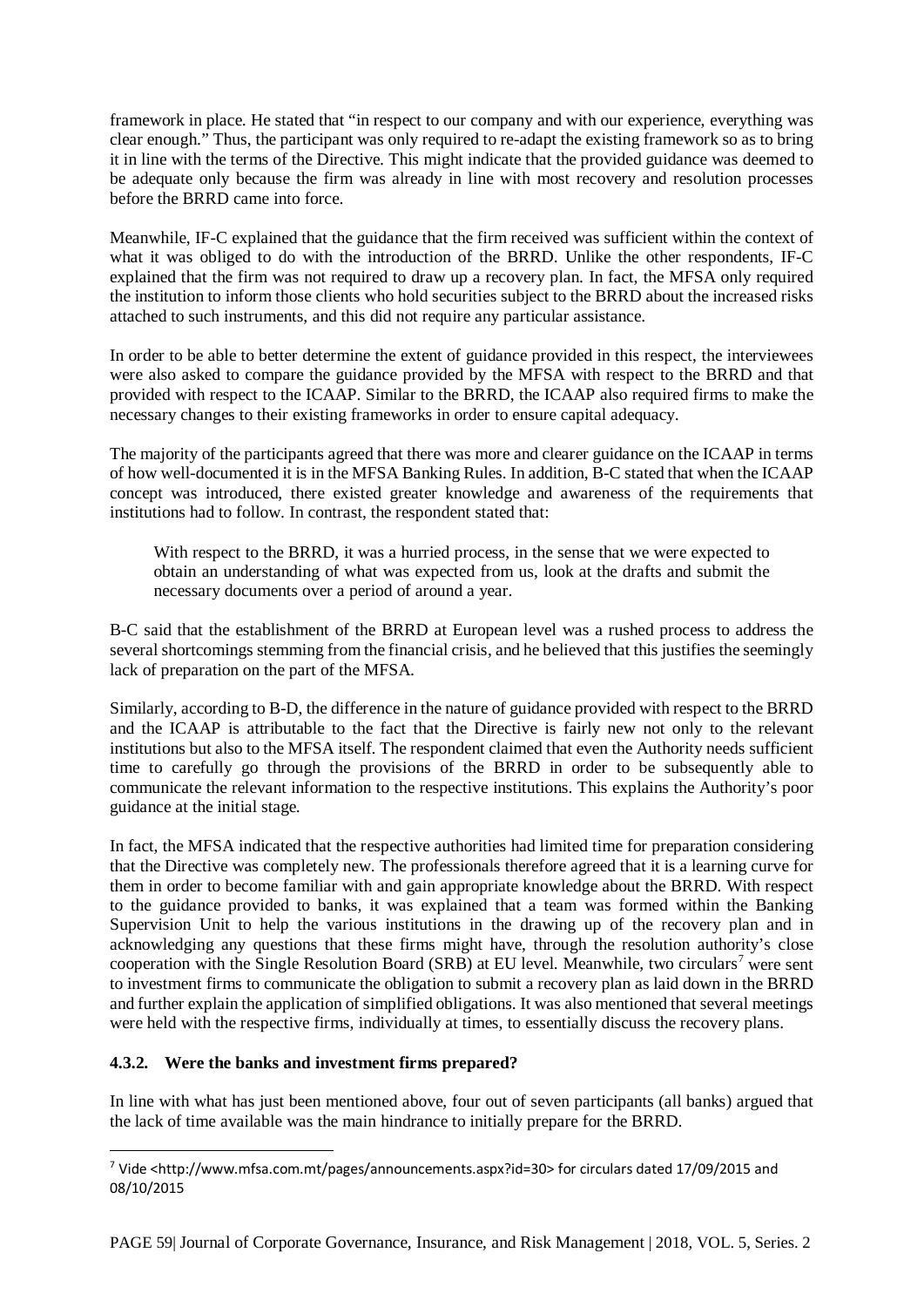B-A pointed out that the MFSA exacerbated this issue by taking on a strict approach that did not simplify the implementation of the BRRD in the available time. He explained that the Directive did not require institutions to draw up a recovery plan by a fixed date. However, "as they [referring to the MFSA] tend to do, they went with the strictest approach" by requiring institutions to draw up a recovery plan shortly after the BRRD came into force. B-A claimed that this was quite demanding on small-sized firms, especially in the short span of time they were allowed to do so.

Besides the lack of time available, all four participating banks also claimed that they had insufficient financial resources. Meanwhile, most of the interviewees stated that they were 'somewhat prepared' to 'fairly well-prepared' in terms of possessing the skills and the knowledge vis-à-vis preparing the recovery plan.

# **4.3.3 Were consultancy firms prepared?**

It is paramount of consultancy firms to keep abreast of the current developments in the financial services industry. All respondents stated that they sought professional advice from their internal auditors and legal firms, and the majority claimed that the guidance provided was clear and adequate. Even in terms of the knowledge held by such firms, most interviewees felt that these firms were well-prepared. B-A, however, did not wholly share this positive view. Once again, the participant attributed the poor guidance initially provided by consultancy firms to the lack of time available for preparation. This said, he added that the consultancy firm which the bank works with has since then organised a number of informative sessions with respect to the BRRD.

# **4.3.4 Content of recovery plan**

The respondents were asked to briefly describe the content of the recovery plans they have respectively drawn up in terms of governance and recovery indicators, stress scenarios, communication and preparatory measures. It is important to note here that IF-C explained that the MFSA did not require the firm to draft a recovery plan. Although the firm is a Category 3 investment services licence holder and trades on its own account, this constitutes a very minor activity of its overall business. As a result, IF-C clarified that the firm was only obliged to notify those clients who are holders of securities subject to the BRRD, about the new risks of such instruments.

# **4.3.4.1 Governance**

The participants were required to identify the relevant people within their firms who are responsible for developing and maintaining the recovery plan. All of the identified responsible people hold varying senior positions within each institution, including the roles of chief executive officer (CEO), deputy CEO, CFO, risk officer, subsidiary CEOs, and heads of departments (including operations, treasury, IT, advisory and compliance). B-B stated that the contribution of the different departments within a firm is vital in identifying the critical activities pertaining to their unit for the preparation of the recovery plan. As for approval policies, most respondents stated that the recovery plan is subsequently subject to an internal or external audit, then reviewed by the institution's risk oversight committee, and ultimately submitted to the board for approval.

The component of governance within the recovery plan also includes the identification of recovery indicators which trigger the escalation and decision-making process to ensure the timely implementation of the firm's recovery plan. The majority of the participants said that these indicators are developed as per the EBA guidelines, and this process specifically involves including those indicators which are relevant to the business. B-D explained this by stating that certain indicators which were specified in the EBA guidelines were altered in accordance with the nature of the bank. In this respect, B-A highlighted the importance of developing indicators that reflect the monitoring activities already employed as part of the capital and risk management framework of the bank.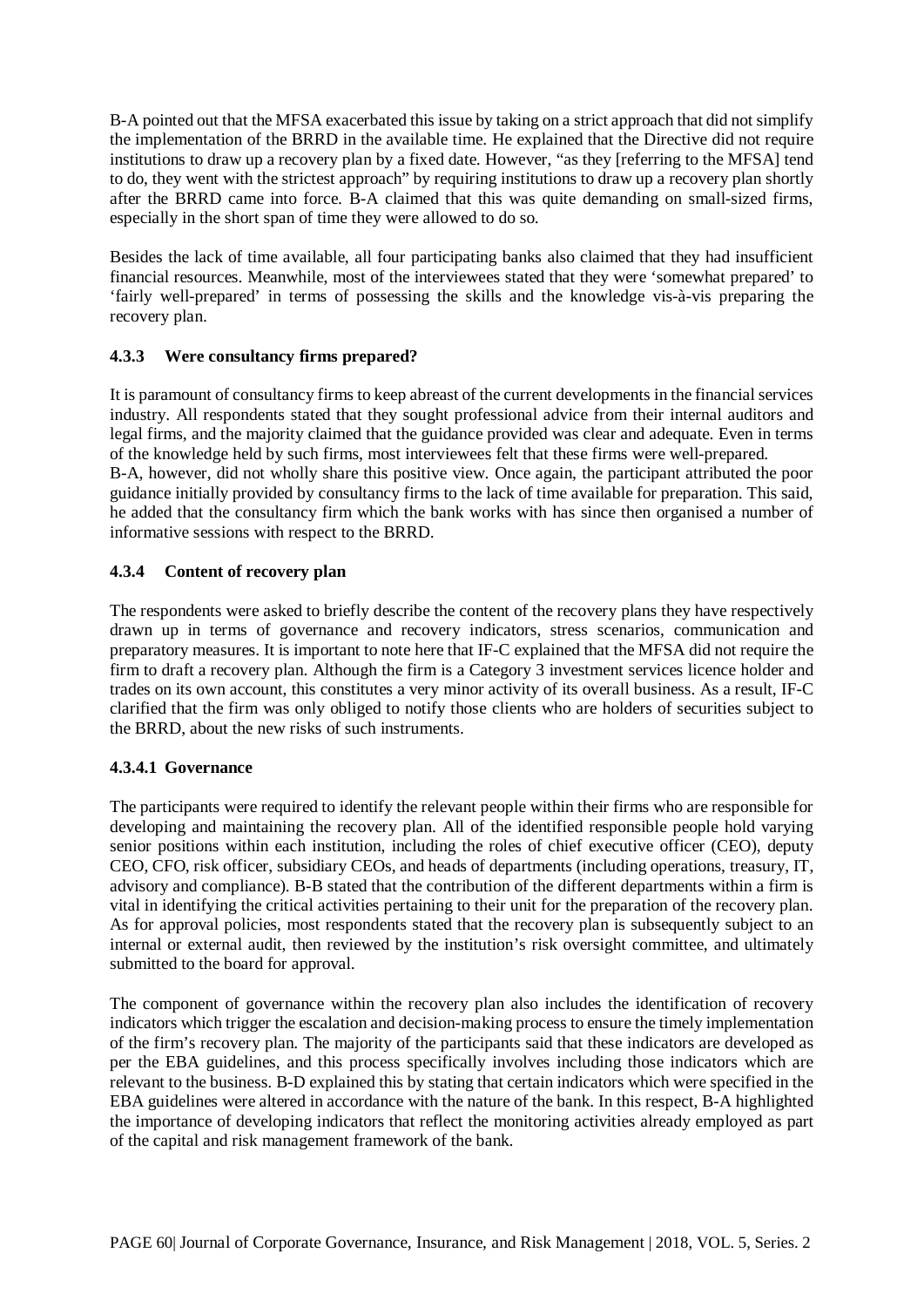Additionally, B-B said that the recovery indicators are qualitative and quantitative in nature, and are ultimately based on the firm's risk appetite. The participant further explained that it is the responsibility of each department of the bank to assimilate the relevant data and regularly monitor its established indicators. Moreover, she added that there is a two-stage approach for each indicator. The management early warning trigger sets a target which gives management an indication of the bank's position in the area that requires close monitoring as this moves towards the indicator threshold, which is the minimum level of the indicator as agreed by management. Once such a threshold is reached, the escalation process comes into effect and this requires management to decide on the corrective actions which need to be taken with respect to the area with poor performance.

Similarly, both B-A and B-C use a traffic light approach for each of their designed indicators. The participants explained that this approach includes three stages of alert - green, orange and red/amber. If only one indicator is within the orange threshold, the executive management is advised to take the necessary action to restore the situation, whereas if more than one indicator is within the orange or red threshold, the bank enacts its recovery options.

Moreover, in order for the indicators to be effective, the participants stressed the importance of having a prompt communication system which informs the relevant people within the bank of any warning signals.

# **4.3.5 Stress scenarios**

The participants identified a range of stress scenarios based on events arising from the vulnerabilities of the institutions. B-A stated that the identified scenarios were based on the bank's existing ICAAP analysis since such stress events were deemed to be relevant to the bank over its years of operation. The following list provides a breakdown of the respective system-wide and idiosyncratic events designed for the purpose of the institutions' recovery plans (Table 4.1).

|                          | System-wide events                                                                                        |
|--------------------------|-----------------------------------------------------------------------------------------------------------|
|                          | Failure of a significant counterparty                                                                     |
| $\overline{\phantom{a}}$ | Political/economic instability in a significant country of operation                                      |
|                          | Natural disaster in the country of operation                                                              |
|                          | Macroeconomic downturn                                                                                    |
|                          | Shortage in market liquidity                                                                              |
|                          | Low volatility markets                                                                                    |
|                          | <b>Idiosyncratic events</b>                                                                               |
|                          | Failure of a significant branch within the group                                                          |
|                          | Outflow of liquidity                                                                                      |
|                          | Adverse movements in the prices of assets to which the institution is exposed, including oil and<br>steel |
|                          | Defaulting clients                                                                                        |
|                          | Internal fraud and the post-incident reputational impact in terms of withdrawn client assets              |
|                          | Effect of impairment losses on the bank's market in terms of deposits                                     |

# - **Table 4.1 system-wide and idiosyncratic events (authors' compilation)**

# **4.3.6 Communication and preparatory measures**

Most participants were not detailed about how situations of alert are to be communicated internally and externally. B-A stated that if the board decides to implement the plan in a situation of distress, the internal staff is to be informed accordingly. Meanwhile, the bank would also communicate the necessary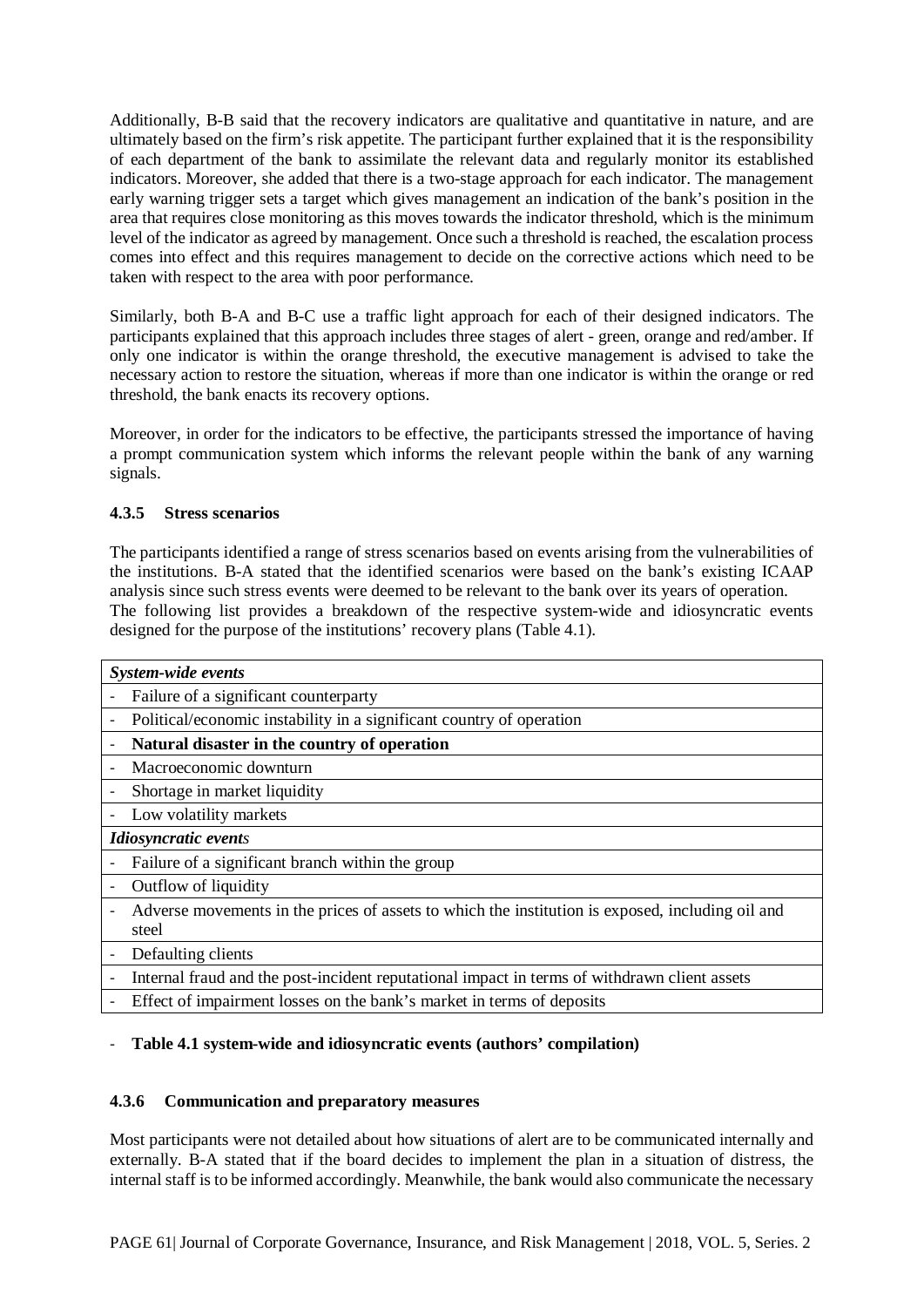information to external bodies, including the MFSA, the CBM, the Malta Bankers' Association, and the public in general. Additionally, B-B identified the people authorised within the bank to inform staff, internal bodies, authorities and media, as the head of corporate communications and the CEO of the bank.

Moreover, most of the participants briefly described a number of preparatory measures which were taken to facilitate the implementation of the recovery plan. The following extracts identify the measures taken by the respective institution.

One of the recovery options that we've identified is to get in a new investor at the shareholder level. So, we have set up a relationship with an investment banker, so that if we are to require a new investor, we can quickly get this investment banker to work on sourcing the right investor.

(Respondent B-A)

The three main preparatory measures identified include enhancement to the risk management framework, increased the diversification of liquidity, and enhancement to the financial model used for projections.

(Respondent B-B)

Since this is a small bank and we didn't have everything in place as per BRRD…these measures include the reporting systems that we have to put in place. In order to reduce credit losses, we are also considering establishing a credit insurance policy. And other measures.

(Respondent B-D)

…branch network, security in terms of server, access to the place of work, back up, disaster recovery plan.

(Respondent IF-A)

…it means going back to the manual and procedures in my department and inputting the necessary changes, training the staff and then implement the reporting process within the reporting and the risk monitor system after the staff is trained.

(Respondent IF-B)

#### **4.3.7 Assessment of the content**

The MFSA was asked to briefly describe the main considerations which were unveiled upon assessing the recovery plans submitted by banks and investment firms. It was noted that the recovery plans submitted in 2016 "were quite crude and not detailed enough". The approach taken thereafter was that the authority "asked [the institutions] to amplify on the plans to make them more detailed…and give more credible solutions." It was explained that the plans had their weaknesses considering that this was the institutions' first time to prepare such a plan and it was felt that guidance was perhaps lacking. The Authority hence expects firms to update accordingly the plans submitted the previous year, and "[not] just invent strategies to appease the regulator." It is important that recovery plans are credible since it is the responsibility of the Authority to subsequently draw up the resolution plans on the basis of the information provided in the recovery plans.

#### **4.3.8 Resolution**

Participants were also asked whether they were familiar with the resolution section of the BRRD, specifically in respect of resolution planning and what it constitutes, and the resolution tools set out in the Directive.

Three participants (all banks) outright said that they were not quite aware with the concept of resolution. B-C and B-D respectively explained that "we are trying to solve the problems which are immediate rather than the ones which haven't cropped up yet" and it is "for the simple reason that I do not have time to be familiar with things that I do not need to do now."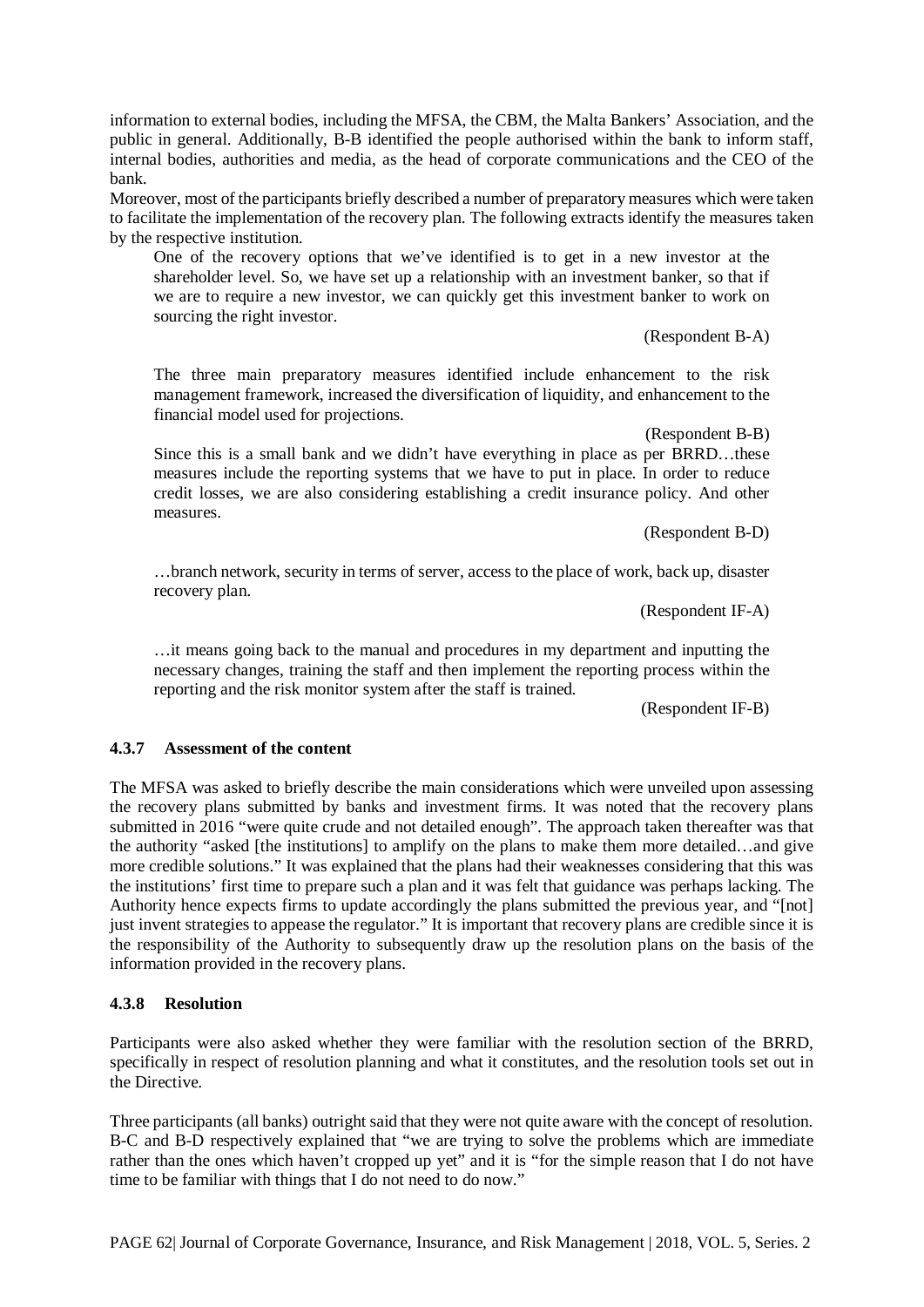On the other hand, IF-A said that the resolution side of the BRRD is "part and parcel of the recovery plan" and this required the respective people within the firm, including himself, to work through the Directive and familiarise themselves with the respective provisions. Meanwhile, IF-B claimed that he was licensed as administrative executive to be appointed by a regulating body in case of a company going insolvent, and thus he was aware of the resolution regime because of his involvement.

The MFSA representatives were also asked to comment on the level of awareness with respect to resolution planning within the local industry. It was explained that there is a balanced focus on both recovery and resolution planning. However, the industry is clearly more exposed to the recovery side of the Directive considering that the responsibility of resolution planning mainly falls on the Authority.

It was also claimed that the local systemic institutions were more likely to be familiar with the resolution regime than non-systemic ones. The director of the Resolution Unit explained that up to this date, the priority was always on systemic entities, even in the case of the BRRD. Therefore, there was more handholding between the Authority and the core institutions in Malta. However, he also stated that the next step is to shift the focus on the less significant institutions.

# **4.3.9 Main challenges faced**

Overall, it was identified by the MFSA that the BRRD is quite complex in itself and although both the recovery plans and resolution plans are quite comprehensive, they are nevertheless tough documents to draft. In fact, the professionals working within the Resolution Unit explained that there is ongoing consultation with the SRB with respect to the resolution plans that the unit has to draft on behalf of the respective institutions. With regards to banks, it was pointed out that the establishment of a resolution fund has noticeably created additional costs to the bank, along with costs related to employing more people, and the administrative expenses incurred.

Moreover, the interviewed analyst from the MFSA also pointed out that the recovery indicators that were provided in the guidelines to the BRRD were not always relevant to the business model of local investment firms and thus they had to apply simplified obligations. This said, it was noted however that such simplified obligations do not really make the course of action that institutions need to take more straightforward. The professionals explained that if an institution is eligible for simplified obligations, it is still required by the Authority to provide its justified reasons for non-compliance within the recovery plan. Therefore, this still remains a challenge as institutions still have to go into a lot of detail to prove that they are eligible for simplified obligations.

# **4.3.10 The implications of the bail-in tool**

Participants were asked to what extent they agreed with the statement that the bail-in of unsecured debt instruments will effectively lower contagion risk on other financial institutions and the financial system as a whole.

Various views were put forward by the participants. B-D described the bail-in tool as a double-edged sword. Although it might prove to be an effective tool, a bail-in situation is probably to have unfavourable consequences as well. The respondent explained that a bank's bail-inable liabilities might include liabilities towards another institution. Therefore, if these liabilities are actually bailed-in in the event of resolution, the counterparty would be negatively impacted as well. This challenges the effectiveness of such a tool. B-D, however, stated that he was not well-informed to form a concise opinion and it is not easy to determine whether bailing-in a failing institution will mitigate contagion risk.

A rather similar view was put forward by B-C. He believed that the bail-in tool is theoretically effective since the holders of unsecured debt instruments would be making good for the losses that the bank incurs in case of distress. However, he believed that contagion risk would still pertain considering that "the biggest contagion risk will always be the assumption that the banks are no longer able to sustain their business and the resulting loss of confidence." Therefore, no immediate financial bail-in will make good for the potential damage done to a bank's reputation and the loss of public confidence that ensues.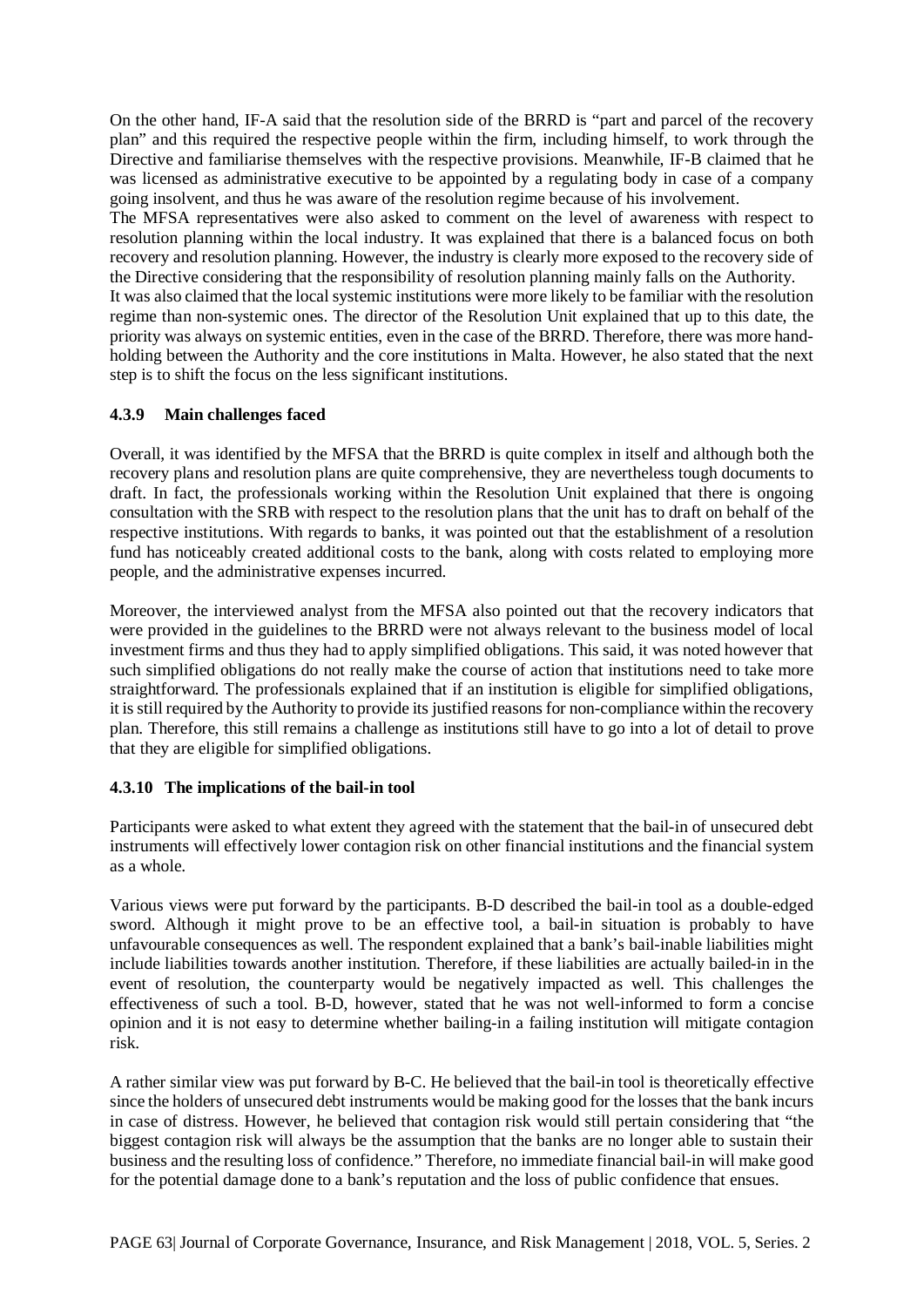Meanwhile, IF-B was of the opinion that those on the public level, including the regulators, are not fully aware of what truly goes on in the private sector, and hence they usually fail to realise that transferring risk is not the best approach to wholly reduce it. Rather, this creates additional risks for the institution as it would be undertaking counterparty risk, which is even more difficult to manage.

From another standpoint, IF-C is hopeful that the bail-in tool is effective in containing failure problems within one bank and stop this from spreading out and affecting other institutions. He emphasised the fact that he is hopeful that the Directive has been established in a way to ultimately meet one of its key objectives of protecting the stability of the financial system.

# **4.3.11 Impact on the institution's structure**

# **4.3.11.1 The requirement of MREL**

Four out of the seven respondents stated that they were not required to adapt the institution's liability structure in order to meet the MREL, whereas the remaining three said that the MREL is not applicable in their case. The former participants explained that it is for the simple reason that they do not hold unsecured liabilities and the MREL is therefore based on the own funds of the institution. In this respect, B-A remarked that there has been some discussion around whether own funds can make up for the lack of unsecured liabilities. If otherwise, he added, this would pose a problem for small banks. In fact, B-C cast his doubts on the ability of a small-sized bank to issue unsecured debt, especially if the shareholders would not want to take the institution public.

# **4.3.11.2 The internal risk management and governance structure of the firm**

The majority of participants agreed that the risk management framework and the governance structure of the institution have been relatively enhanced with the introduction of the BRRD. According to B-A, new processes were set up in the bank's risk reporting framework with respect to the established recovery indicators. Moreover, B-D noted that the process of introducing new internal processes, as well as strengthening existing ones, helped the institution in focusing more on the risk and compliance side, an aspect which is not always given the importance it merits by shareholders. This was also emphasised by both IF-A and B-B who both stressed on the importance of investing on time to have an appropriate governance structure and risk framework in place.

B-C, however, observed that the bank's governance structure and risk framework was not impacted by the introduction of the BRRD. He explained that the bank is fairly new and thus the frameworks in place and the way the bank is governed are in line with what one would expect of a small-sized bank.

# **4.3.12 Investors and the BRRD**

Participants were firstly asked to describe the measures taken to inform investors of the potential risks and consequences relating to the write-down of the relevant financial instruments in case of the institution's resolution.

IF-C said that both investment firms and banks were legally obliged to communicate to their clients the necessary information about the new risks attached to held instruments impacted by the Directive. He explained that those existing clients who held unsecured instruments subject to the resolution regime were sent a letter describing the implications of the Directive on such instruments. Meanwhile, the firm was also required to explain this to any potential investors in its account opening documentation. In fact, the participant explained that in this document, a whole section has been dedicated to the BRRD and its implications to enable the firm to assess whether the potential client has demonstrated adequate knowledge with respect to instruments subject to the BRRD. Moreover, IF-C mentioned that the firm also made sure to add the words 'BRRD' to every corporate bond, subject to this Directive, that is listed on its website.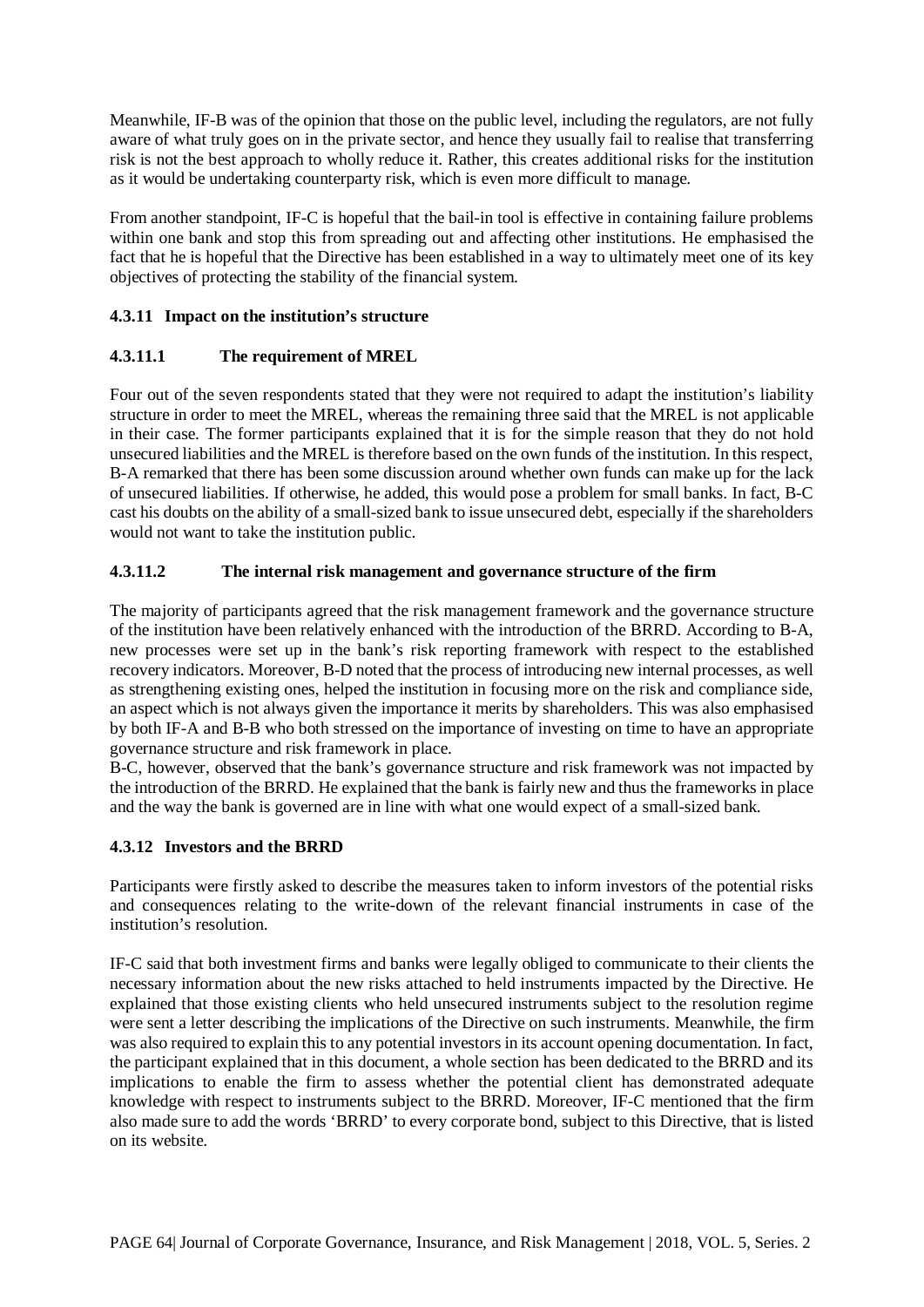Likewise, IF-A explained that the House View Committee within the firm meets on a weekly basis in order to analyse the securities available for investment. This exercise enables the firm to inform its clients at an early stage about any emerging risks attached to their investments, such as in the case of the BRRD. According to IF-C, it is essential to build a solid relationship with investors and take early action to keep them updated with what is happening in the market.

Meanwhile, B-D was of the opinion that it is primarily the investors' responsibility to assess and evaluate the features of the securities they are investing in, and do their due diligence. Adding to this, B-C also believed that besides the fact that issuers are obliged to make explicit the risks inherent to investments in specific instruments, it is also the investors' responsibility to possess the right knowledge and expertise with respect to these securities. In this respect, B-A emphasised the importance of providing more investor education since he believed that certain retail investors are still unaware of the risks involved when investing in these complex securities.

Furthermore, participants were also asked whether investors require a risk premium for the elevated loss probability resulting from the introduction of the resolution regime under the BRRD, particularly the bail-in provisions. All interviewees agreed that investors do certainly require a higher risk premium on complex instruments subject to the BRRD. In fact, IF-C noted that spreads on these instruments have recently widened.

#### **4.4 Perception**

The 2008 financial crisis has brought to light the importance of developing a harmonised approach to recovery and resolution at the EU level. From the interviews held with the professionals coming from the Resolution Unit and the SMSU within the MFSA, it was highlighted that the introduction of the BRRD served to encompass the varying existing provisions relating to the failure of institutions within the different Member States. In addition, the BRRD empowered the Resolution Authority within the MFSA with extensive powers to effectively and cohesively deal with situations of instability of banks and investment firms from an early stage. It also put the Authority in an even better position to assess and monitor the respective institutions on account of the information provided by the institutions themselves in their recovery plans.

Additionally, prior to the introduction of the BRRD, the respective authorities in Malta were not equipped with the appropriate measures to resolve a failing institution. Therefore, the establishment of the resolution tools was central to the process of securing financial stability in the local scenario. It is important to note here that, unlike Malta, other Member States had implemented various measures prior to the BRRD to maintain stability of their financial markets. In fact, Thole (2014) notes that the resolution tools introduced under the BRRD were not entirely new for some countries such as Germany, which put into force the *Restrukturierungsgesetz* (Restructuring Act) in 2011 with the aim of moving away from normal insolvency proceedings.

Focusing on the local scene, the institutions participating in this study generally agreed that what has been achieved to date in terms of preserving financial stability and minimising costs for taxpayers, is substantial progress. Additionally, it was held that the BRRD has, to a certain extent, contributed to effective risk management, following the introduction of the ICAAP and ILAAP (Internal Liquidity Adequacy Assessment Process) frameworks, as well as better governance structures within the respective institutions. In this respect, participant B-D observed that the BRRD also enabled him to emphasise the importance of risk and compliance management within the bank - an area which is typically underestimated by shareholders in particular.

Therefore, the general perception of the BRRD was a positive one among non-core domestic banks and investment firms, in that the introduction of the Directive was perceived as an imperative step in the wake of the financial crisis. In spite of this, the research findings also show that all banks under study believed that it is still too early to determine whether the recovery and resolution plans are indeed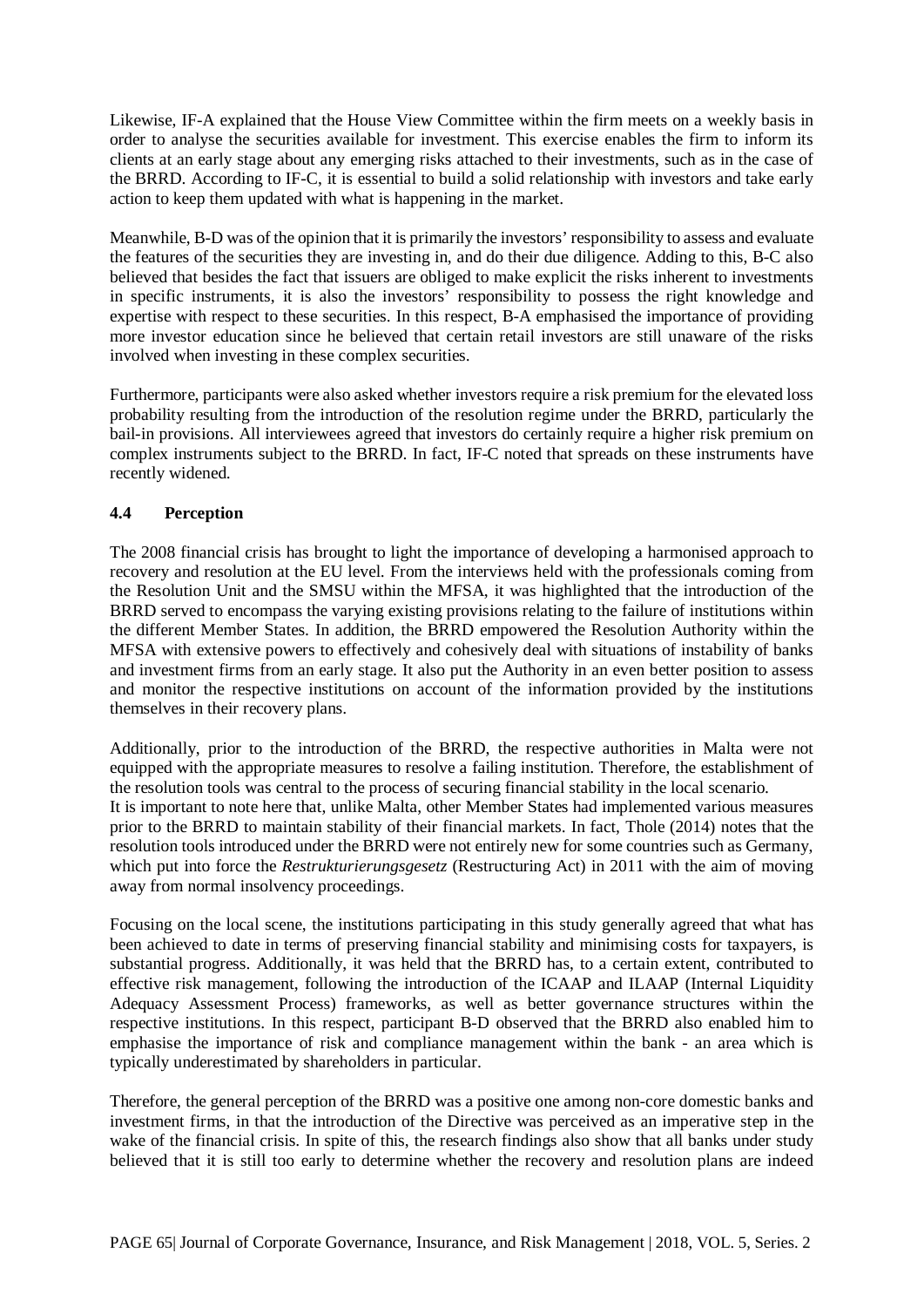feasible, thus suggesting that the Directive might be a paper tiger (Thole, 2014), and more of an academic exercise which might not, after all, run along the same lines as initially intended.

Some concern was also expressed by the respondents in relation to the extent of knowledge and experience held by people at regulatory level and at individual bank level for the proper execution of the BRRD provisions. Firstly, this implies that regulators might not necessarily understand precisely how an institution's failure could unfold. Secondly, the respective people within banks and investment firms need to hold a good understanding of what the process of recovery and resolution entails in order for the Directive to have its intended effect. With respect to this last point, IF-B in fact argued that the regulatory intervention taken at EU level is unnecessary to a certain degree, and it is more a question of having the right people doing the right job. However, one can argue that a lack of regulation is likely to result in disorganisation, which is in truth one of the main issues that the regulators are keen to resolve with the establishment of the BRRD. According to the EBA (2015b), the lack of harmonisation among institutions was complex and challenging to manage, especially in cross-border situations. This thereby emphasises the importance of regulation.

Previous local research (Brincat, 2015) observed that the Maltese licensed investment firms under study, which accounted for 30% of the Category 3 investment services licence holders at that time, held that the relevant provisions under the BRRD were costly to implement. They also believed that the Directive was unnecessary for small-sized firms like themselves.

In the present study, a similar perception is shared by the non-core domestic banks, which maintained that the BRRD put unwarranted pressure on them. They described the obligations emanating from the Directive as vast and complex, and this clearly requires a great deal of time and resources. Adding to this, the banks seemed to carry unsettled opinions about the benefits that could be gained from the development of recovery plans. This could indicate that since the BRRD has not yet been clearly tested in practice, there is no understanding on how these new provisions will prevent and mitigate financial chaos. Hence, banks might fail to acknowledge the benefits of the recovery and resolution regime under the BRRD unless it is tested. Moreover, the issue of bank size is also stressed upon in the current study given that B-C believed that the BRRD does not really make allowances for small-sized banks and is thus more applicable to larger systemically important banks.

Unlike the ambivalent perception held by investment firms in Brincat's (2015) study, the research findings in the current study show that the participating investment firms believed that the BRRD is constructive in itself. These differing views can be attributable to the fact that two of the firms under study had already implemented most of the internal processes required for drawing up recovery plans, whereas the other firm was only compelled to notify its clients about the new risks attached to instruments subject to the BRRD (as explained in *Section 4.3.3*). Therefore, given these reasons, one can deduce that the implementation of the provisions of the BRRD was not extremely challenging for the investment firms under study, thus explaining the firms' rather positive approach to the BRRD.

#### **4.5 Preparedness**

It primarily transpired that the implementation of the BRRD was a hurried process to address the shortcomings of supervision brought to the fore by the financial crisis. The banks under study claimed that this short time frame was the main deterrent to the institutions' preparation. This also did not bode well for the MFSA. The participating banks stated that they were briefed about the BRRD by way of circulars, meetings and information sessions held by the Authority. This was considered to be quite limited in nature, especially when compared to the guidance provided by the MFSA with respect to the previous case of the ICAAP. However, it was indicated that when the ICAAP was introduced, the institutions already possessed adequate knowledge on the subject and had greater awareness of what the process entailed. This emphasises further the fact that the institutions were at a bigger disadvantage when the BRRD came into force, considering the several new provisions that were introduced and the lack of time to get acquainted with such requirements.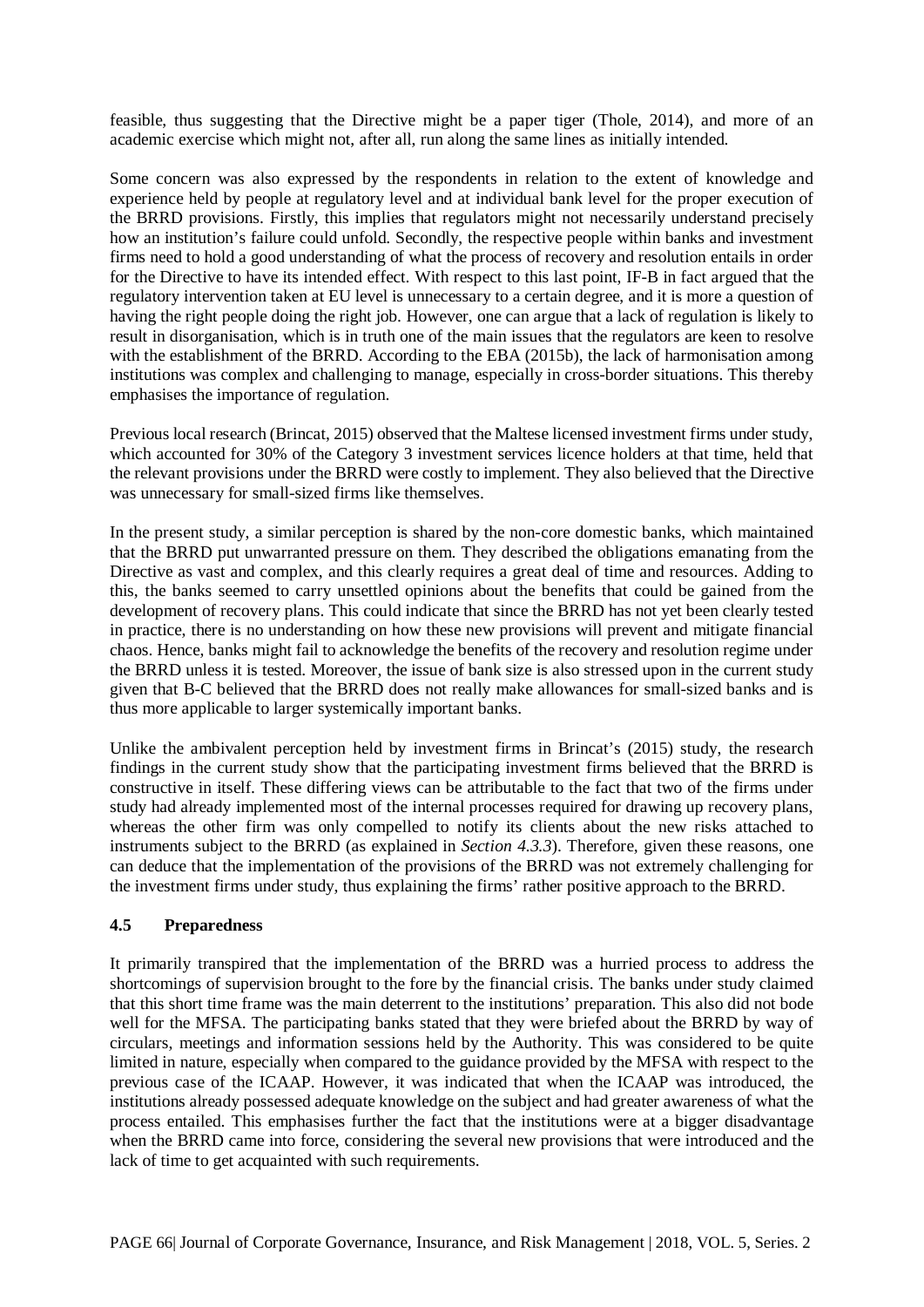With respect to this, the MFSA representatives claimed that the respective units within the Authority were indeed pressed for time to obtain a thorough understanding of the BRRD prior to communicating the Directive's requirements to banks and investment firms. As the director of the Resolution Unit commented, "new things are always on the way and the industry simply tries to keep up." In this regard, Xuereb (2015) also observed that at the initial stage after the BRRD came into force in 2015, the guidance provided by the MFSA to local banks was limited in nature due to the fact that the EBA's technical standards were still in process of being finalised.

It is also interesting to note here that one of the participating banks in the present study believed that there was a change in the way the supervisory authority started operating after Malta became a member of the EU, claiming that there was more hand-holding in the pre-EU days. This is warranted given that the regulator at the time (the CBM) was granted greater autonomy since Malta did not form part of a supranational union. Upon entering the EU, the then established MFSA, although still a fully autonomous institution (MFSA, n.d.), came to be under the auspices of supranational bodies, and it thus operates accordingly.

In this respect, it was also identified in the study findings that another participating bank was of the opinion that the MFSA did not allow enough time for institutions to submit their recovery plans, and that this limitation could have been prevented. However, although the Directive did not specify a date by when recovery plans should be drawn up, it is still the responsibility of the Authority to ensure that this is carried out at the earliest possible for the provisions of the BRRD to come into effect.

Unlike non-core domestic banks, the investment firms in the present study held that the guidance provided by the MFSA was sufficient for their needs. In this case as well, this can also be linked with the same reasons given in the previous section - the internal processes within two of the firms under study were already of a high standard and only slight improvements were required when the BRRD was introduced, while the other firm was not required to perform extensive work due to the nature of its business.

It is true indeed that, as the research findings show, the banks had insufficient financial resources to undertake this change. However, it was also identified that both banks and investment firms possessed most of the skills and knowledge with respect to recovery planning.

The majority of participants under review further observed that the internal auditors and legal firms they have worked with for the preparation of their recovery plans held adequate knowledge and provided clear guidance in this respect. As one bank indicated, consultancy firms are likely to draw on the expertise from firms abroad which fall under the same global network and are therefore more prepared. It is also to the benefit of such firms to keep abreast of the latest developments in the industry if they want to reach new clients and boost the firm's image.

# **4.6 Content of recovery plan**

Given that two years have passed from the introduction of the BRRD, the researchers was able to obtain a succinct understanding of what is included within a local non-core bank and investment firm's recovery plan. Pursuant to the technical standards on the content of recovery plans issued by the EBA (2014a), the institutions' plans deal with the following four main categories.

#### **4.6.1 Governance**

As identified in the research findings, the persons involved in the development and continued maintenance of the recovery plan all held senior roles within the respective institutions. It was also noted that where the bank or investment firm was divided into various departments, the heads of these departments were responsible to contribute to the drawing up of the plan.

Such delegation of responsibility is primarily important to ensure coordination between the key areas of the firm. In this regard, Troiano (2015) notes that the in-depth analysis which is required to complete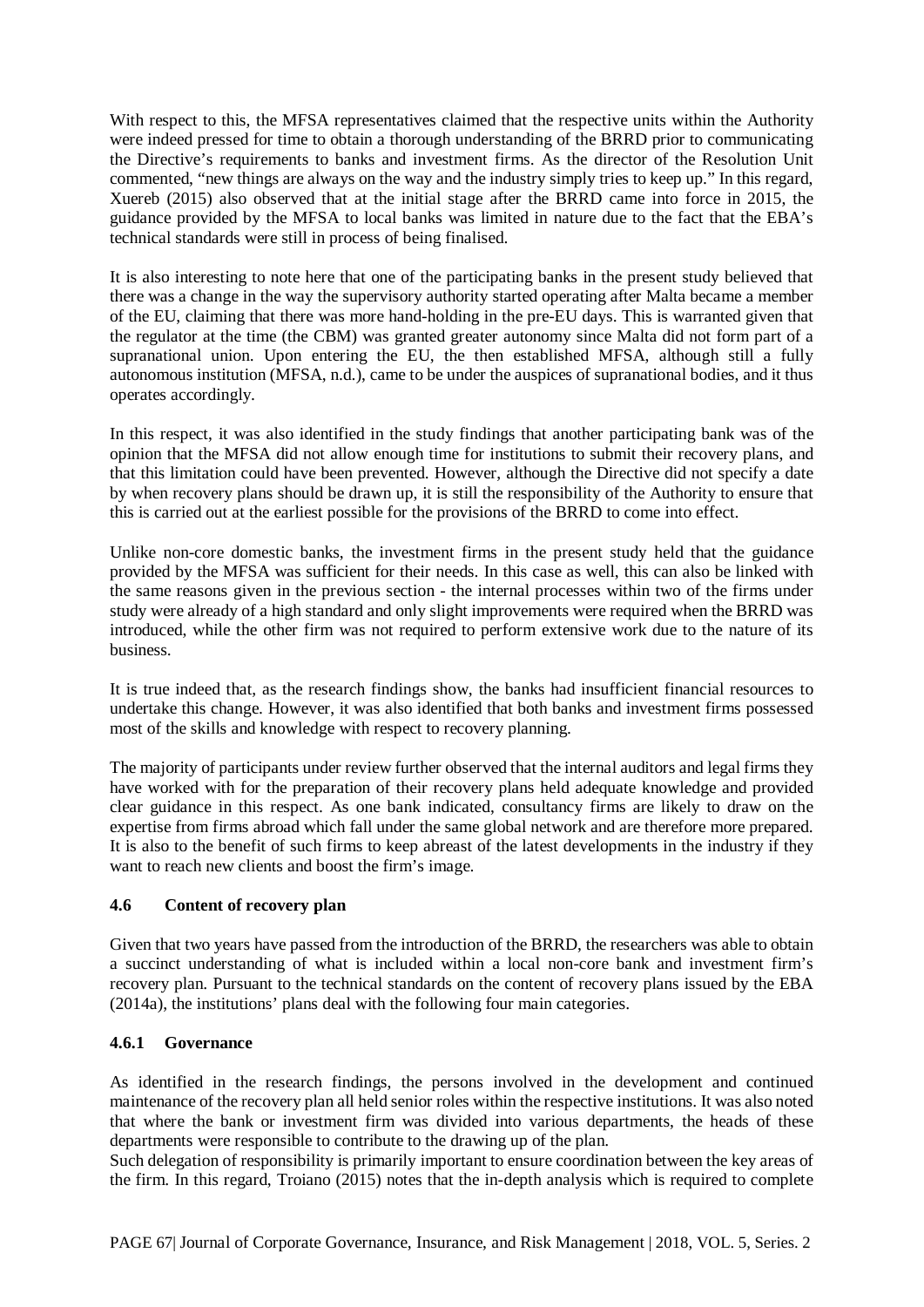and assess the recovery plan demands specialised expertise and extensive knowledge. Therefore, the departments' individual input to the plan is also of significant importance since it enables management to understand the institution's position, and in turn remain mindful of any circumstances which might jeopardise its stability. In other words, a credible and complete recovery plan requires the full involvement of the responsible people within the institution.

The governance component of the recovery plan also focuses on the indicator framework. Research findings show that the majority of institutions designed their indicators in accordance with the EBA (2014a; 2014b; 2015a) guidelines and altered them accordingly if they were not meaningful to the particular characteristics of the institution. It should be noted that none of the participants identified any difficulties in developing such indicators. Additionally, one bank under study stressed the importance of developing further any existing indicators which had been implemented within the capital and risk management frameworks of the institution, including ICAAP procedures.

The aim of these recovery indicators is to trigger the internal escalation and decision-making process within the institution, which in turn ensures that management takes timely corrective action to resolve the distressed area/s. As illustrated in the findings, three out of four participating banks clearly described two similar approaches: a traffic light approach that includes three stages of alertness depending on the colour of the threshold, and a two-stage approach that requires the necessary action to be taken by management once the indicator threshold is reached.

# **4.6.2 Stress scenarios**

The recovery plan further requires institutions to set out the actions to be taken in the event of distress. In so doing, the effectiveness of these recovery options is subsequently tested against different scenarios. In the present study, the majority of the system-wide and idiosyncratic scenarios identified by the banks and investment firms are identical with the events laid down in the EBA (2014b) Guidelines on the range of scenarios to be used.

# **4.6.3 Communication and preparatory measures**

The research findings further show that the majority of the institutions' recovery plans did not go into too much detail with respect to the communication plan. This could suggest that rather than elaborating on the communication process for each recovery option, the institutions might opt for an overall communication strategy. The EBA (2014a), however, affirms that it is imperative of an institution to set out in advance how it will internally and externally communicate the implementation of its recovery options since it would otherwise be too late for such considerations to be taken into account once crisis strikes.

Meanwhile, the majority of the institutions under study went more into detail with regards to the preparatory measures taken to implement the recovery plan. Evidently, all such measures related to the particular characteristics of the institution.

# **4.7 Resolution**

The current study's findings indicate that while investment firms were fairly aware with the concept of resolution, non-core domestic banks were far less informed. This moves in line with what Sammut Buontempo (2015) had observed, namely, that the core domestic banks held little knowledge and were quite oblivious about resolution plans.

Banks attributed such lack of awareness to the fact that they have not yet been required to perform anything in connection with resolution planning and therefore, they would rather focus their attention towards the bank's immediate problems. It is true that the BRRD primarily entrusts the competent authorities with the preparation and execution of resolution plans. Nevertheless, institutions are required to cooperate with the authorities and provide the necessary information.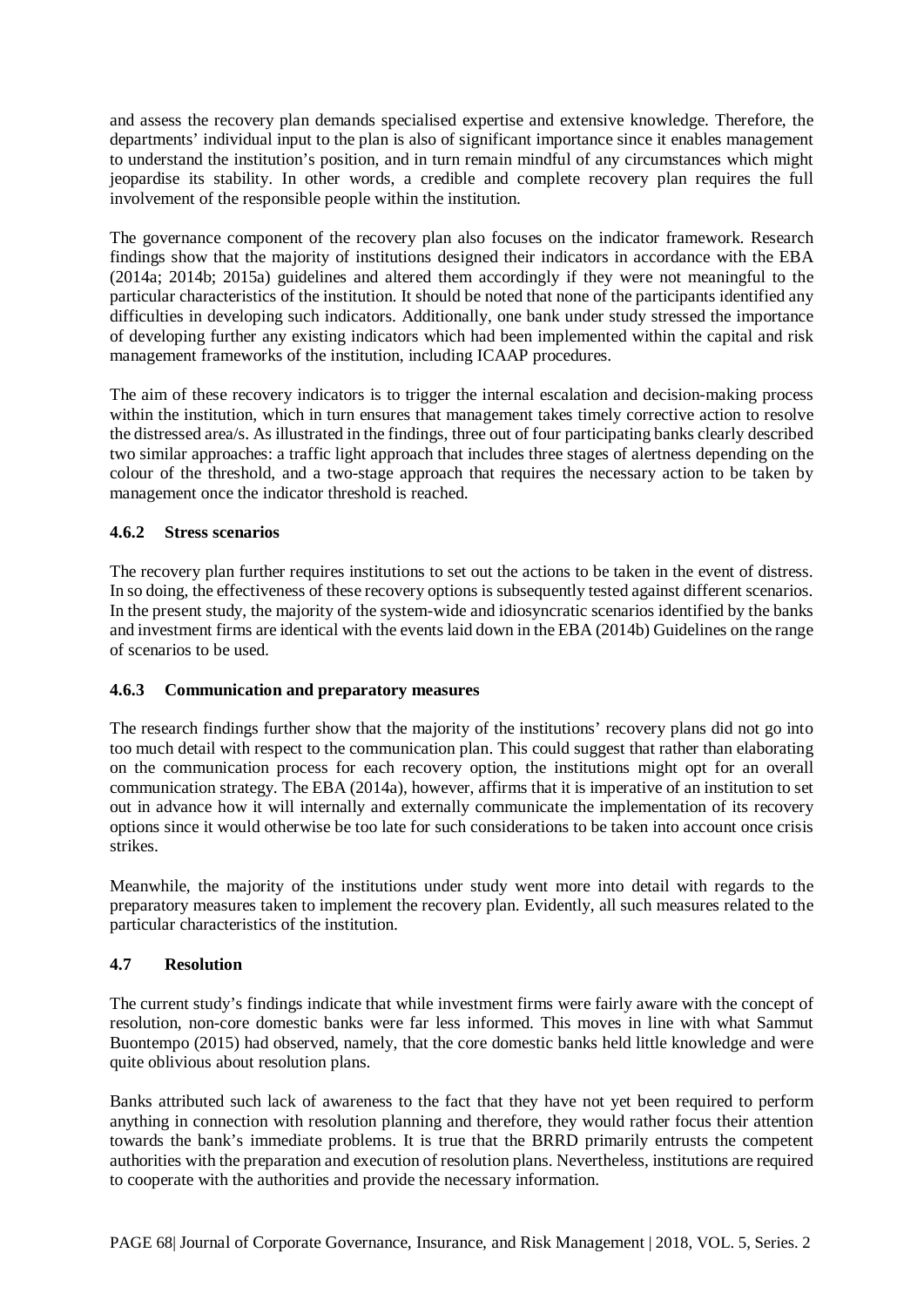Adding to this, the study's findings indicate that the Resolution Authority within the MFSA has, at first, largely worked in close liaison with the local systemic institutions, and it is only now that it is directing its focus on less significant institutions, including non-core domestic banks, with respect to resolution planning. This hence explains why the banks under the current study exhibited lack of awareness with regards to what resolution is actually about. This said, the findings of Sammut Buontempo (2015) do not correspond with the above noted finding regarding the precedence given by the MFSA to core banks, and hence their expected preparedness. The 2015 study had noted on the contrary that the core domestic banks lacked adequate knowledge on the BRRD. This discrepancy might be due to the possibility that Sammut Buontempo's (2015) study was undertaken at what was still an early stage and before the Resolution Authority had taken the necessary measures to work closely with the respective banks.

# **4.8 The implications of the bail-in tool – risk of contagion**

As was identified by the EC (2012), public bailouts of failing institutions pose serious problems to the industry as they are a source of moral hazard that lead to excessive risk-taking, and put an unfair burden of losses on taxpayers. The bail-in approach introduced by the BRRD thereby serves to counter such deficiencies by shifting the costs of bank failures from taxpayers to the responsible parties, these being the shareholders and creditors.

At the same time, the bail-in tool may still be a problematic approach due to its various systemic implications (Eliasson, Jansson and Jansson, 2014). In the current study, two out of the four participating banks held that while the bail-in tool seems to be effective enough, it could still have contagion effects on the industry. One bank stated that where the bail-inable liabilities of a bank include liabilities towards another institution, the bail-in tool would not prevent other institutions from being negatively impacted. Meanwhile, the other bank was of the opinion that the bail-in tool has an indirect contagion effect since it is highly likely that this will result in a loss of public confidence. In this respect, Eliasson, Jansson and Jansson (2014) observed that there is a greater degree of contagion risk if the banks in a country are closely interlinked with each other.

#### **4.9 Impact on investors**

The research findings show that banks and investment firms were required to inform investors about the increased risks of instruments subject to the resolution regime under the BRRD.

An additional measure taken by one investment firm under study involved amending the firm's account opening documentation to include a section on the BRRD to inform potential clients about the new risks that particular bonds might carry. Another investment firm explained that it is part of their work to analyse the securities available for investment on a frequent basis to be able to promptly inform their clients of any emerging risks. Meanwhile, the participating banks emphasised that it is also the investors' responsibility to possess sufficient knowledge to assess the risks of the instruments they hold. In this respect, it was emphasised that locally, there should be more investor education to increase the level of financial literacy among retail investors.

The research findings also pointed out that investors definitely demand a risk premium on bail-inable instruments. It is clear that higher risks come with higher returns, and this could possibly increase funding costs for banks. The participants, however, did not elaborate on this.

#### **5.0 Conclusions and Recommendations**

In line with previous local research, the non-core bank participants under study believed that that the BRRD puts unnecessary pressure on small-sized institutions which are not as significant to the industry when compared to the larger, systemic banks. Moreover, the implementation of the BRRD happened too quickly for the banks to sufficiently prepare for what was required of them in terms of drawing up of recovery plans. The problem of lack of time was further exacerbated by the lack of sufficient guidance provided both at EU and Maltese levels. As observed by the MFSA, the recovery plans submitted to the Authority lacked credibility and plausibility. Nevertheless, the BRRD is believed to be beneficial if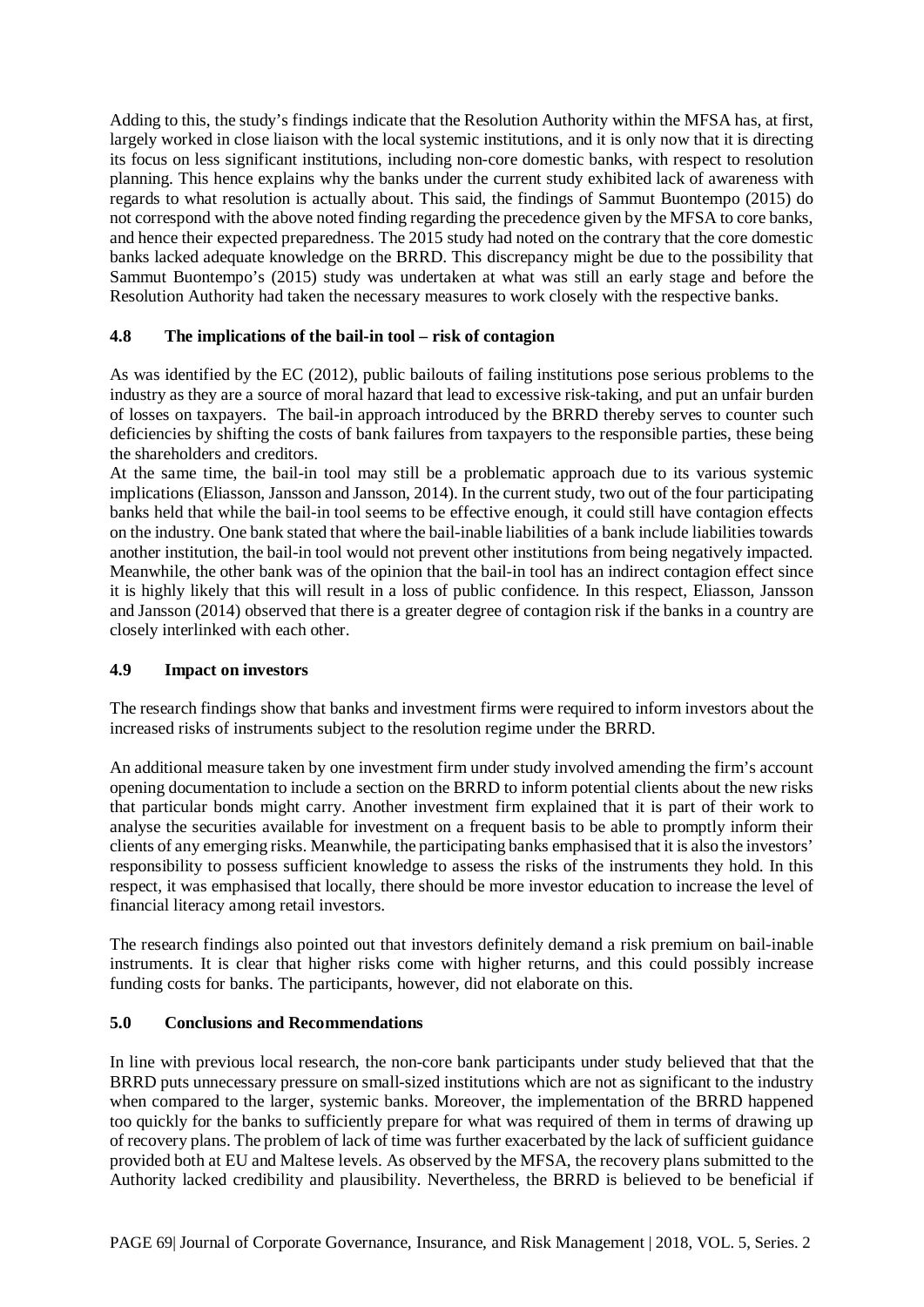sufficient attention is given to it. Meanwhile, the investment firms under review were more positive with the way forward of the BRRD.

It was also concluded that most institutions were not yet aware of the resolution part of the BRRD. Another conclusion observed is that there seems to be mixed views on the effectiveness of the newly established bail-in tool under the BRRD. Considering that the introduction of the BRRD has increased the risks on unsecured instruments eligible for bail-in, more attention should be given to the professional knowledge and expertise held by holders of such instruments. The risk premiums required on these complex instruments might also potentially increase funding costs for banks.

Overall, from this study's findings, it is apparent that the institutions under study, especially the noncore domestic banks, show an ambivalent approach towards the introduction of the BRRD. The establishment of an improved resolution regime within the EU was indeed a big step in the pursuit of securing financial stability in the local scenario, especially in terms of the advance planning that was subsequently required to be taken by both the institutions and the Resolution Authority within the MFSA.

However, scepticism prevailed among banks as to whether the BRRD is just an academic exercise or is actually effective in its objectives. In contrast, the investment firms under study were rather positive in their approach towards the BRRD.

The main reason behind this is that the banks believed that it is too early to determine whether the application of the recovery and resolution plans, along with the resolution tools, would indeed be effective in maintaining financial stability. Considering that the benefits are not yet clear to the banks, it was felt that the BRRD was placing unwarranted pressure on them. It was also believed that the BRRD is more applicable to larger systemic institutions considering that the provisions of the Directive seem to be catered more towards such institutions. In this regard, the MFSA was also of the opinion that although Article 4 of the BRRD allows simplified obligations for less significant institutions, these do not particularly alleviate the complexities that small-sized banks face in drawing up their recovery plans. This is because these banks would still need to provide detailed information to justify the application of simplified obligations.

The non-core domestic bank participants also attributed the pressure put onto them to the fact that the implementation of the BRRD was a rushed process at EU level. In fact, they even lacked adequate guidance from the MFSA and were insufficiently prepared in terms of financial resources.

The findings have also shown the content of the recovery plans drawn up by the institutions. In this respect, the key points of how the plans are developed, who is responsible, and what indicators and stress scenarios are used were duly established. To this end, the MFSA noted that the submitted recovery plans were not detailed enough and were lacking in terms of credibility and plausibility.

Additionally, while there is a lot of focus on recovery plans and the related provisions, there is still lack of awareness on resolution planning, once again among banks in particular. This is clearly due to the fact that resolution planning is still at an early stage, considering that such plans are mainly based on the information submitted in the recovery plans. Moreover, not much attention has been given to the less significant institutions.

With this study the authors show that it is important that the objectives of the BRRD are clearly interpreted among the respective institutions. This is also a matter of allowing enough time for such institutions to be able to smoothly and aptly prepare and implement the provisions of the BRRD. In line with the studies conducted in Malta two years ago, this study highlighted the point that further handholding is essential for the industry.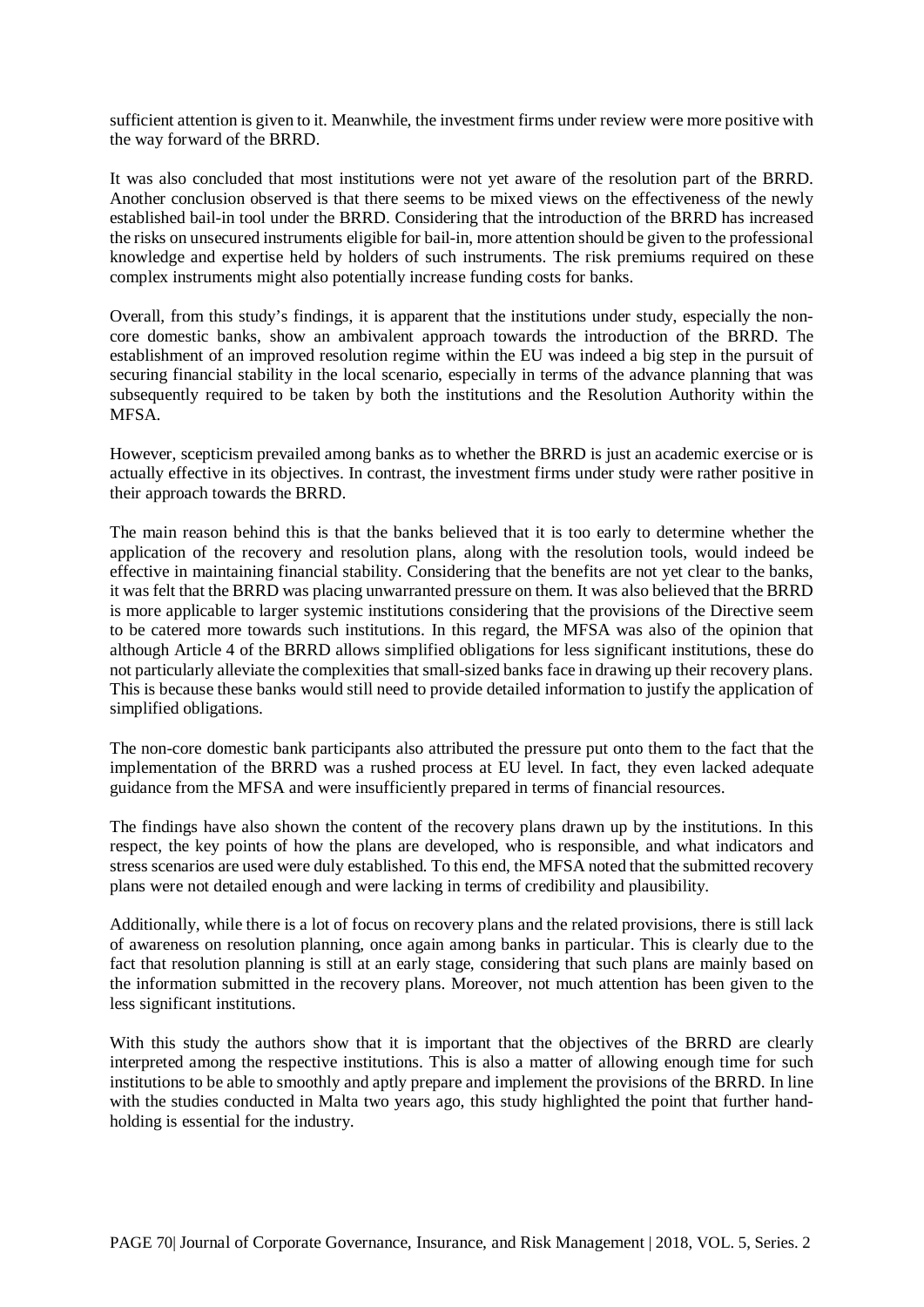#### **5.1 Recommendations**

The authors therefore make the following recommends:

#### • **Better planning by the authorities concerned**

If institutions are pressured in implementing certain provisions within a short period of time, the likelihood is that not enough importance will be given to such provisions, thus demeaning the effectiveness of the Directive. Better planning on the affected areas will allow for a smoother and more effective implementation of the respective requirements.

#### • **More focus on guidance**

It is evident that the institutions under study believed that more information and guidance with respect to the planning of the recovery plans would have been of great help. More specific guidance can be provided by way of circulars on the individual components of the recovery plan. Moreover, more frequent meetings could be held with the respective professionals within the institutions to enable better follow-up.

The extent to which the BRRD legal framework has been successful among non-core domestic banks and investment firms needs to be assessed in the light of its relative novelty and recent introduction. Time, and hence more practice, shall be able to point out more clearly how much relevant and effective the preparatory and preventive measures endorsed by the BRRD really are. With this being said, this study has nevertheless illustrated that even if in its early stages, the BRRD has introduced those instruments that are bound to play a fundamental role in helping advance corporate governance arrangements and mechanisms, and in promoting a culture of risk awareness and control among banking and financial companies.

# **References**

Attinger, B.J., 2011. Crisis Management and Bank Resolution - Quo Vadis, Europe? Legal Working Paper Series No 13/December 2011, [online] Frankfurt: European Central Bank. Available at: <http://ssrn.com/abstract\_id=1972326> [Accessed 16 December 2016].

Brincat, N., 2015. The Impact of the Banking Recovery and Resolution Directive on Investment Firms in Malta. B.Com.(Hons) Banking & Finance. University of Malta. Available at: <https://www.um.edu.mt/library/oar/handle/123456789/6072> [Accessed 27 March 2016].

Deutsche Bundesbank, 2014. Europe's new recovery and resolution regime for credit institutions. Deutsche Bundesbank Monthly Report June 2014, [online] pp.31-55. Available at: <https://www.bundesbank.de/Redaktion/EN/Downloads/Publications/Monthly\_Report\_Articles/2014/ 2014\_06\_recovery\_resolution\_regime.pdf?\_\_blob=publicationFile> [Accessed 18 February 2017].

EBA, 2014a. EBA final draft Regulatory Technical Standards on the content of recovery plans under Article 5(10) of Directive 2014/59/EU establishing a framework for the recovery and resolution of credit institutions and investment firms. [pdf] Available at: <https://www.eba.europa.eu/regulationand-policy/recovery-and-resolution/draft-regulatory-technical-standards-on-the-content-of-recoveryplans> [Accessed 19 December 2016].

EBA, 2014b. Guidelines on the range of scenarios to be used in recovery plans. [pdf] Available at: <https://www.eba.europa.eu/regulation-and-policy/recovery-and-resolution/draft-regulatory-technicalstandards-specifying-the-range-of-scenarios-to-be-used-in-recovery-plans> [Accessed 19 December 2016].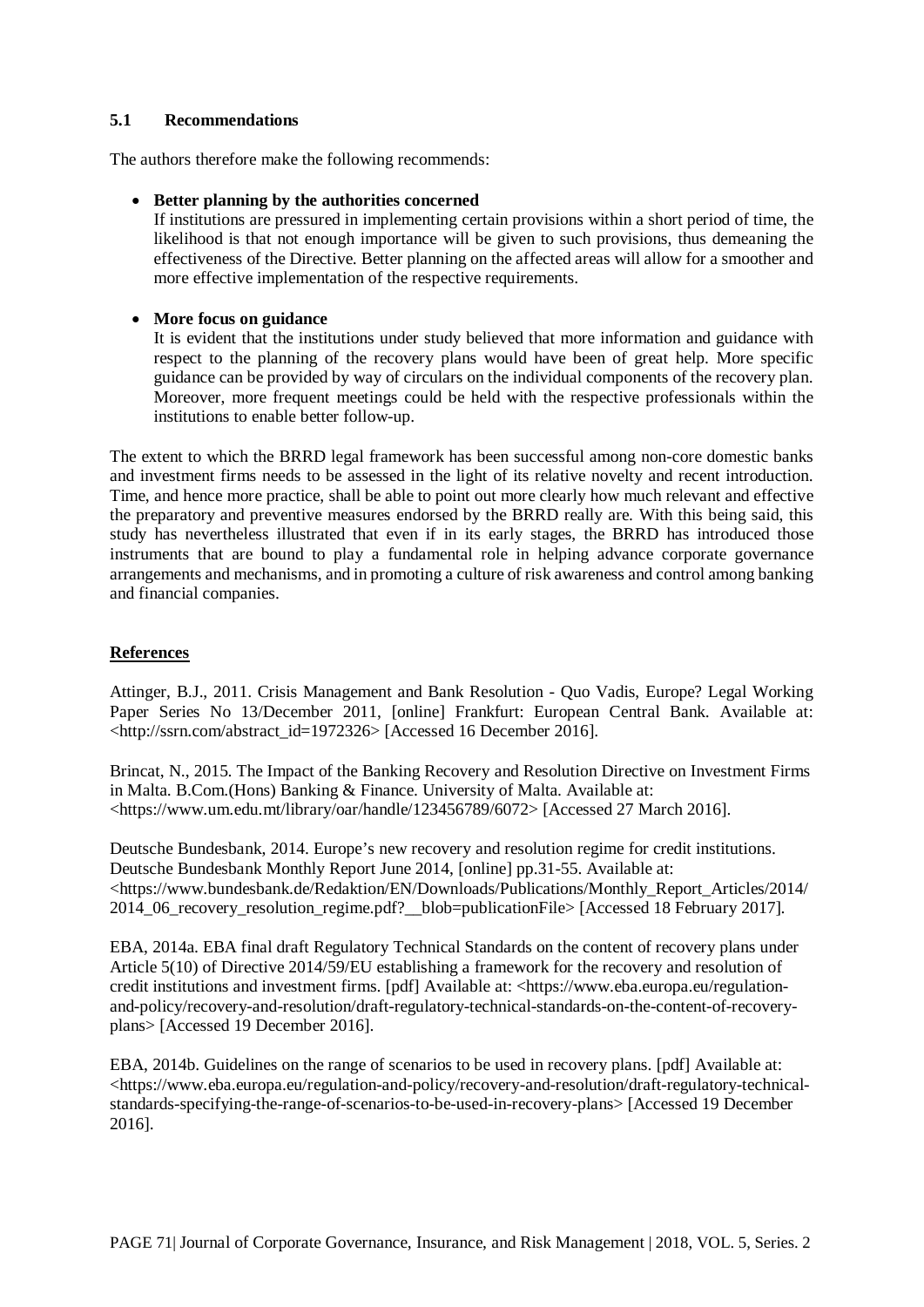EBA, 2015a. Final report Guidelines on the minimum list of qualitative and quantitative recovery plan indicators. [pdf] Available at: <https://www.eba.europa.eu/regulation-and-policy/recovery-andresolution/guidelines-on-recovery-plans-indicators> [Accessed 19 December 2016].

EBA, 2015b. Proportionality in Bank Regulation - A Report by the EBA Banking Stakeholder Group. [pdf] Available at:

<https://www.eba.europa.eu/documents/10180/807776/European+Banking+Authority+Banking+Stak eholder+Group-+Position+paper+on+proportionality.pdf> [Accessed 14 February 2017].

EBA, n.d. Implementing Financial Stability Board (FSB) Key Attributes on resolution matters. [online] Available at: <http://www.eba.europa.eu/regulation-and-policy/implementing-fsb-keyattributes-on-resolution-matters> [Accessed 24 April 2017].

Eliasson, E., Jansson, E. and Jansson, T., 2014. The bail-in tool from a Swedish perspective. Sveriges Riksbank Economic Review, [online] 2014:2, pp.23-51. Available at: <http://www.riksbank.se/Documents/Rapporter/POV/2014/2014\_2/rap\_pov\_artikel\_2\_1400918\_eng.p df> [Accessed 25 April 2017].

European Commission, 2012. Commission Staff Working Document Impact Assessment. [pdf] Brussels: European Commission. Available at: <http://ec.europa.eu/internal\_market/bank/docs/crisismanagement/2012\_eu\_framework/impact\_assessment\_final\_en.pdf> [Accessed 5 February 2017].

European Commission, 2014. EU Bank Recovery and Resolution Directive (BRRD): Frequently Asked Questions. [press release] 15 April 2014. Available at: <http://europa.eu/rapid/pressrelease\_MEMO-14-297\_en.htm> [Accessed 12 March 2016].

European Commission, 2015a. Commission refers six Member States to the Court of Justice of the EU for failing to transpose EU rules on Bank Recovery and Resolution. [press release] 22 October 2015. Available at: <http://europa.eu/rapid/press-release IP-15-5827 en.htm> [Accessed 12 March 2016].

European Commission, 2015b. Financial Services: Commission requests 11 Member States to apply EU rules on Bank Recovery and Resolution. [press release] 28 May 2015. Available at: <http://europa.eu/rapid/press-release\_IP-15-5057\_en.htm> [Accessed 12 March 2016].

Fossey, E., Harvey, C., McDermott, F. and Davidson, L., 2002. Understanding and evaluating qualitative research. Australian and New Zealand Journal of Psychiatry, [online] 36(6), pp.717-732. Available at: [<http://onlinelibrary.wiley.com.eresources.shef.ac.uk/doi/10.1046/j.1440-](http://onlinelibrary.wiley.com.eresources.shef.ac.uk/doi/10.1046/j.1440-1614.2002.01100.x/epdf) [1614.2002.01100.x/epdf>](http://onlinelibrary.wiley.com.eresources.shef.ac.uk/doi/10.1046/j.1440-1614.2002.01100.x/epdf) [Accessed 5 February 2017].

Freudenthaler, D., Gromova-Schneider, A., Haentjens, M., Hormaeche Lazcano, M., Huber, D., Jennings-Mares, J., Lintner, P., Merc, G., Qefalia, L., Stiefmueller, C.M. and Van Heukelem, E., 2016. Understanding Bank Recovery and Resolution in the EU: A Guidebook to the BRRD. [online] Washington DC: World Bank Group. Available at: <http://documents.worldbank.org/curated/en/100781485375368909/Understanding-bank-recovery-

and-resolution-in-the-EU-a-guidebook-to-the-BRRD> [Accessed 10 February 2017].

Gatti, M., 2016. Challenges and prospects of the new banking resolution regime. [pdf] Florence: European University Institute. Available at: <http://cadmus.eui.eu/handle/1814/43845>

Gerrish, K. and Lacey, A., 2010. The Research Process in Nursing. 6<sup>th</sup> ed. [e-book] West Sussex: John Wiley & Sons. Available at: Google Books

<https://books.google.com.mt/books?id=Zm3uwJ4l8CgC&printsec=frontcover&source=gbs\_ge\_sum mary r&cad=0#v=onepage&q&f=false> [Accessed 7 February 2017].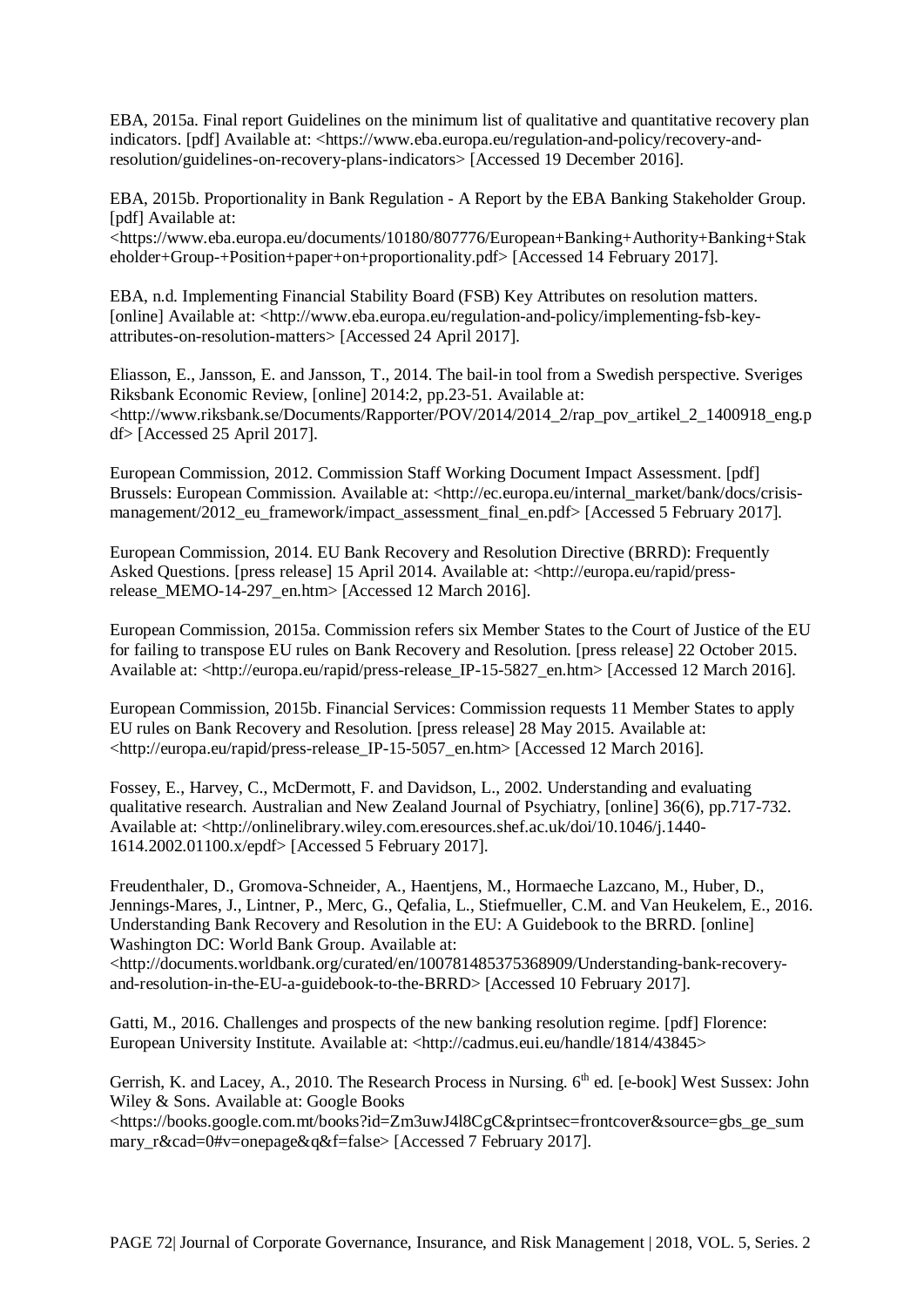Gill, P., Stewart, K., Treasure, E. and Chadwick, B., 2008. Methods of data collection in qualitative research: interviews and focus groups. British Dental Journal, 204(6), pp.291-295.

Hadjiemmanuil, C., 2015. Bank Resolution Financing in the Banking Union. LSE Law, Society and Economy Working Papers 6/2015, [online] Available at: < www.lse.ac.uk/collections/law/wps/wps.htm> [Accessed 12 February 2017].

Johnson, M. and Long, T., 2006. Research ethics. In Gerrish, K. and Lacey, A. (Eds.), The research process in nursing, pp.31-42. Oxford: Blackwell Publishing.

KPMG, 2016. Banking in Malta. [pdf] Malta: KPMG. Available at: <https://home.kpmg.com/mt/en/home/insights/2015/03/banking-in-malta.html> [Accessed 5 March 2016].

Lauha, J., Jaatinen, P. and Tenhunen, P., 2015. Recovery and Resolution of Banks and Investment Firms – New Legislation in Force in Finland. [online] Available at: <http://www.castren.fi/blogandnews/news-2015/recovery-and-resolution-of-banks-and-investmentfirms--new-legislation-in-force-in-finland/> [Accessed 12 April 2016].

Mathers, N., Fox, N. and Hunn, A., 2002. Trent Focus for Research and Development in Primary Health Care: Using Interviews in a Research Project. [pdf] Sheffield: Trent Focus Group. Available at: <http://web.simmons.edu/~tang2/courses/CUAcourses/lsc745/sp06/Interviews.pdf> [Accessed 5 February 2017].

MFSA, 2015. Circular to Institutions on the submission of a Recovery Plan Document. [circular] 17 September 2015. Available at: <http://www.mfsa.com.mt/pages/announcements.aspx?id=30> [Accessed 10 April 2016].

MFSA, n.d. Who we are. [online] Available at: <http://mfsa.com.mt/pages/viewcontent.aspx?id=136> [Accessed 20 April 2017].

Palinkas, A.L., Horwitz, S.M., Green, C.A., Wisdom, J.P., Duan, N. and Hoagwood, K., 2015. Purposeful sampling for qualitative data collection and analysis in mixed method implementation research. Adm Policy Ment Health, 42(5), pp.533-544.

Polit, D. and Beck, C.T., 2006. Essentials of Nursing Research: Methods, Appraisal, and Utilization, Volume 1. 6th ed. Philadelphia: Lippincott Williams & Wilkins.

Sammut Buontempo, R., 2015. The Impact of the Bank Recovery and Resolution Directive (2014/59/EU) on the Capital and Liabilities of Maltese-Registered Core Banks – Perceptions and an Analysis. M.Accty. University of Malta. Available at: <https://www.um.edu.mt/library/oar/handle/123456789/8477> [Accessed 27 March 2016].

Saunders, M.N.K, Lewis, P. and Thornhill, A., 2012. Research Methods for Business Students. 6th ed. Harlow: Financial Times/Prentice Hall.

Stanghellini, L., 2016. The Implementation of the BRRD in Italy and its First Test: Policy Implications. Journal of Financial Regulation, pp.154-161.

Thole, C., 2014. Bank Crisis Management and Resolution - Core features of the Bank Recovery and Resolution Directive. [online] Available at: <http://ssrn.com/abstract=2469807> [Accessed 14] November 2016].

Troiano, V., 2015. Recovery plans in the context of the BRRD framework. Open Review of Management, Banking and Finance, [online] Available at: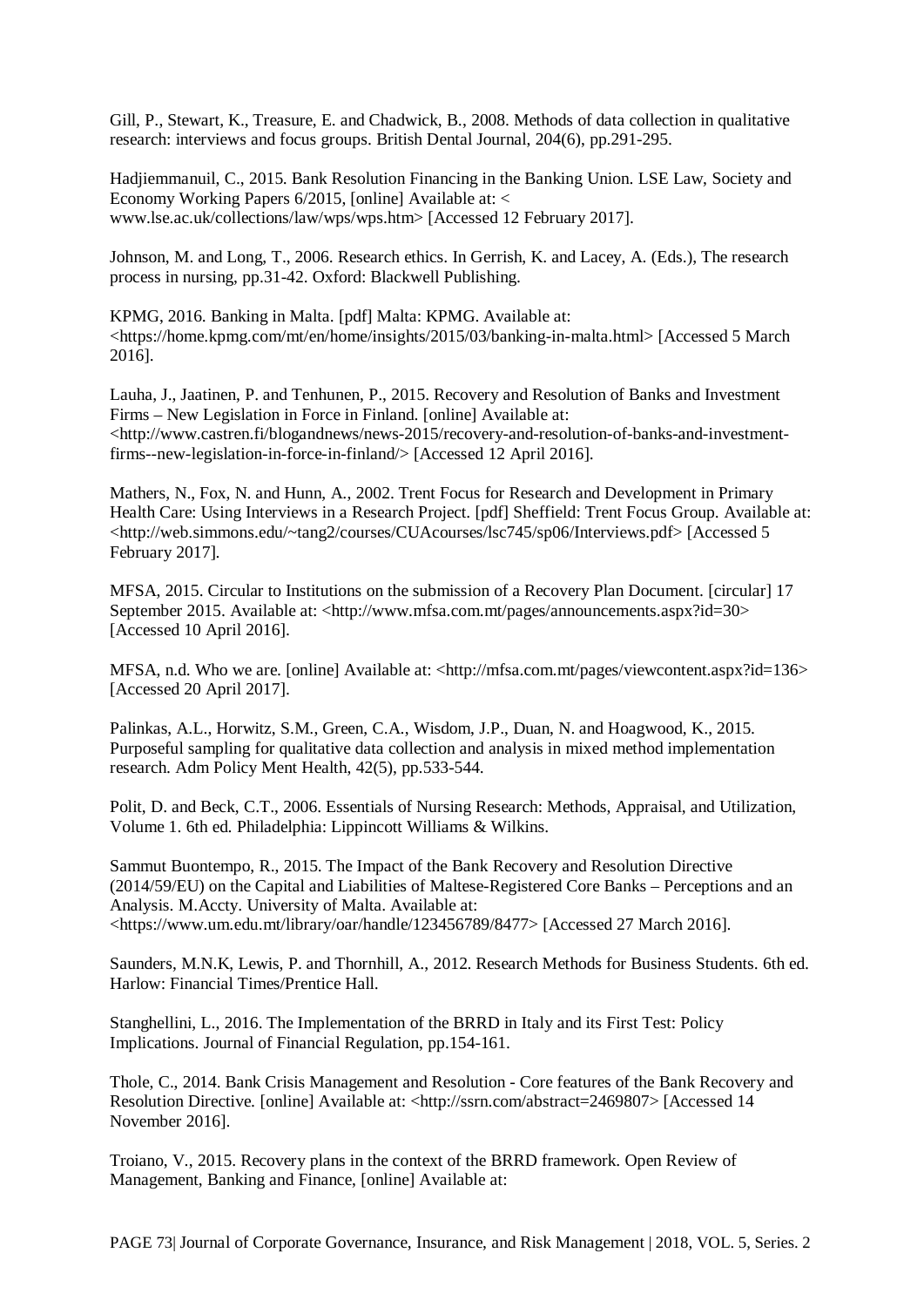<https://openreviewmbf.org/2015/05/19/recovery-plans-in-the-context-of-the-brrdframework/#\_edn5> [Accessed 25 April 2017].

Vaismoradi, M., Jones, J., Turunen, H. and Snelgrove, S., 2016. Theme development in qualitative content analysis and thematic analysis. Journal of Nursing Education and Practice, 6(5), pp.100-110.

Xuereb, I., 2015. An Analysis of the Bank Recovery and Resolution Directive and its Impact on the Local Banking Industry. B.Com.(Hons) Banking & Finance. University of Malta. Available at: <https://www.um.edu.mt/library/oar/handle/123456789/6183> [Accessed 27 March 2016].

#### LEGISLATION

Directive 2014/59/EU of the European Parliament and of the Council of 15 May 2014 establishing a framework for the recovery and resolution of credit institutions and investment firms and amending Council Directive 82/891/EEC, and Directives 2001/24/EC, 2002/47/EC, 2004/25/EC, 2005/56/EC, 2007/36/EC, 2011/35/EU, 2012/30/EU and 2013/36/EU, and Regulations (EU) No 1093/2010 and (EU) No 648/2012, of the European Parliament and of the Council.

Malta Financial Services Authority Act 1989. (Cap. 330 of the Laws of Malta).

Recovery and Resolution Regulations 2015, L.N. 301 of 2015 under the Malta Financial Services Authority Act. (Cap. 330 of the Laws of Malta).

Regulation (EU) No 575/2013 of the European Parliament and of the Council of 26 June 2013 on prudential requirements for credit institutions and investment firms and amending Regulation (EU) No 648/2012

Appendix 1 Interview schedules

A1.1 Interview schedule to representatives from non-core domestic banks and investment firms

- 1. How long have you been in your current position within the firm?
	- $\Box$  Less than a year
	- $\Box$  1 5 years
	- $\Box$  5 15 years
	- $\Box$  More than 15 years
- 2. Did you hold this position when the BRRD was implemented?
- 3. What is your general opinion of the BRRD?
- 4. Do you think that the establishment and implementation of the BRRD was a good move in effectively dealing with the prevention of failure of credit institutions and investment firms:
	- a. At the European level?
	- b. At the Maltese level?
- 5. a. In what ways has the Resolution Authority within the MFSA prepared the respective institutions in implementing this directive?

b. Was the provided guidance sufficient for the firm to get acquainted with the directive and subsequently abide by its provisions?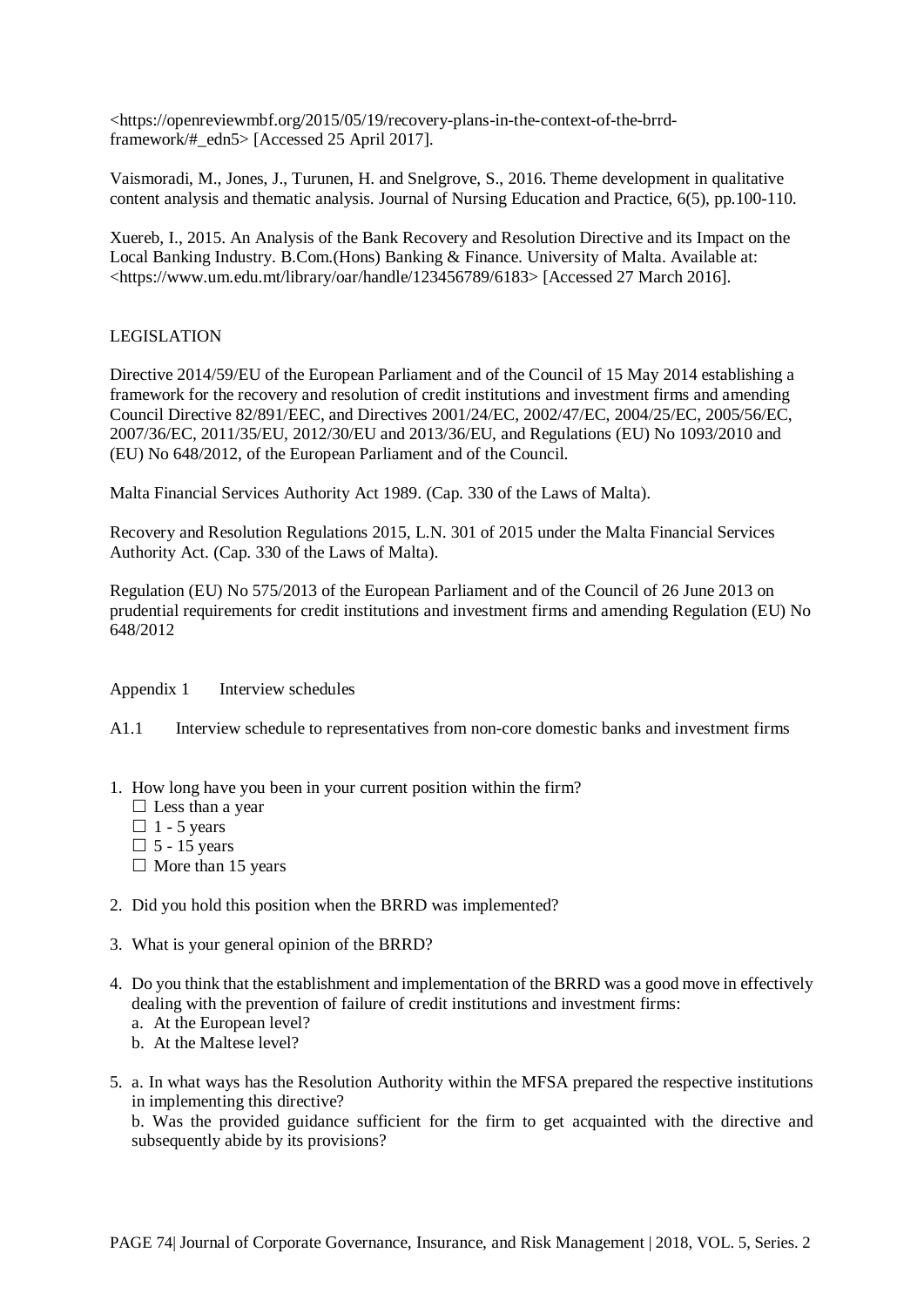6. How would you rate the firm's preparedness for the BRRD and its requirements with respect to the following aspects? *(Please rate from 1 to 5, where 1 = very unprepared, 2 = fairly unprepared, 3 = somewhat prepared, 4 = fairly well-prepared, 5 = very well-prepared)*

Preparation of the relevant documents

Knowledge and skills

Time available

Financial resources

7. How would you rate the overall preparedness of the financial services industry in Malta with respect to the following aspects? *(Please rate from 1 to 5, where 1 = very unprepared, 2 = fairly unprepared,*   $3 =$  somewhat prepared,  $4 =$  fairly well-prepared,  $5 =$  very well-prepared)

Guidance from the MFSA (including information sessions)

Guidance provided by consultancy firms

Knowledge held by consultancy firms

- 8. Did the BRRD regulatory implications impact the internal risk management framework and governance structure of the firm?
- *Recovery*
- 1. Can you briefly describe the arrangements and measures adopted to restore the financial viability of the institution in case of distress as set out in the recovery plan, with respect to each of the following:
	- a. Governance (how the plan is developed, by whom it is approved, how it is integrated in the overall corporate governance of the firm);
	- b. Recovery plan indicators (how these are determined);
	- c. Recovery options (what type of stress scenarios were considered in identifying recovery options);
	- d. Communication (how it is to be communicated);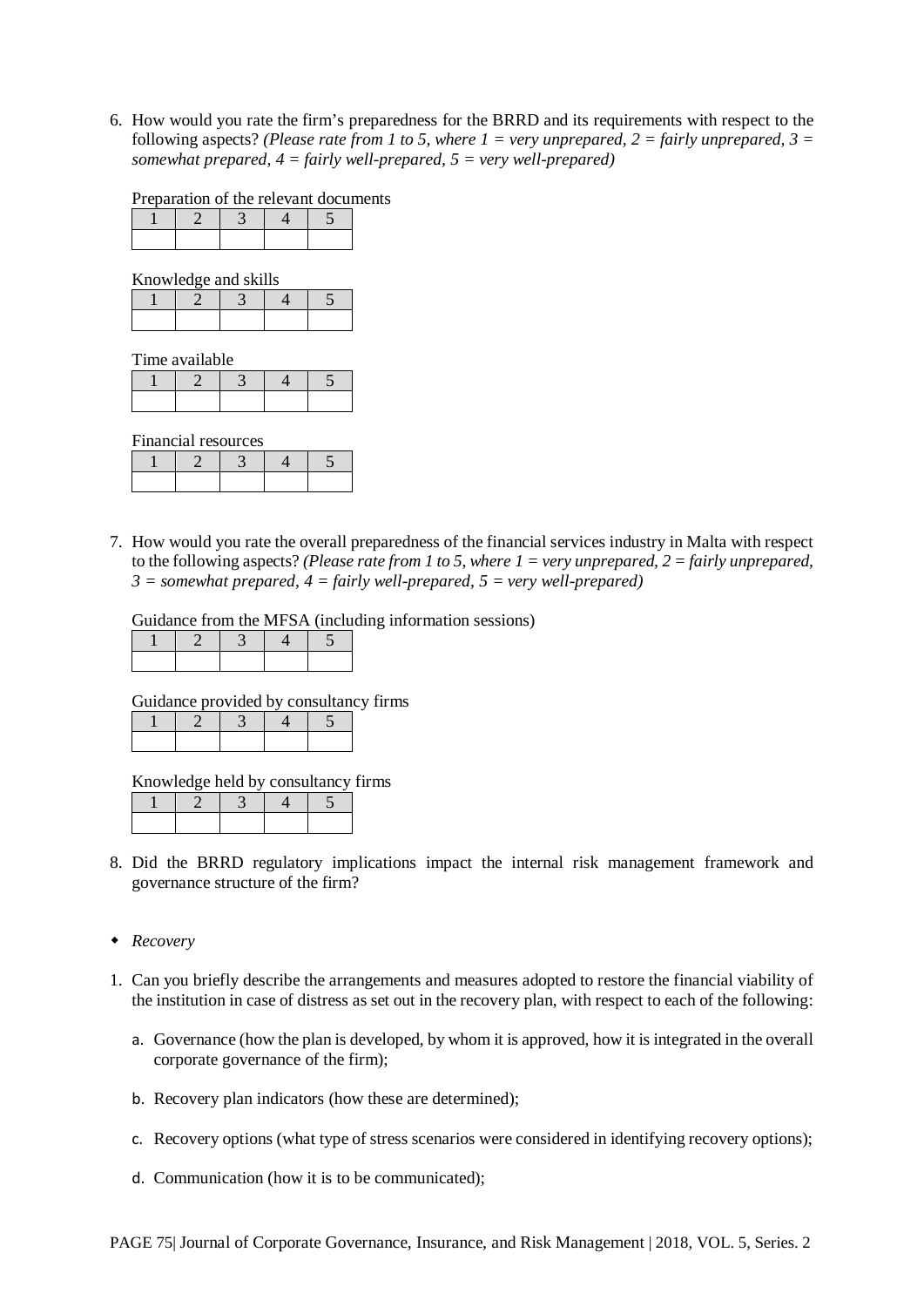e. Preparatory measures taken to implement the recovery plan

#### *Resolution*

- 1. Chapter I of the BRRD is dedicated to both recovery and resolution planning. I understand that currently, institutions based in Malta are only required to submit their recovery plans to the MFSA for review, in accordance with the EBA guidelines. However, from the perspective of the BRRD, are you aware of the requirements that deal with the resolution part of the directive?
- 2. Under the BRRD, the EU introduced a minimum requirement for own funds and eligible liabilities (MREL). The MREL requires firms to hold a percentage of total liabilities and own funds which are eligible for bail-in. This percentage is determined on a case-by-case basis by resolution authorities upon individual assessment of each relevant institution.

In order to meet the MREL, was there the need to adapt the firm's liability structure to increase unsecured liabilities?

- 3. Do you agree that the bail-in of unsecured debt instruments is an effective way to lower contagion risk on:
	- a. Other financial institutions?
	- b. The financial system as a whole?

Why?

- 4. How are investors made aware of the potential risks and consequences relating to the write-down of the relevant financial instruments in case of resolution?
- 5. Do investors require any risk premium for the elevated loss probability?
- A1.2 Interview schedule to representatives from the MFSA
- 1. Briefly explain your current position within the MFSA.
- 2. Did you hold this position when the BRRD was implemented?
- 3. What is your general opinion of the BRRD?
- 4. Do you think that the establishment and implementation of the BRRD was a good move in effectively dealing with the prevention of failure of credit institutions and investment firms:
	- a. At the European level?
	- b. At the Maltese level?
- 5. In what ways has the Resolution Authority within the MFSA prepared the respective institutions in implementing this Directive?
- 6. What were the main challenges faced by banks and investment firms in implementing the provisions under the Directive?
- 7. Article 4 of the BRRD states that national authorities may determine simplified obligations for small institutions, implying that the recovery and resolution plans of such firms would not necessarily include all elements discussed in the technical standards issued by the EBA. In what ways has this been applied in Malta?
- 8. a. Upon assessing the credibility of the recovery plans submitted by the respective institutions, briefly describe the main considerations which were unveiled from such an analysis (in terms of content and compliance).
	- b. Are there any areas for improvement?

# **Appendix 2**

**List of Abbreviations**

AMV Asset Management Vehicle